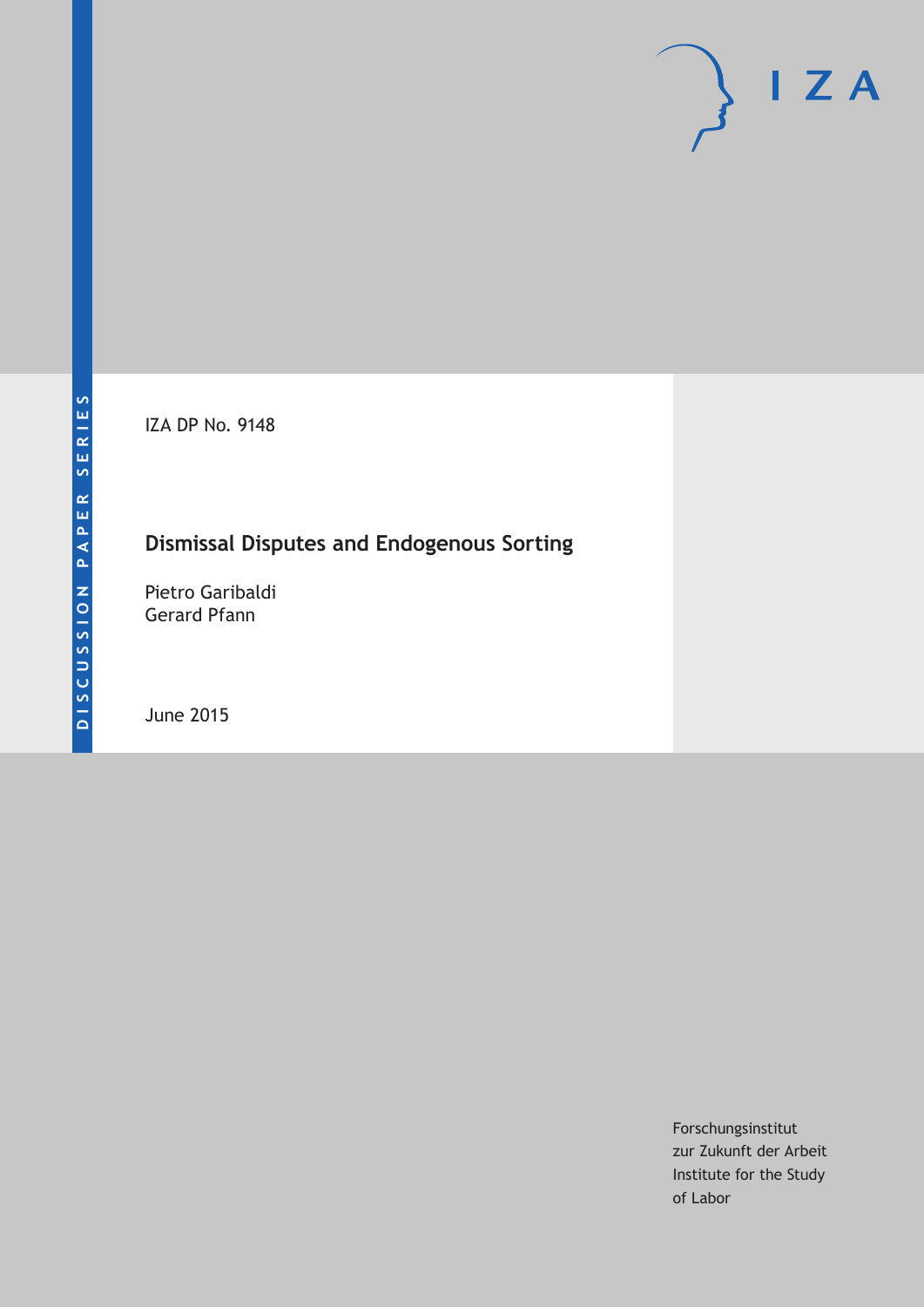# **Dismissal Disputes and Endogenous Sorting**

### **Pietro Garibaldi**

*University of Torino, Collegio Carlo Alberto and IZA*

### **Gerard Pfann**

*Maastricht University, Stockholm University and IZA*

### Discussion Paper No. 9148 June 2015

IZA

P.O. Box 7240 53072 Bonn Germany

Phone: +49-228-3894-0 Fax: +49-228-3894-180 E-mail: iza@iza.org

Any opinions expressed here are those of the author(s) and not those of IZA. Research published in this series may include views on policy, but the institute itself takes no institutional policy positions. The IZA research network is committed to the IZA Guiding Principles of Research Integrity.

The Institute for the Study of Labor (IZA) in Bonn is a local and virtual international research center and a place of communication between science, politics and business. IZA is an independent nonprofit organization supported by Deutsche Post Foundation. The center is associated with the University of Bonn and offers a stimulating research environment through its international network, workshops and conferences, data service, project support, research visits and doctoral program. IZA engages in (i) original and internationally competitive research in all fields of labor economics, (ii) development of policy concepts, and (iii) dissemination of research results and concepts to the interested public.

<span id="page-1-0"></span>IZA Discussion Papers often represent preliminary work and are circulated to encourage discussion. Citation of such a paper should account for its provisional character. A revised version may be available directly from the author.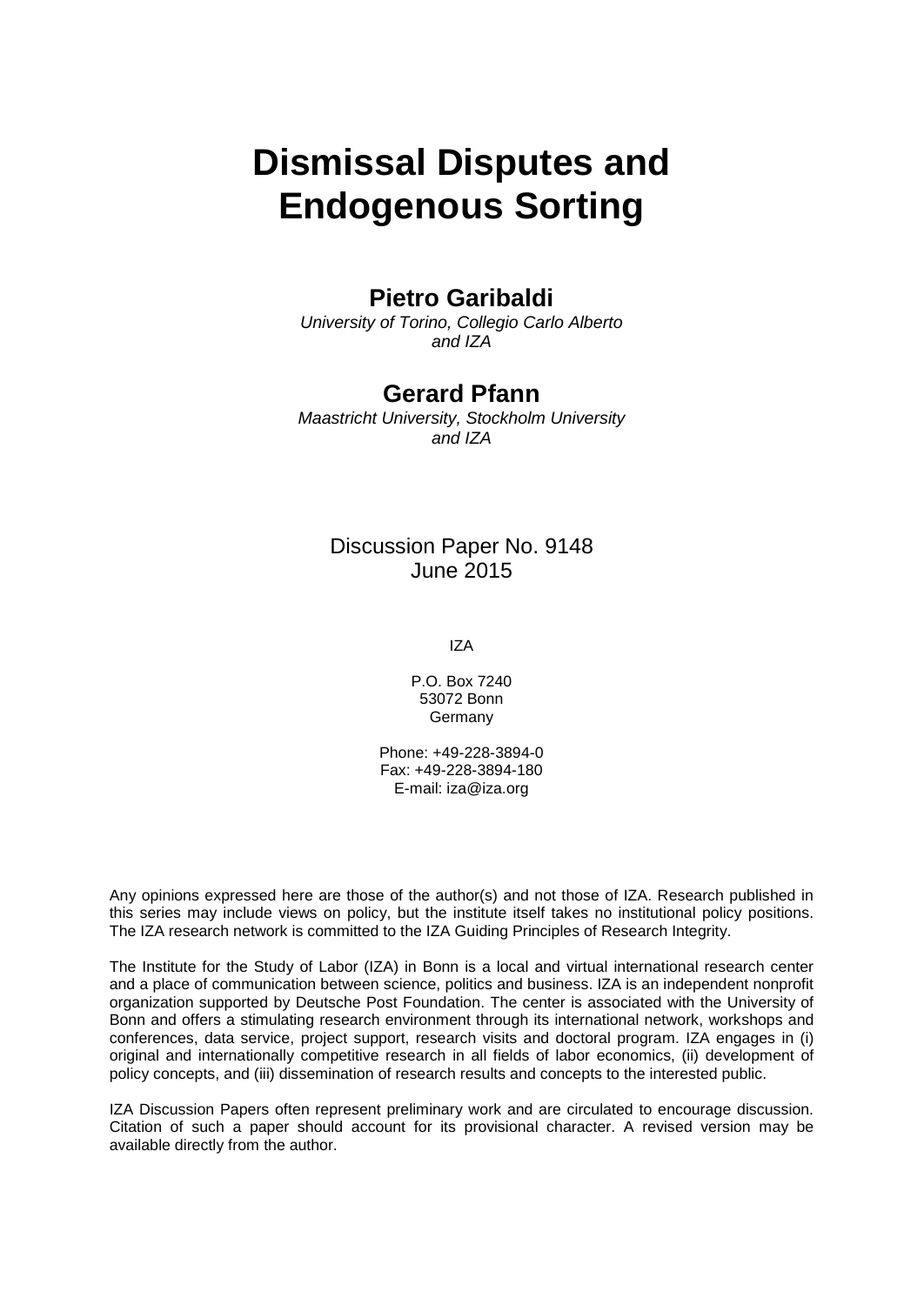IZA Discussion Paper No. 9148 June 2015

## **ABSTRACT**

## **Dismissal Disputes and Endogenous Sorting[\\*](#page-1-0)**

Dismissal disputes occur mostly in recessions and often lead to long and costly contract termination procedures. This paper investigates how dispute procedures may affect the jobmatching process. First we present a simple accounting frame- work that corresponds with general dismissal legislation, but is sufficiently flexible to accommodate country-specific legislation. Detailed information from a sample of 2,191 disputes that occurred in the Netherlands between 2006 and 2009 is used to adjust the framework to Dutch institutional specificity. The resulting equilibrium matching model is solved to explain endogenous sorting between lengthy and costly firing procedures. The model also rationalizes the longevity of the dual Dutch model and its political resilience.

JEL Classification: E24, J08, J38, K31

Keywords: disputes, firing, legislation, sorting

Corresponding author:

Gerard Pfann School of Business & Economics Maastricht University 6200 MD Maastricht The Netherlands E-mail: [g.pfann@maastrichtuniversity.nl](mailto:g.pfann@maastrichtuniversity.nl)

We gratefully acknowledge the dedicated supervision and indispensable contributions of Myrthe Frenk in collecting the data. Tamara Dekker and Eva Feron provided excellent research assistance. We thank the Swedish Institute for Social Research at the University of Stockholm for its hospitality. Feed-back from seminar participants in Barcelona Summer School 2015, Bonn, Stockholm, Seville, Toulouse 2015 SAM meeting, and Uppsala helped improving the paper. All errors are our own.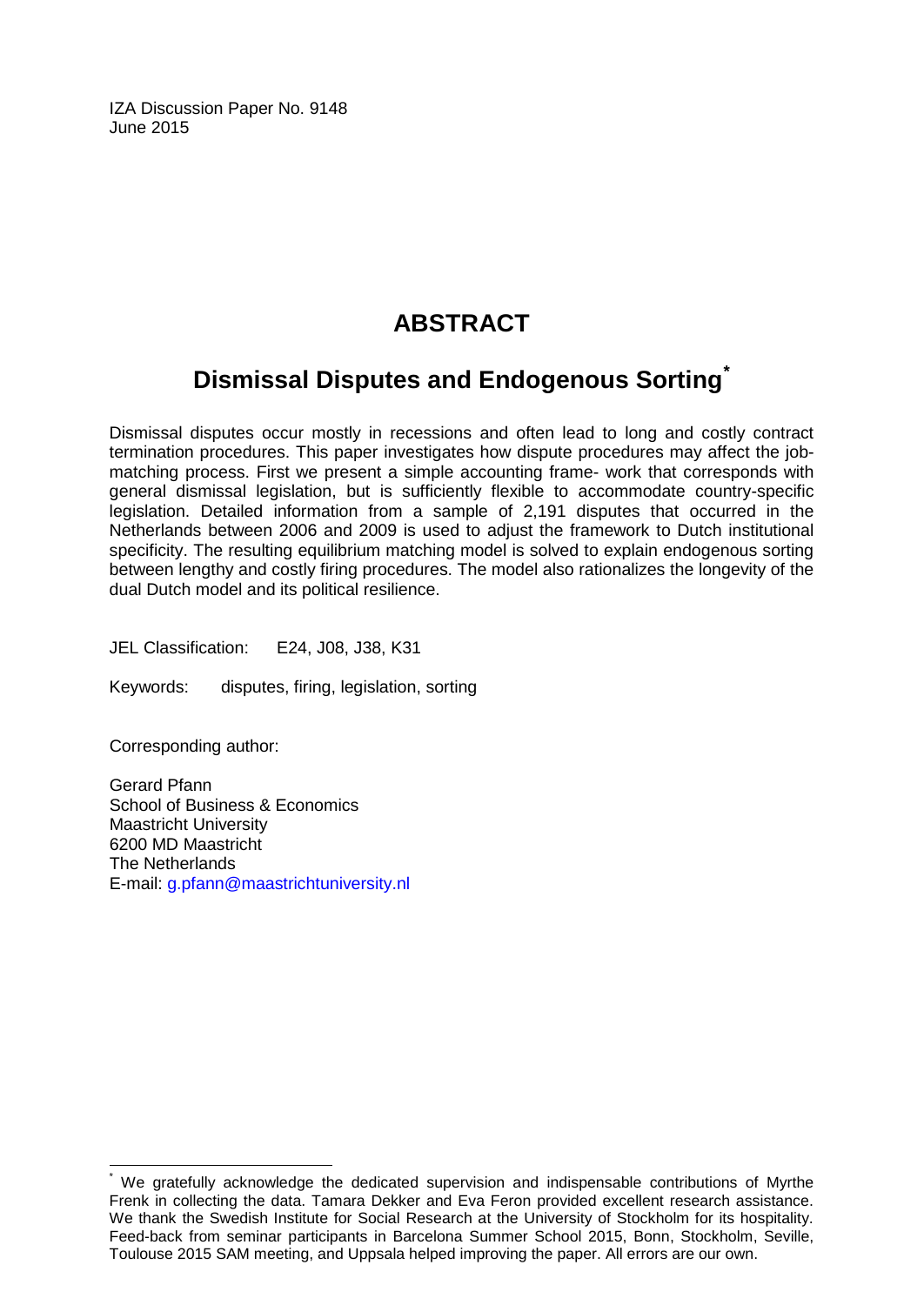"Fuller utilization of the concepts and hypotheses of economic theory (in a sense described below) as a part of the process of observation and measurement promises to be a shorter road, perhaps the only possible road, to the understanding of cyclical fluctuations."

Tjalling C. Koopmans, 1947 (p.162)

## 1 Introduction

For long, studies on disputes between a firm and its workers have focussed on the economics of strikes.<sup>1</sup> But then, about two and a half decades ago, maybe because of Hicks' paradox, the focus of the study on the economic role of labor contracts shifted towards the role of severance pay in labor contracts and its effect on the level of employment (Lazear, 1990). Various international organizations, and the OECD in particular, have tried to summarize in simple indicators the degree and strictness of employment protection legislation. Even though these country indicators have been very popular in policy circles and in macroeconomic regressions, certainly they can not grasp the richness and complexity of job security provisions. Moreover, real life dismissal procedures are country specific and very complex. Perhaps surprisingly, few studies dig inside the details of these institutions.

A dismissal dispute is a difference between an employer and an employee that prevents agreement on work contract termination. One marked difference between a strike and a dismissal dispute is that "the incidence of strikes are positively related to general cyclical movements in the economy" (op. cit. Kennan (1986), p1133), whereas dismissal disputes happen more often in recessions. Disputed employer initiated separations often lead to

<sup>&</sup>lt;sup>1</sup>Kennan (1986) gives an survey of the literature on the economics of strikes since 1880.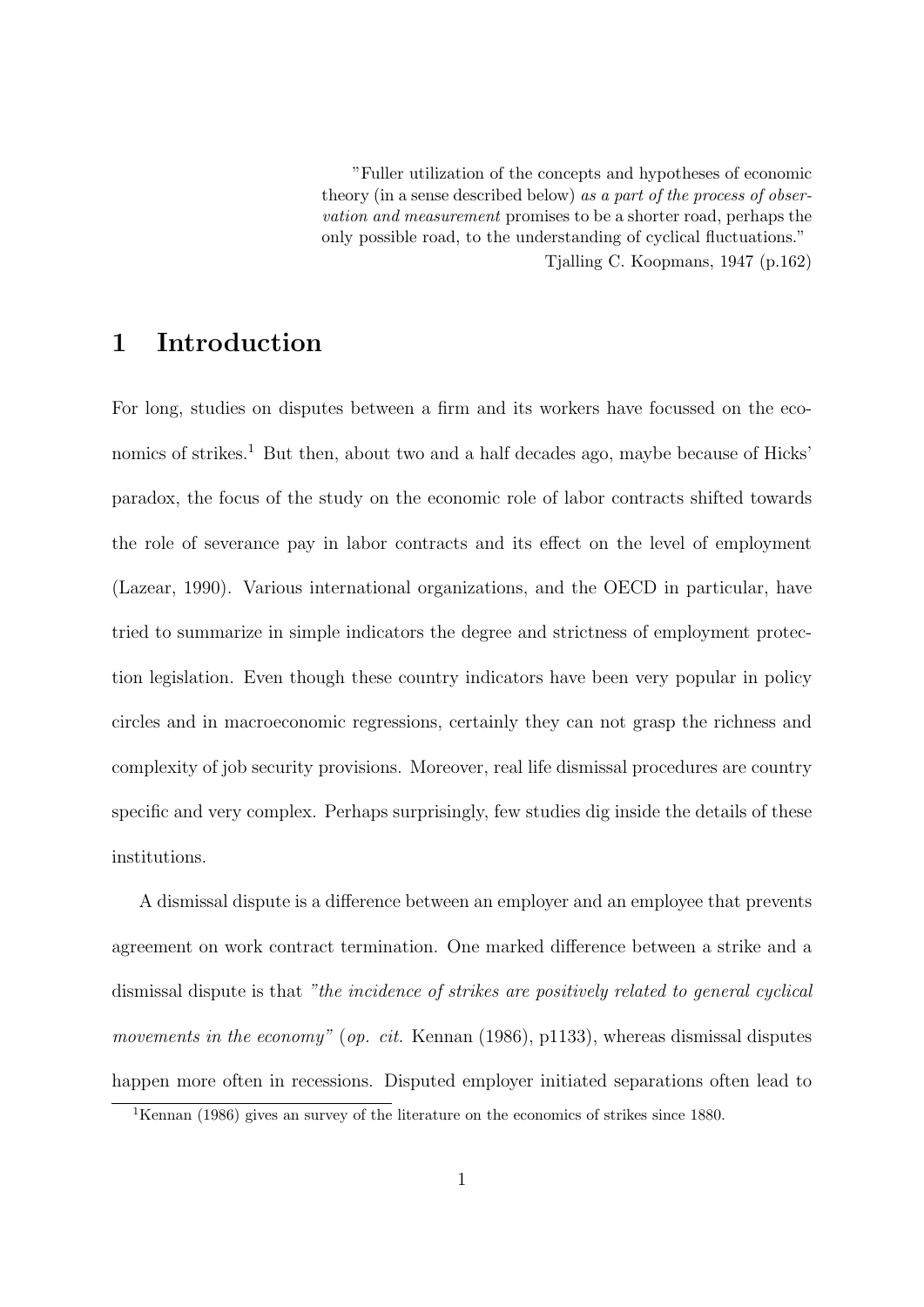costly and lengthy job termination processes. But how they affect the job-matching process precisely is unknown. Resolutions of dismissal disputes can have many forms, as emphasized by the law practice and by country specific legislation. Legal practice and country specific legislation typically distinguish between firm dominant (mostly economic) and *worker* dominant (mostly disciplinary) disputes. This provides a taxonomy that is often encoded in country specific laws. Inevitably, dismissal disputes are settled with the engagement of a third party or a court, that ultimately rules on the nature of the dispute and sets mandatory compensation.

Although many relevant and interesting questions may be asked, as of today the economics of dismissal disputes that adresses how firm worker pairs act, choose, and sort within the country specific legislation is at its infancy. How shall we model and account for different origins of dispute? How do different jobs sort among different disputes? How long and how costly are dismissal disputes? Do courts and related third party institutions respond differently to different types of dispute? These questions are barely touched upon in the existing literature, most likely because quantitative evidence on dismissal disputes is very difficult to assemble and very little information is available to the economics profession.

In the conviction that "there is no good measurement without theory", as argued prominently by Koopmans (1947), we first provide an economic taxonomy of dismissal disputes, using a simple static theory of firm worker matches. With the help of an accounting framework, dismissal disputes can then easily be classified as firm dominant,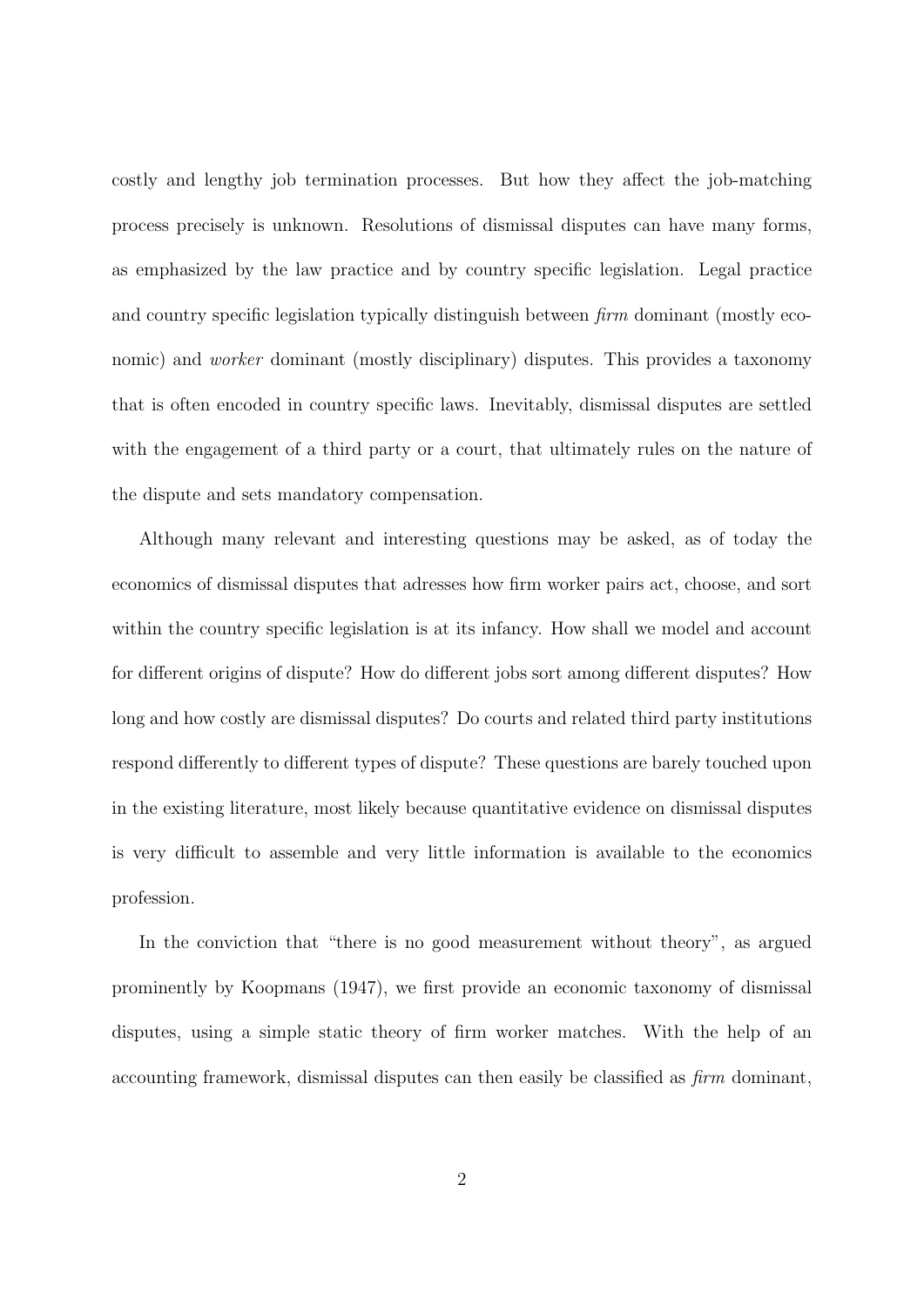*worker* dominant, or *both-to-blame*.<sup>2</sup> The latter category contains those cases where it is uncertain which party is responsible most for making the separation compulsory.

Armed with a well defined economic taxonomy, the paper looks at the key stylized facts of dismissal disputes in the Netherlands. The Dutch model of employment security is complex, as most European institutions are. Within the Netherlands, no employer initiated separation can take place without prior authorization, either from a labour court or from the Public Employment Service (PES), an institution that has been in place since the Nazi occupation of the Netherlands in the early nineteen forties. The unique feature of the Dutch model is that separations at the PES can take place with no severance payments, so that a non obvious and complex sorting mechanism takes place in the labor market. Empirically, the paper uses more than 2000 dismissal disputes that took place in the Netherlands between 2006 and 2009. This unique data set records detailed dispute level information on both the firm and the worker, including the wage, the penalty and duration of the disputes. And the data are also representative of the aggregate inflows into Dutch unemployment. The data show that disputes at the PES take longer but are much cheaper, and that the two institutions (the court and the PES) specialize in different types of dismissals. Court cases take less time, but results in more expensive separations. The reason for the shorter duration is that the majority of the cases handled by the court—in fact more than 80 percent of all 1,029 court cases in our data—are

 ${}^{2}$ Both-to-blame: "Of course, both are to blame. Of course. You may always set that down as certain when you see two persons who have formerly been on good terms fall out with each other. For my part, I never take sides in these matters. I listen to what both have to say, and make due allowance for the wish of either party to make his or her own story appear most favorable. T.S. Arthur (1853): Home Lights and Shadows.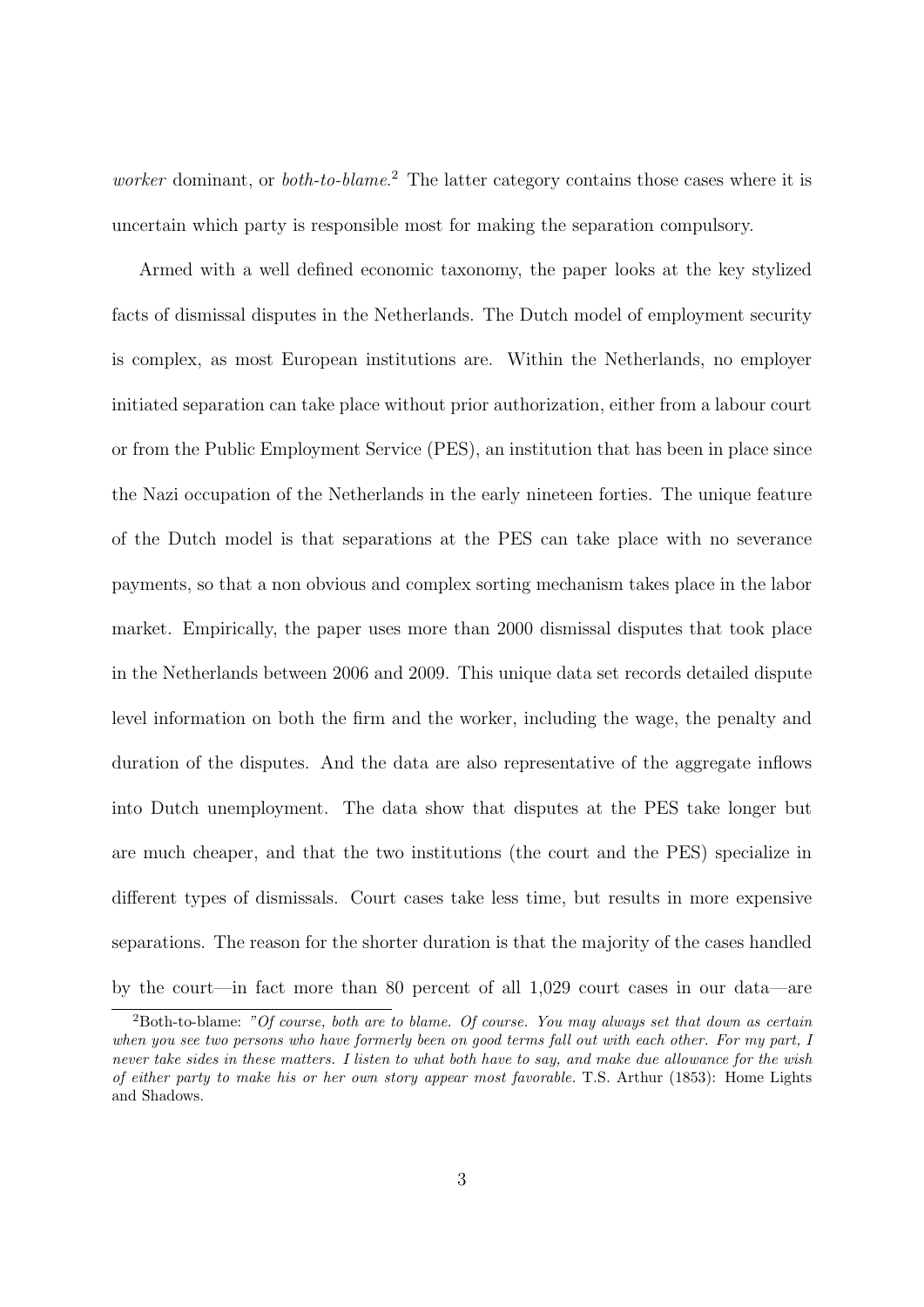experience-based situations where the employer and the employee are in agreement of the contract termination, but the termination of the contract requires formal approval. The court can then apply a formal but simple court formula to determine the height of the severance pay. In these pro forma cases the court just needs to produce a verdict that states the amount of severance pay, without the need to do much additional research on the details and reasonability of the contract termination. Moreover, large firms are more likely to settle disputes in the court and the demand for PES authorization increases relatively to court requests when economic activity slows down.

An important economic question is: "How does the sorting mechanism of dismissal disputes and severance pay exemption affect labor demand and unemployment?". In order to provide an answer to this question the paper proposes a Diamond Mortensen Pissarides (DMP) search model that highlights the trade off between separation at the PES and separation in court. Spelling out explicitly the time to fire, originally proposed by Garibaldi (1998), the model shows how different job worker pairs sort between a lengthy PES procedure and a shorter, but more expensive, court ruling. In equilibrium, all types of dismissals are observed by both institutions, but the model predicts that the court should specialize in cases where both parties are to blame, as data suggest. The economics of this sorting is straightforward. As the court provides an option to stop losses, firms are willing to undertake such costly procedure.

We extend the model to investigate whether or not the two institutions behave in a neutral way with respect to different types of dismissals. The model predicts that the PES would specialize into firm dominant dismissals as long as the PES increases its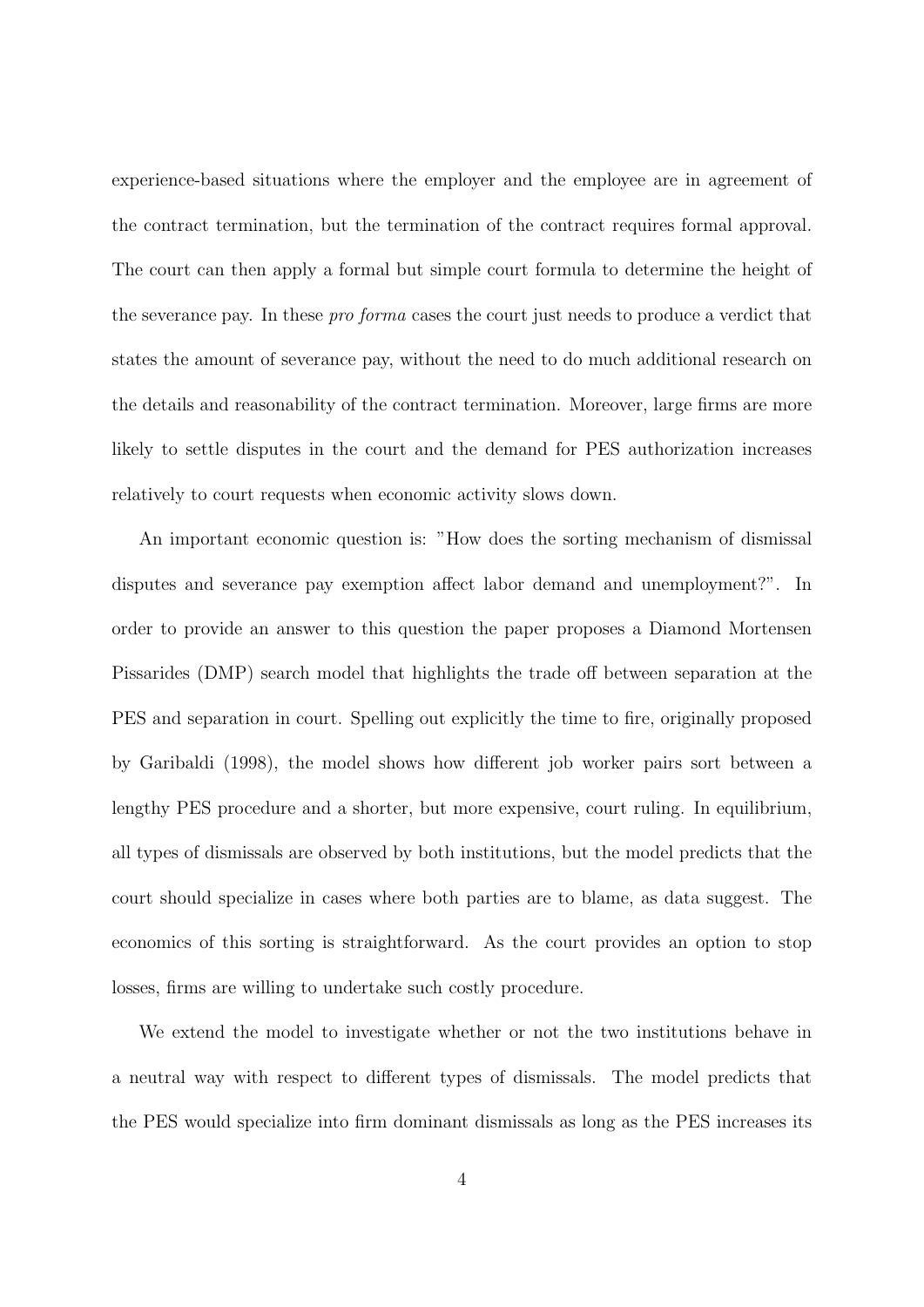decision time for worker dominant cases. We go back to the data and find that such simple prediction is observed in the data. Indeed, both types of institutions behave differently for different cases, as if it were that the individual worker is protected more than the job.

Next, we analyze the fact that the PES as an institution survives fierce political attacks for a period of seventy years or more. A political economy exercise learns that once the PES is in place, the model predicts that if the median voter is employed in a good job, the elimination of the PES is vetoed by the majority of voters. Consequently, it is in the interest of most agents to keep it alive, although during recessions when unemployment rises the political basis of the PES is frailer. Finally, we also discuss whether the model can rationalize cyclical variations in PES ruling and whether or not it can say something about the fact that large firms are more likely to go to court. We argue that this is indeed the case, in particular when financial constraints are taken into account.

The economics of employment protection is at least 25 years old, and it is difficult to do justice to all contributions. Emerson (1988) was probably the first to summarize country specific legislation with simple indicators, a path that was extensively followed by the OECD's EPL Index. Lazear (1990) predicts the neutrality of severance payments when wages are flexible and was the first to use cross country regression to assess the impact of job security provisions on employment. Bentolila and Bertola (1990) critically assess the ambiguous effects of EPL on labor demand in a renowned application of Nickell's (1978) partial equilibrium model with linear adjustment costs under uncertainty. At the theoretical level modeling of employment protection is rather limited. The typical modeling tool for job security provisions is a simple firing tax, dissipated outside the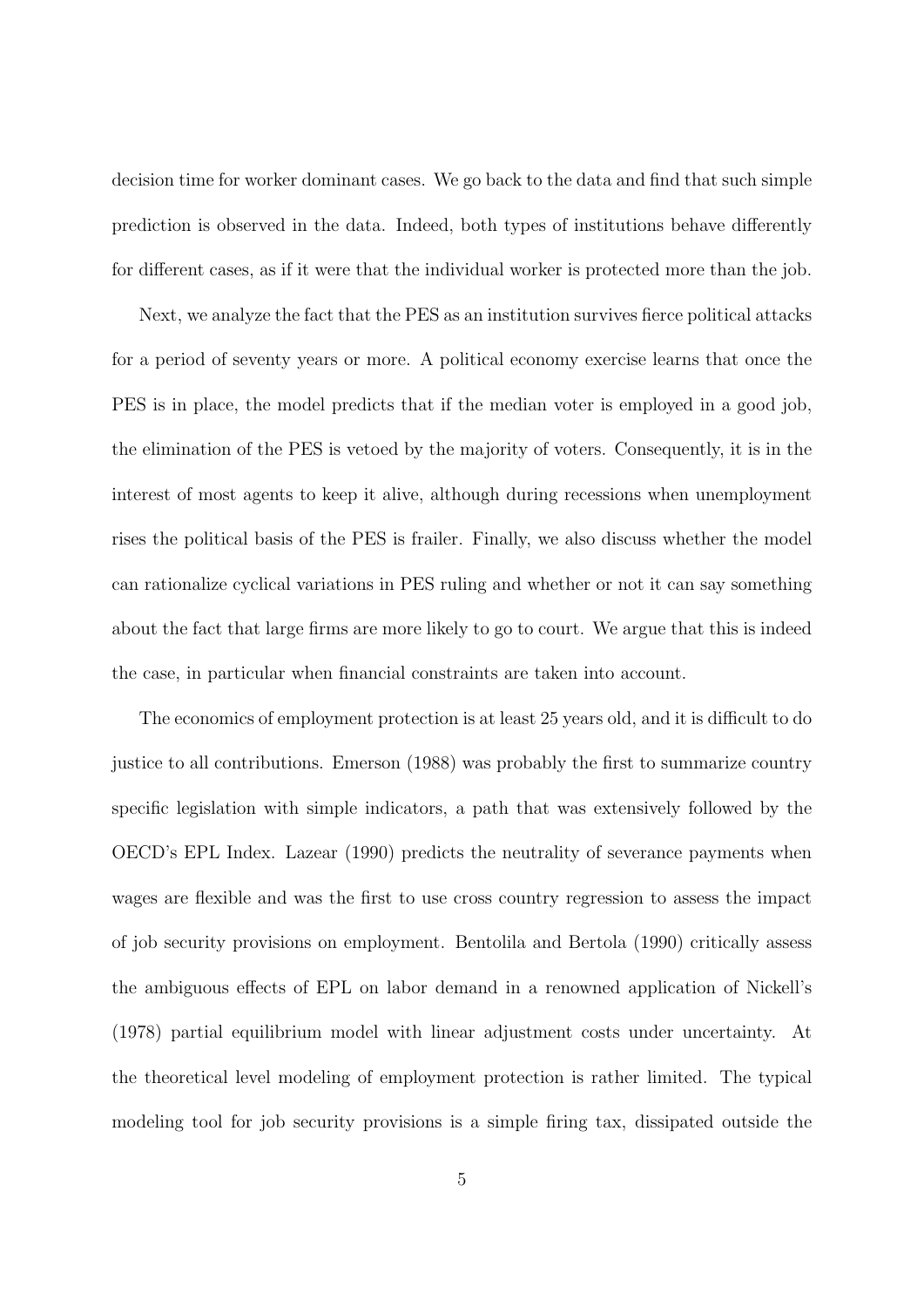match or paid to third parties (Mortensen and Milard, 1994). Garibaldi and Violante (2005) assess the difference between severance payments and firing taxes. Blanchard and Tirole (2008) provide a framework for the optimal design of employment protection institutions in the context of dual labour markets. Alvarez and Veracierto (2012) model temporary contracts as a special case of a separation tax.

Empirical research in the US estimates the social costs, in possibly lower employment, wages, and productivity of wrongful discharge laws and disability acts (eg. Acemoglu and Angrist (2001); Autor, Donahue and Schwab (2006)). In Europe, empirical research predominantly studies how employment protection legislation influences labor market participation and unemployment duration (cf. Boeri and Van Ours (2013)). When heterogeneity is taken into account the lay-off probability of each worker is found to be correlated negatively with this worker's expected firing costs (Pfann, 2006). Boeri, Garibaldi and Moen (2014) discuss the efficiency of severance payments when wages are back loaded and information is imperfect.

The paper proceeds as follows. Section 2 develops an accounting framework for classifying different types of dismissal disputes. The goal of this section is to derive an accounting framework consistent with economics reasoning. The paper's epigraph pays tribute to the idea that the best way to embark in measurements and observations of economic phenomena is to make full use of economics as a scientific discipline. In addition, the taxonomy we provide is also consistent with the law practice observed in most European countries and formally adopted in European legislative initiatives.<sup>3</sup> Section

<sup>&</sup>lt;sup>3</sup>In the Italian "Jobs act" approved by Parliament in November 2014, there is an explicit reference to *firm* dominant dismissals (economic in the Italian legislation) and *worker* dominant dismissals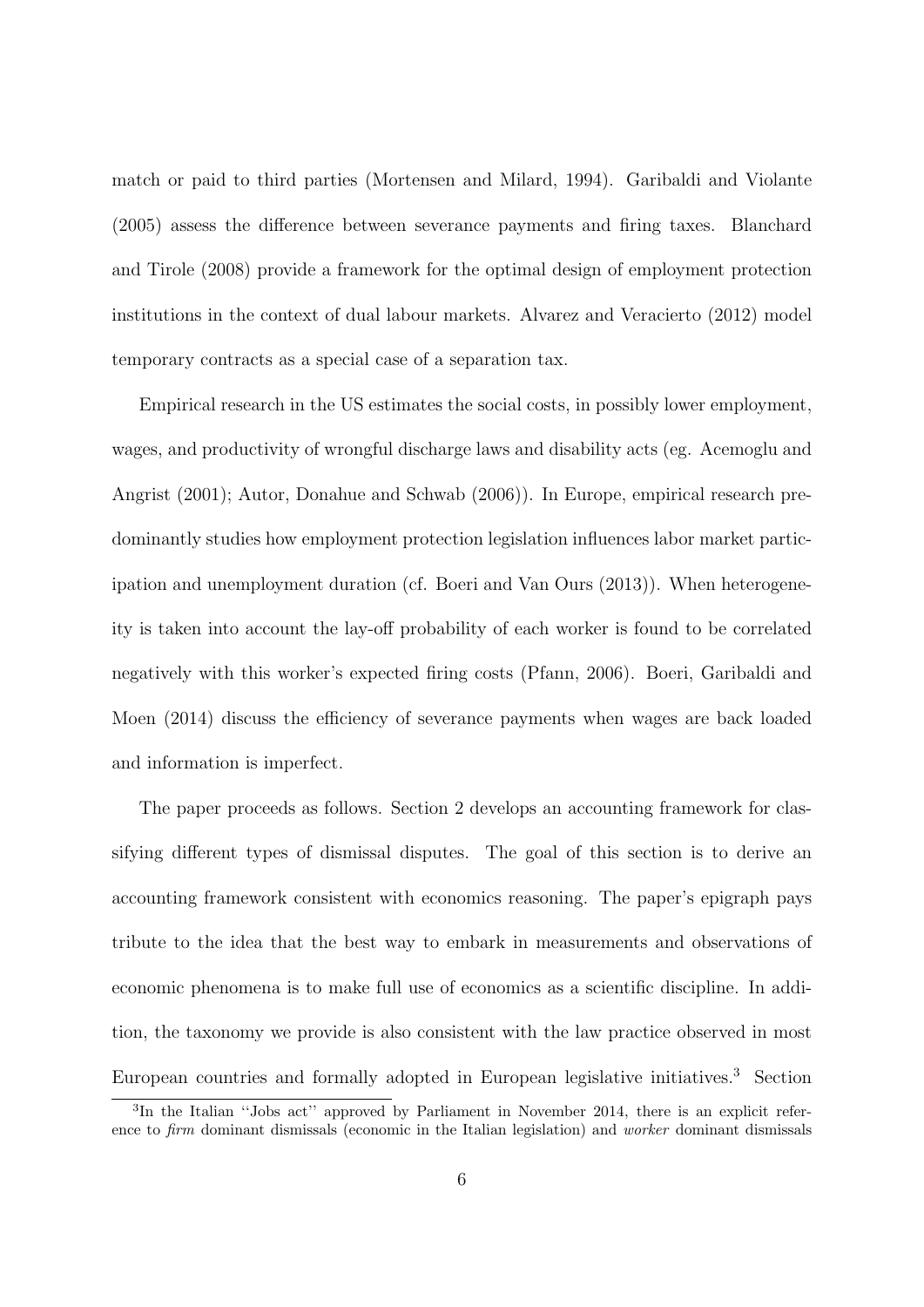3 discusses in short the history and some of the specific aspects of Dutch labor market institutions and presents the information contained in a large data-set of individual dismissal conflicts that took place in the Netherlands between 2006 and 2009. The data records dispute level information on both the employer and the employee engaged in the controversy, including firm and worker characteristics, the reasons of the contract ending requests, the process durations, the decisions, and the associated costs. In Section 4 an equilibrium search model with endogenous sorting is presented that is coherent with the theoretical concepts of Section 2 as well as with the empirical results from Section 3. Section 5 presents relevant model extensions that include the possibility of institutional biases, aggregate productivity, and the role of financial constraints. This section also looks in more detail at the role of the Great Recession on the outcomes of the decision-making process of dismissal requests. Section 6 concludes.

## 2 The Accounting of Disputes

We consider a single firm output pair as a single job. The focus is on dismissal at the level of the job rather than at the level of the firm, and we think mainly of individual dismissals. The framework is static. We assume that a measure 1 of job is in place. There is no attempt to consider how these jobs were formed in the first place. Information is perfect.

The productivity of the job has two key components. A specific worker component  $x$ and a specific firm component  $y$ . The x component refers to the individual contribution (disciplinary in the Italian legislation).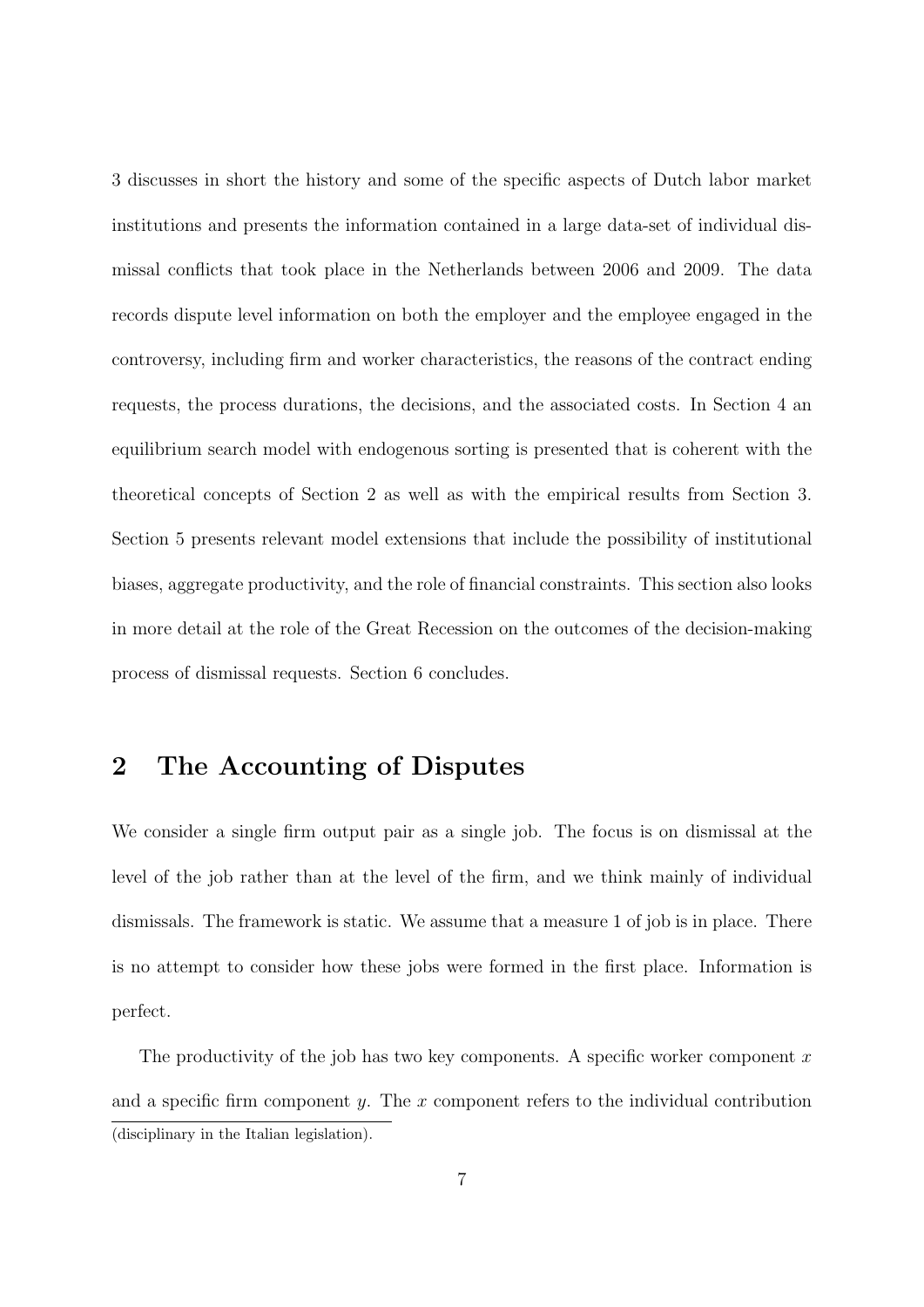to the productivity of the job, including worker motivation and health condition. The y component refers to firm specific characteristics, technological conditions, market and demand conditions that have nothing to do with the worker. We assume that total productivity in the job  $z$  is the sum of the firm and worker component so that

$$
z = x + y
$$

In the space  $x, y$  there is a job for every single point in the cartesian space  $\Re^2$ . The statistical properties of the job space and the underlying distribution is not particularly relevant at this stage, and we be outlined in Section 4. <sup>4</sup>

The wage that the worker gets from job is fixed at  $w$  and it is independent of the productivity x and y. We also assume that the worker outside option is a flow  $f$  strictly lower than the wage. This implies that the worker enjoys a rent (or a net utility) from the job as

$$
U = w - f > 0 \quad \forall \{x, y\} \in \mathbb{R}^2 \tag{1}
$$

Since  $U$  is strictly positive, a worker will never want to severe a relationship.

The firm has no capital cost and it is only hiring this worker. The outside option of

$$
F(x \le a, y \le b) = \int_{-\infty}^{b} \int_{-\infty}^{a} f(x, y) dx dy
$$

where  $F$  is the joint cumulative distribution.

<sup>&</sup>lt;sup>4</sup>It is natural to think of x as being drawn from a continuous random variable X and y being drawn from a random variable Y that belong to joint continuous distribution  $f(x, y)$  so that in the most general form we will have that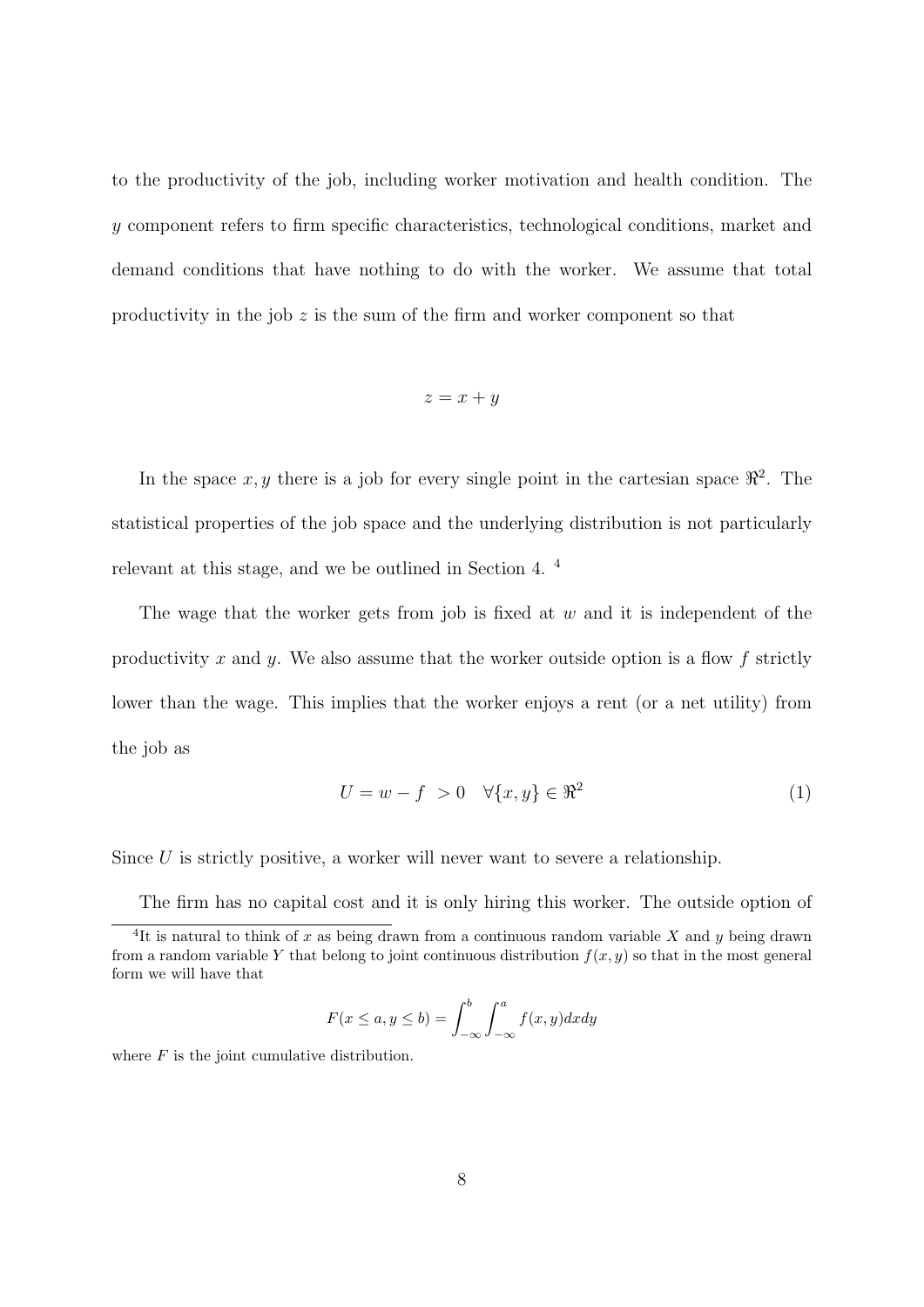the firm is zero. This implies that the firm profit  $J(x, y)$  in a job of  $\{x, y\}$  is

$$
J(x, y) = x + y - w \tag{2}
$$

From the profit function we can define the iso-profit contour as the combinations of  $x, y$ that yield a given profit to the firm. In a  $x, y$  space there are various properties of profit contour that are evident from equation (2). Isoprofits i) are downward sloping linear functions; ii) have a unit slope in absolute terms and iii) curves at the north east yield higher profit values to the firm.

Let us suppose that the firm can initiate a separation. The firm will destroy any job if  $J(x, y) < 0$ . There exists a marginal iso-profit  $J(x, y) = 0$ , such that

$$
y = -x + w \tag{3}
$$

Figure 1 plots the marginal good job contour.

**Definition 1** The firm worker pair engage in a dismissal conflict each time  $J(x, y) < 0$ and  $U(x, y) > 0$ 

**Result 2.1** Each job in a  $(x, y)$  space below the marginal contour job represents a dismissal conflict.

This simple definition yields a natural classification of dismissal conflicts.

**Definition 2** A dismissal conflict is firm dominant whenever  $x > 0$  and  $y < 0$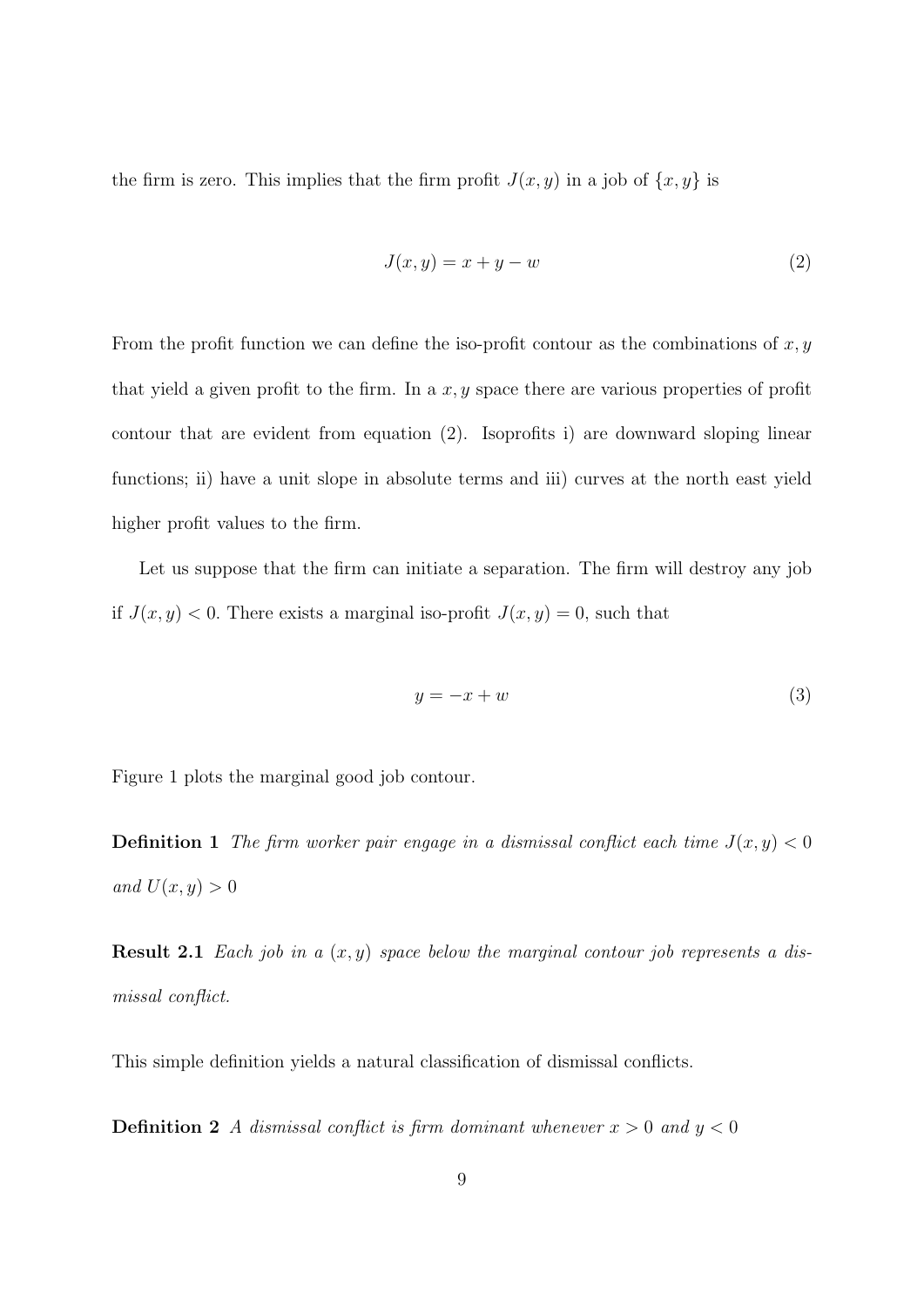In terms of Figure 1, a *firm* dominant dismissal belongs to the fourth quadrant in the cartesian diagram below the marginal good job contour. In law jargon such a firm dominant dismissal is often referred to as an economic dismissal.

**Definition 3** A dismissal conflict is worker dominant whenever  $x < 0$  and  $y > 0$ 

In terms of Figure 1, a worker dominant dismissal belongs to the second quadrant in the cartesian diagram below the marginal good job contour. In law jargon such a worker dominant dismissal is often referred to as a disciplinary dismissal.

**Definition 4** In a dismissal conflict both parties are to blame when  $x > 0$ ,  $y > 0$  and  $x + y < w$  or whenever  $x < 0$  and  $y < 0$ .

In terms of Figure 1, a both-to-blame dismissal belongs to the first or third quadrant in the cartesian diagram below the marginal good job contour. We say that in a dismissal conflict the two parties are both-to-blame, because it is uncertain whether or not the lack of profitability can be contributed more to worker, to firm characteristics, or to both in equal proportions.

Note that the taxonomy we provide does not depend on the specific wage structure imposed. While it is natural to have a dismissal conflict when the worker and the firm do not agree on the job separation, the taxonomy survives in case of more efficient job separation. One can easily assume that the wage is a fraction  $\omega$  of total productivity so that  $w = \omega(x + y)$ . Then the marginal contour would still be negatively sloped and would coincide with the 45 degree line. The model we present in section 4 is in line with privately efficient separations.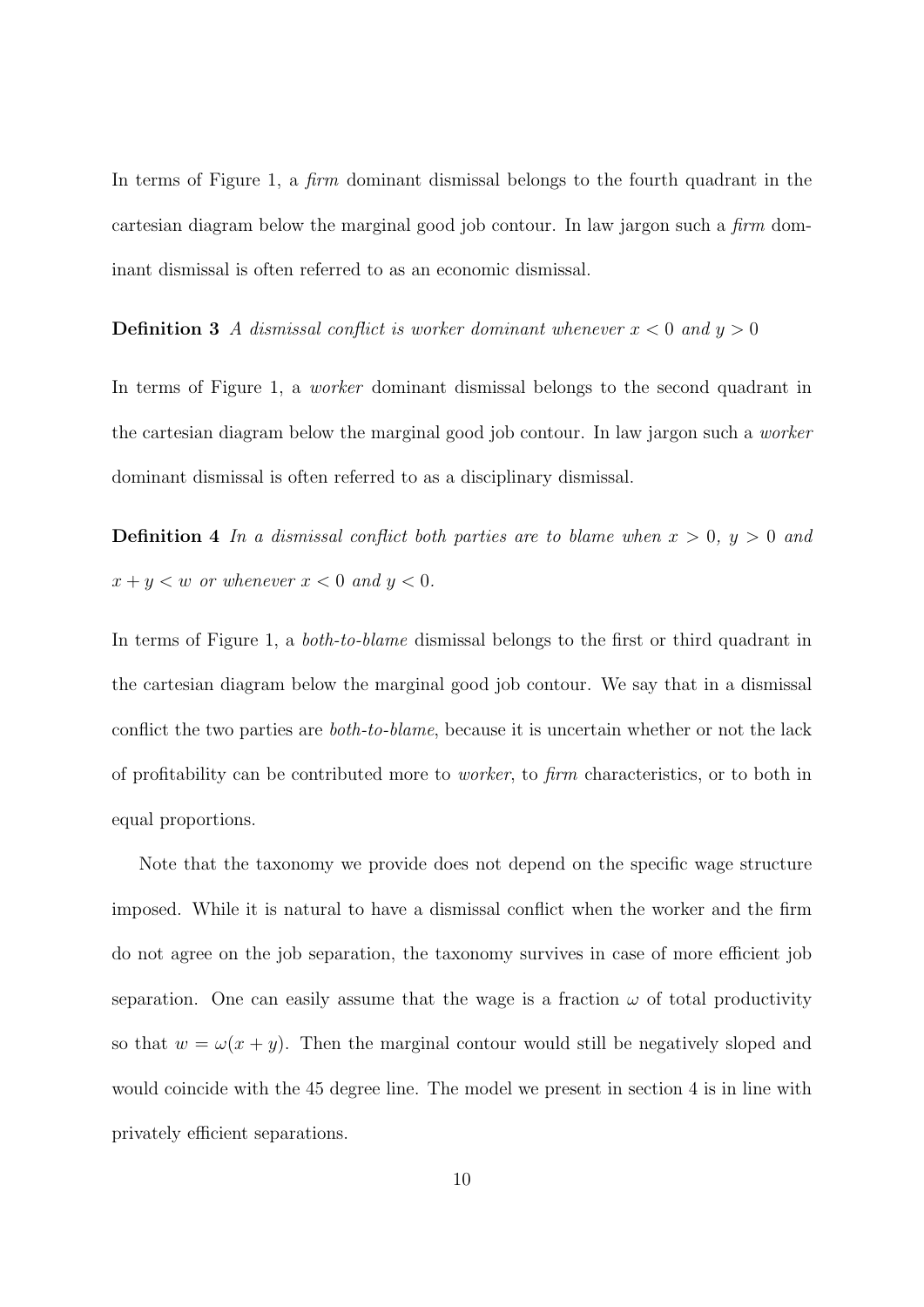

Figure 1: The taxonomy of dismissal conflicts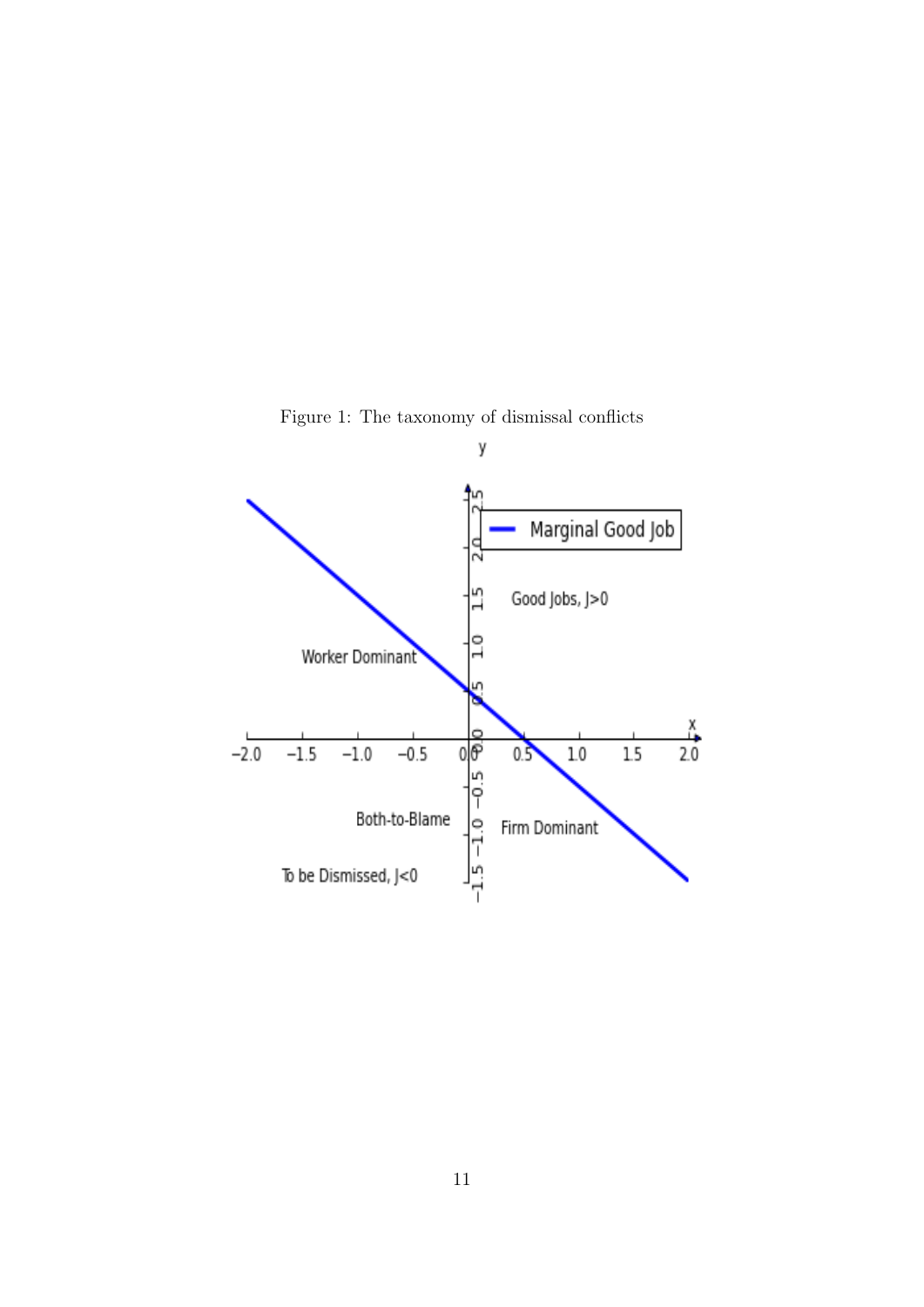## 3 Facts From Real Life Institutions

Institutions for worker dismissal are often complex and unique. In the Netherlands, for example, firms are obliged to seek a priori permission to terminate an open-ended or permanent employment contract. Permission can be obtained from two established, but fundamentally different, organizations: the civil courts and the public employment service. The firm chooses the organization from which it will request a permission to terminate a contract on the basis of the grounds for dismissal. The two institutions coexists for almost 70 years. Despite fierce political debate the resilience of this duality in obtaining permission to fire permanent workers is amazing.

### 3.1 Institutions

#### The Civil Court

The introduction of the Civil Code of Law in 1838 is a milestone in the history of labor market legislation in the Netherlands. Inspired by the  $1804$  Code Napoléon, the Dutch civil code introduced a new national civil law that contained three articles regarding the employment relationship between an employer and an employee. Originally, rather than the employee these articles were all written to protect the employer. The introduction of the first legislative measures that aimed for the protection of the employee was not until 1909 when the Law on Employment Contracts was enacted. The basis of Dutch labor law is Chapter 7 of the Civil Code that is used by civil courts to deal with disputes and controversies on employment provisions.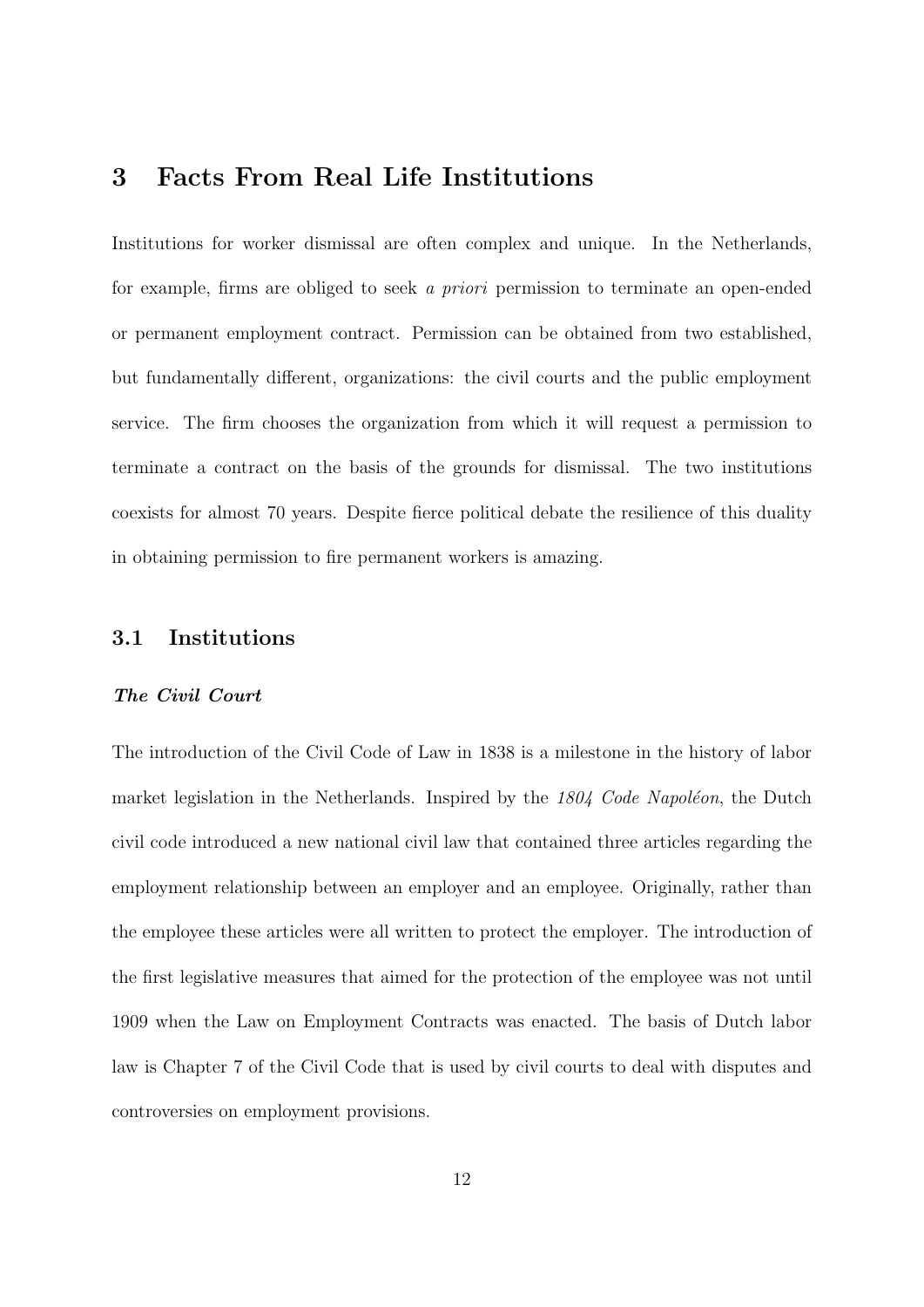### The Public Employment Service (PES)

On June 11th 1940 the German occupying forces enacted the First Enforcement Resolution (Eerste Uitvaardigingsbesluit), prohibiting any dismissal without prior permission of the Labor Inspectorate. A reasonable cause was required to obtain dismissal approval. The inspectorate checked the reasonability of the request. If a proposition for dismissal was judged unreasonable, permission to terminate the employment contract was not given. When the war had ended the Dutch government still held office in London. It upheld this resolution by the declaration of the Extraordinary Resolution Labor Relations of October <sup>5th</sup>, 1945 (*Buitengewoon Besluit Arbeidsverhoudingen 1945*). The goal of the declaration was "to sustain and increase employment and to encourage production and productivity in order to stimulate the post WWII economic recovery."

At the time the country did not have a parliament to approve the 1945 resolution, and it obtained the status of a royal decree instead with the power of law. A network of public employment offices replaced the Labor Inspectorate. Not less than 30 local labor market regions are equipped with 130 local offices. These offices are responsible for observing the implementation and execution of the extraordinary resolution by order of the government.<sup>5</sup> On May  $14<sup>th</sup>$ , 1998, the parliament approved the Repair Law of Flexibility and Security, turning the 1945 decree into formal law. The law states that an employer must ask for and needs to obtain permission for dismissal of a worker with a permanent contract. Without prior permission from a civil court or from the Public

<sup>&</sup>lt;sup>5</sup>See also Chapter 7 in The Termination of the Contract of Employment. Antoine T.J.M. Jacobs (2004).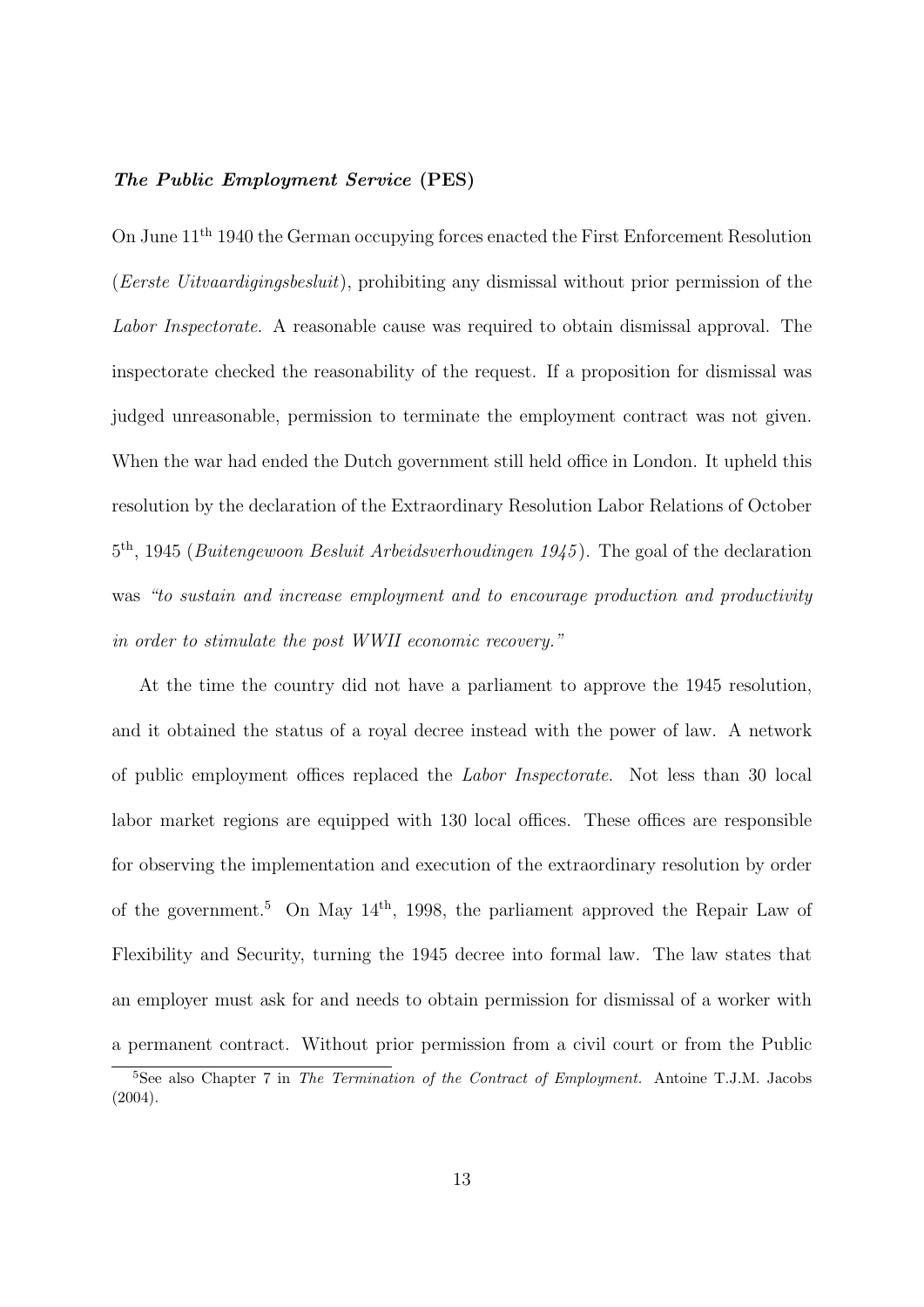Employment Service (PES) a dismissal is voidable. A decision by the PES can not be appealed, but it is possible to start a court procedure when the employer or the employee disagrees. A dismissal request that is granted by the PES comes without the requirement to pay severance.

### 3.2 Empirical Facts

Figure 2 shows all the requests for dismissals that have been submitted to the two institutions during the period 1998 through 2011. In the periods 2003-2004 and 2008-2009 at the onset of the Great Recession the number of dismissal requests to the public employment service increased relative to the number of requests to the civil court. The volumes of requests to both institutions are leading indicators for the unemployment rate. In recessions as well as during expansions firms are granted permission to dismiss workers and so avoid paying firing costs. This is consistent with the fact that job destruction occurs throughout the business cycle, though fewer firms decline in good times. In recessions, when more firms are hit by downward shocks, the number of dismissal requests directed to the civil courts and to the PES increase, but the increase in requests to the PES is higher. This fact hints at the policy's efficacy in bad times to lower firing costs.

#### Individual Data on Dismissal Requests

The number of dismissal cases filed each year to the civil courts are stored in an electronic database. Unfortunately, this database does not contain any detailed information on particular cases. All civil court files on individual dismissal cases are stored in archives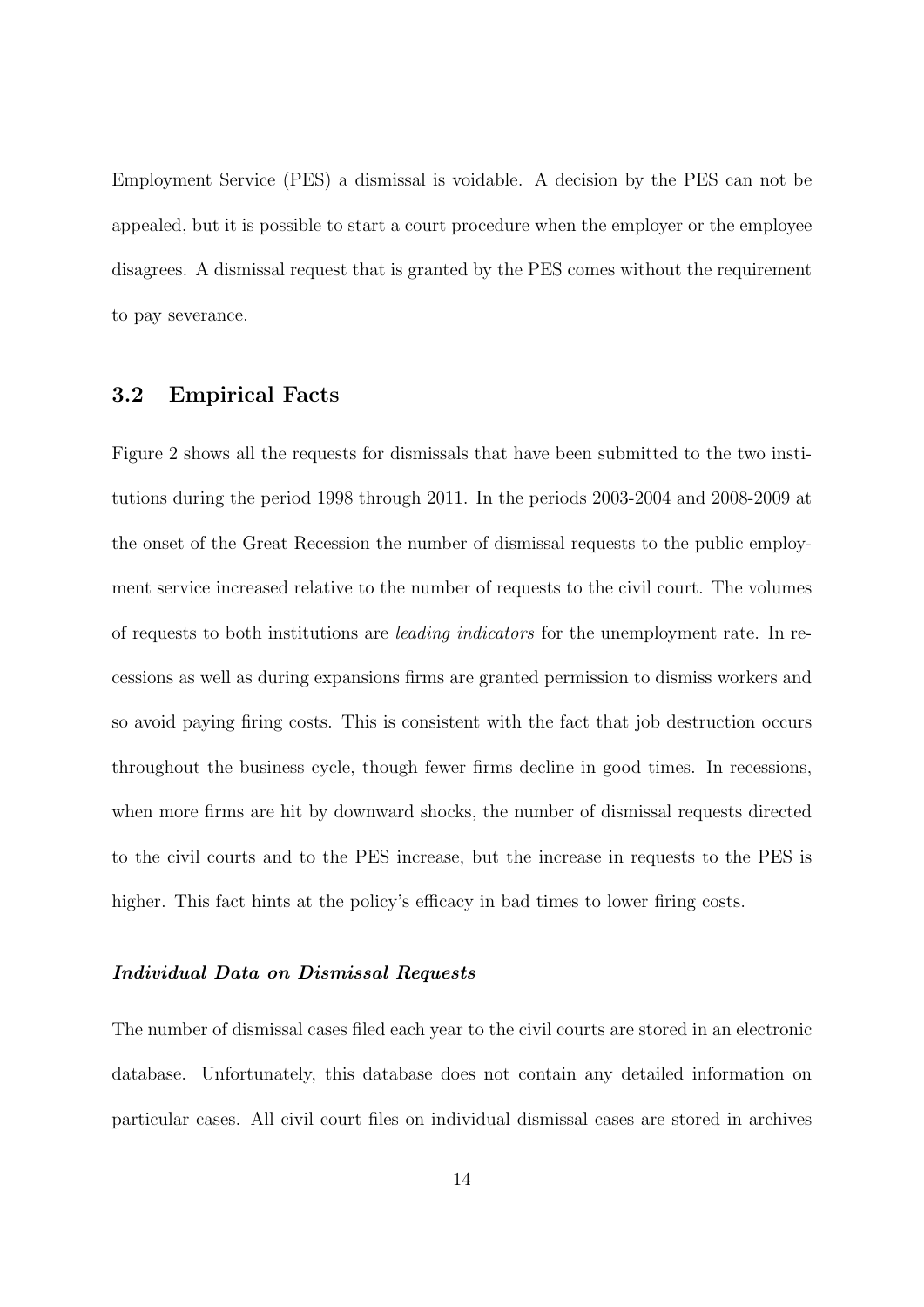



administered by the organization of the courts. Detailed information is stored in paper folders only, each containing a written appeal, a written defense, and the judges verdict. Each folder has a concise description of the reason for dismissal and some employee related characteristics such as job tenure, position, date of birth and earnings. Shortly after a case is closed the folder is moved to and stored in the local courts data archives where it is kept for a period longer than twenty-five years.

Each dismissal case filed at the public employment service is recorded in an Automation of Reports and Consolidated Orders System (ARCOS) database. Other databases that contain information of job dismissals through the public employment service, for example at the Central Bureau of Statistics in the Netherlands, are incomplete (cf. CBS (2011)). The information included in the ARCOS electronic database keeps track of a small number of employer and employee related characteristics, such as the reason for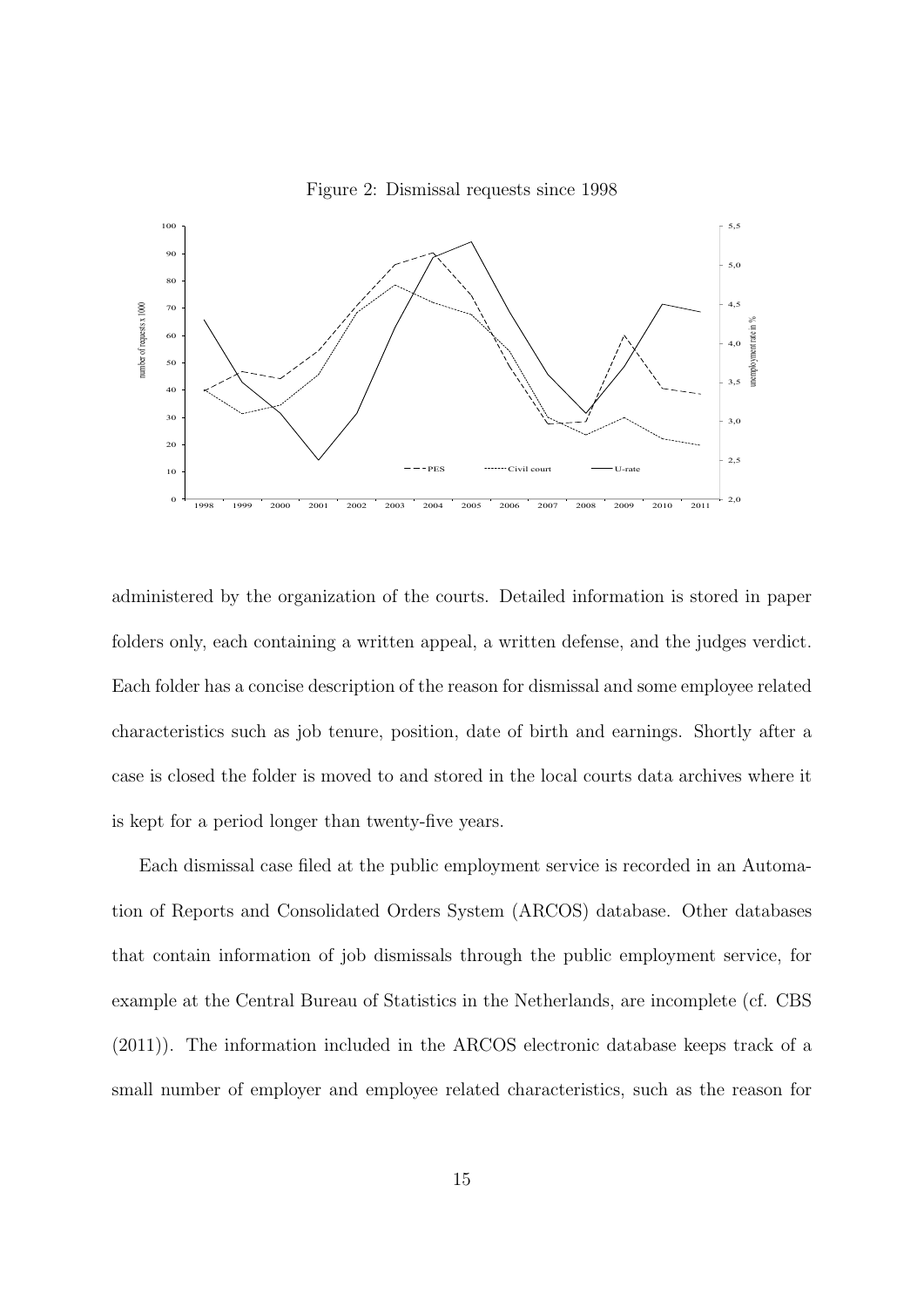dismissal and the duration of the dismissal procedure. Further specific information about each case – including the age, wage, tenure, and the number of working hours per week – is kept in hard-copy files only that are stored in a national archive located in the city of Almere.

The data that have been collected for this study is a representative sample of 2,191 individual dismissal conflicts with full information for the years 2006 to 2009, divided between 1,029 dismissal requests to the civil court and 1,162 dismissal requests to the PES.<sup>6</sup> The files contain detailed information on the reasons why the dismissal request was imminent. Table 1 summarizes the different dispute origins of the dismissal request processes. The reasons of the disputes are categorized in accordance with the general dispute taxonomy that has been presented in Section 2. Worker dominant reasons include absence from work due to long-term sickness; disciplinary reasons related to conduct, ability or capability, and other substantial reasons. This category corresponds with the area in Figure 1 where  $x < 0$  and  $y > 0$ . The vast majority of dismissal requests for *worker* dominant reasons submitted to the PES are cases of long-term illness ( $>$  2 years). Firm dominant reasons include redundancy, relocation or reorganization. This category corresponds with the area in Figure 1 where  $x > 0$  and  $y < 0$ . Both-to-blame reasons contain those cases where it is doubtful which party is responsible most for making the separation compulsory. These include pro forma cases, fairness issues, disagreements and other disturbed relationships between an employee and an employer. This last category corresponds with the area in Figure 1 where  $x > 0$ ,  $y > 0$  and  $x + y < w$  or whenever

 $6$ See Frenk (2013) for detailed information about the data collection and its representativeness for the Netherlands.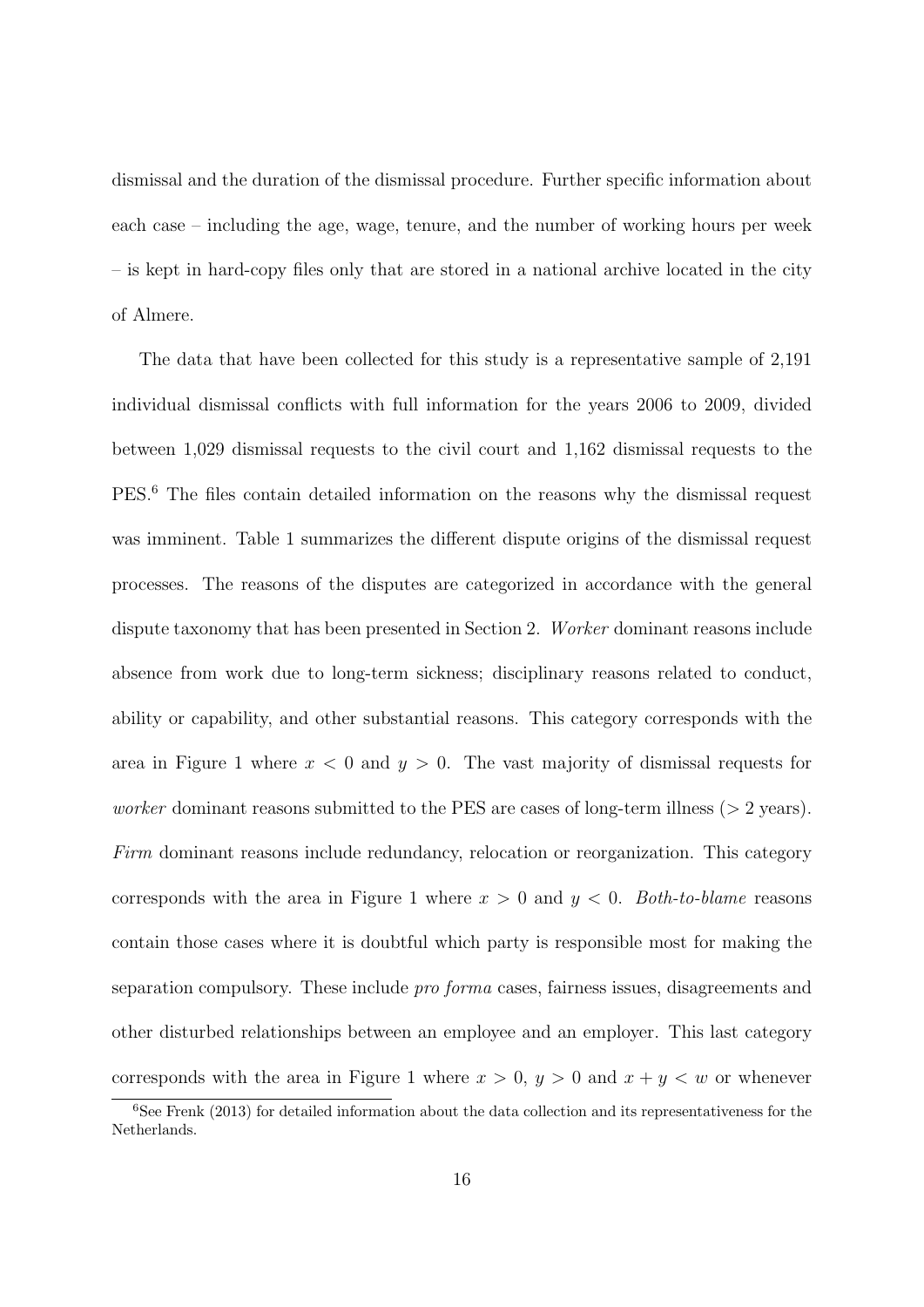$x < 0$  and  $y < 0$ .

Table 1 reports the key sorting facts from our empirical exercise. The unconditional distribution shows that approximately 50% of the cases are firm dominant, 32% are bothto-blame and the rest (approximately 20%) are worker dominant. More interesting are the conditional distributions. 69 % of the court cases (32% of overall observations) belong to the Both-to-blame category. Simultaneously, 72 % of PES cases are Firm dominant. We thus have strong evidence that the Court specializes in the both-to-blam category, while the PES specializes in firm dominant cases.

Table 2 reports differences between the two institutions in the distributions of process duration, tenure, age, gender, hourly earnings and weekly hours worked. All mean differences are significant, except gender. Compared to court, the PES receives dismissal requests for workers who are two years and three months older, have one year more tenure, earn  $\epsilon$  2.77 per hour less, and work 1.77 fewer hours per week. In a standard Mincer equation with age and tenure profiles and all other available explanatory variables, but without education, which we do not observe, the hourly wage difference between the court and the PES reduces to about 10 percent. The most substantial difference is found in process durations: PES procedures take a month longer than court rulings. The magnitude of difference is threefold. Table 4 reports the differences in numbers of requests and process duration for different categories of employer size. Three facts can be derived from this table. First, larger firms request dismissal permission more often through court. This finding is in line with the outcomes of related research for small and large firms in other European countries (cf. Bender et al. (2002) for Germany and France; Boeri and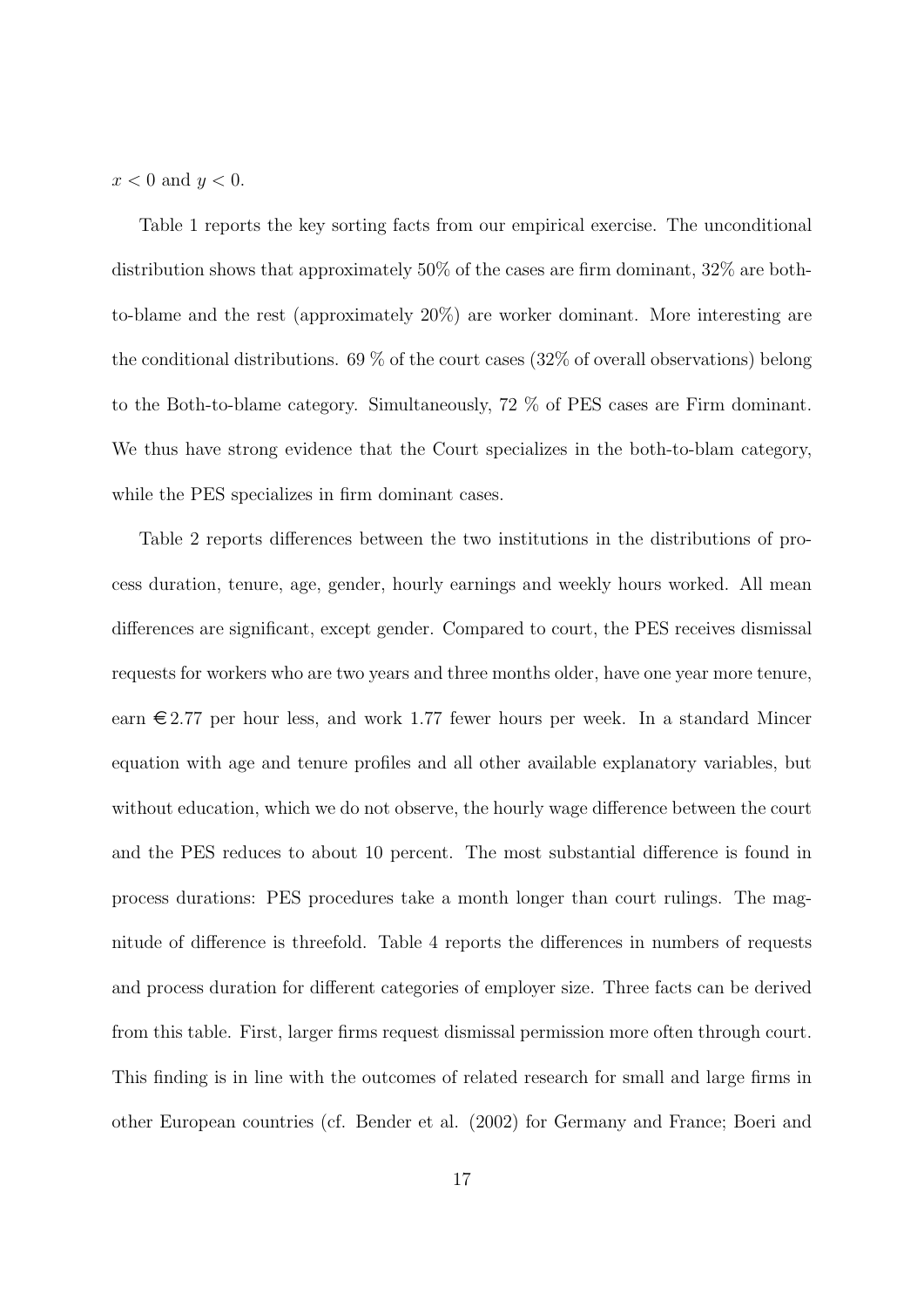Jimeno (2005) for Italy). Second, the process duration decreases with firm size in courts and increases with firm size at the PES. Third, the difference in process duration between the court and the PES increases with firm size.

#### Differences in Procedural Durations

In Table 3 more detailed information is given on the differences in process duration for the different reasons of requested contract termination. The facts that can be established from Table 3 are as follows. Court and PES procedures for worker dominant reasons take longer. The PES procedure duration outweighs the court procedure duration more than three weeks in all categories. Both-to-blame cases are only sporadically presented to PES. This is due to the fact that the PES is prone to reject dismissal requests that comprise difficult disputes. Not only do duration outcomes differ substantially between the two institutions, but they vary in various other dimensions as well. In order to identify specifically salient process duration differences an econometric model will be estimated.

Let X, Y, and PES be dummy variables, with  $X = 1$  if  $x > 0$ ,  $Y = 1$  if  $y > 0$ , and  $PES = 0$  representing a court request and  $PES = 1$  a request to the PES. This yields the following  $[X; Y; PES]$  combinations:

 $[0, 0, 0]$  represents dismissal requests to court of *both-to-blame* cases (710 observations).

 $[1;0;0]$  represents dismissal requests to court of firm dominant cases (242 observation).

[0; 1; 0] represents dismissal requests to court of worker dominant cases (77 observations).

 $[1;0;1]$  represents dismissal requests to PES of firm dominant cases (843 observations).

 $[0; 1; 1]$  represents dismissal requests to PES of *worker* dominant cases (309 observations).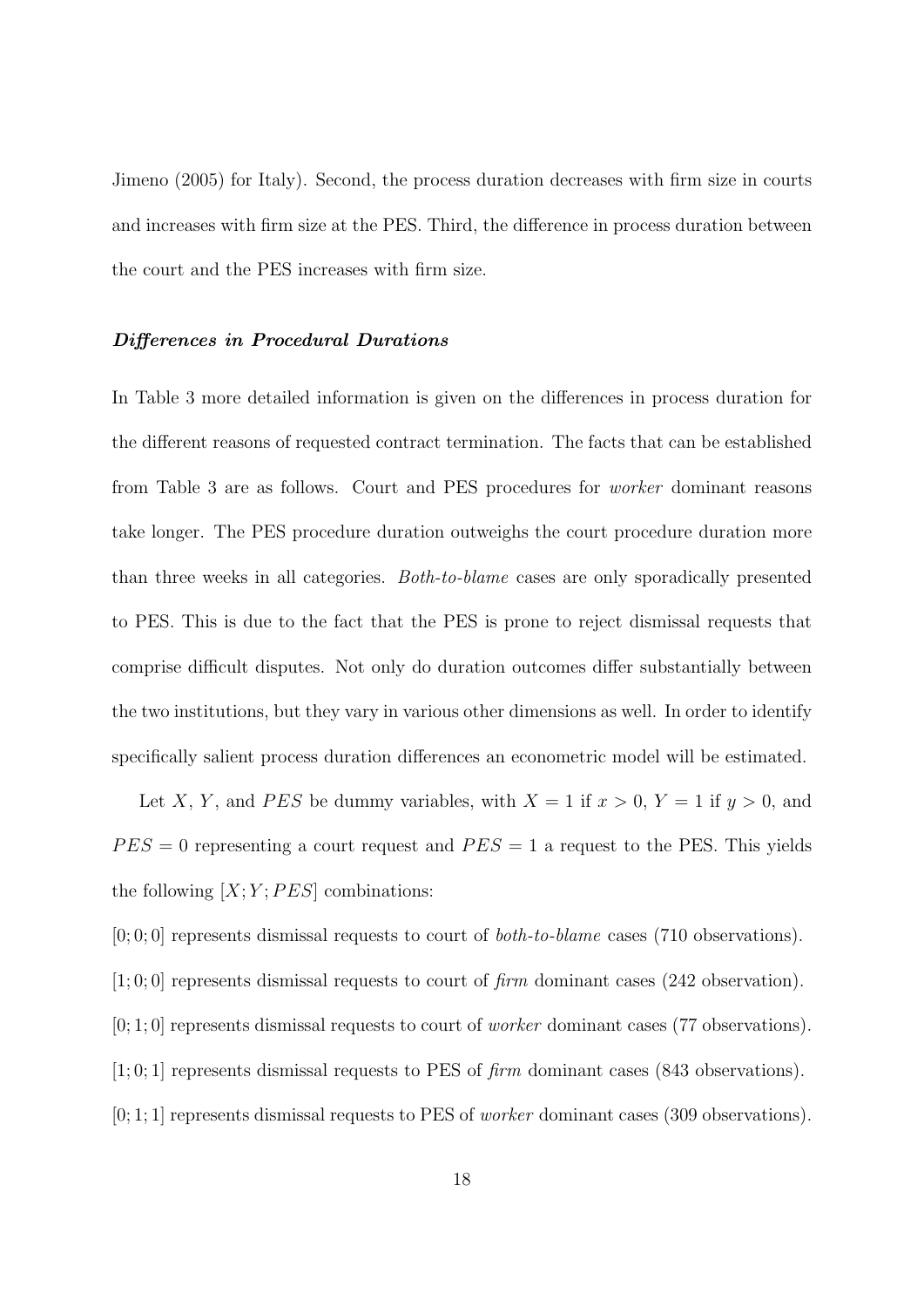The combinations  $[0; 1; 1]$  and  $[1; 1; 1]$  are '*qood jobs'* and not observed in the data; the 10 observations for which  $[0, 0, 1]$  – *both-to-blame* requests to the PES (see Table 1) – are not included in the estimation. This is because the PES considered 8 of the 10 requests as unreasonable, and were denied accordingly. The econometric model specification yields:

$$
Duration = \beta_0 + \beta_1 X + \beta_2 Y + \beta_3 PES + \beta_{12} PES \times Y + \gamma \Gamma + \varepsilon
$$
\n(4)

Duration is the process length measured in days,  $\gamma$  is a vector of parameters,  $\Gamma$  is a matrix of explanatory variables. The first column of Table 5 reports parameter estimates of the baseline model, when  $\gamma = 0$ . The model's parameters have straightforward interpretations:  $\hat{\beta}_0 = 9.04$  is the average length of court procedures for *both-to-blame* cases.  $\hat{\beta}_1 = 1.35$  is the – insignificant – difference in court duration between  $\text{firm}$  dominant and both-to-blame cases.  $\hat{\beta}_2 = 24.2$  is the difference in court procedural length between worker dominant and *both-to-blame* cases.  $\hat{\beta}_3 = 26.1$  is the difference in procedural length between PES and court procedures for *firm* dominant and *both-to-blame* cases.  $\hat{\beta}_{12} = 1.50$ is the − insignificant − difference-in-difference estimate in procedural durations between the PES and the court and between worker and firm dominant cases. These baseline estimates confirm the results from Table 3 that when it is both-to-blame which party is resposible most for the requested termination of the job contract, *i.e.* when  $x < 0$  or when  $y < 0$ , the PES job ending procedures are much longer than the court procedures.

The second column in Table 5 reports parameter estimates when the model is extended with a set of  $-22$  – additional explanatory variables. The F-test yiels  $F(22, 2154) = 1.92$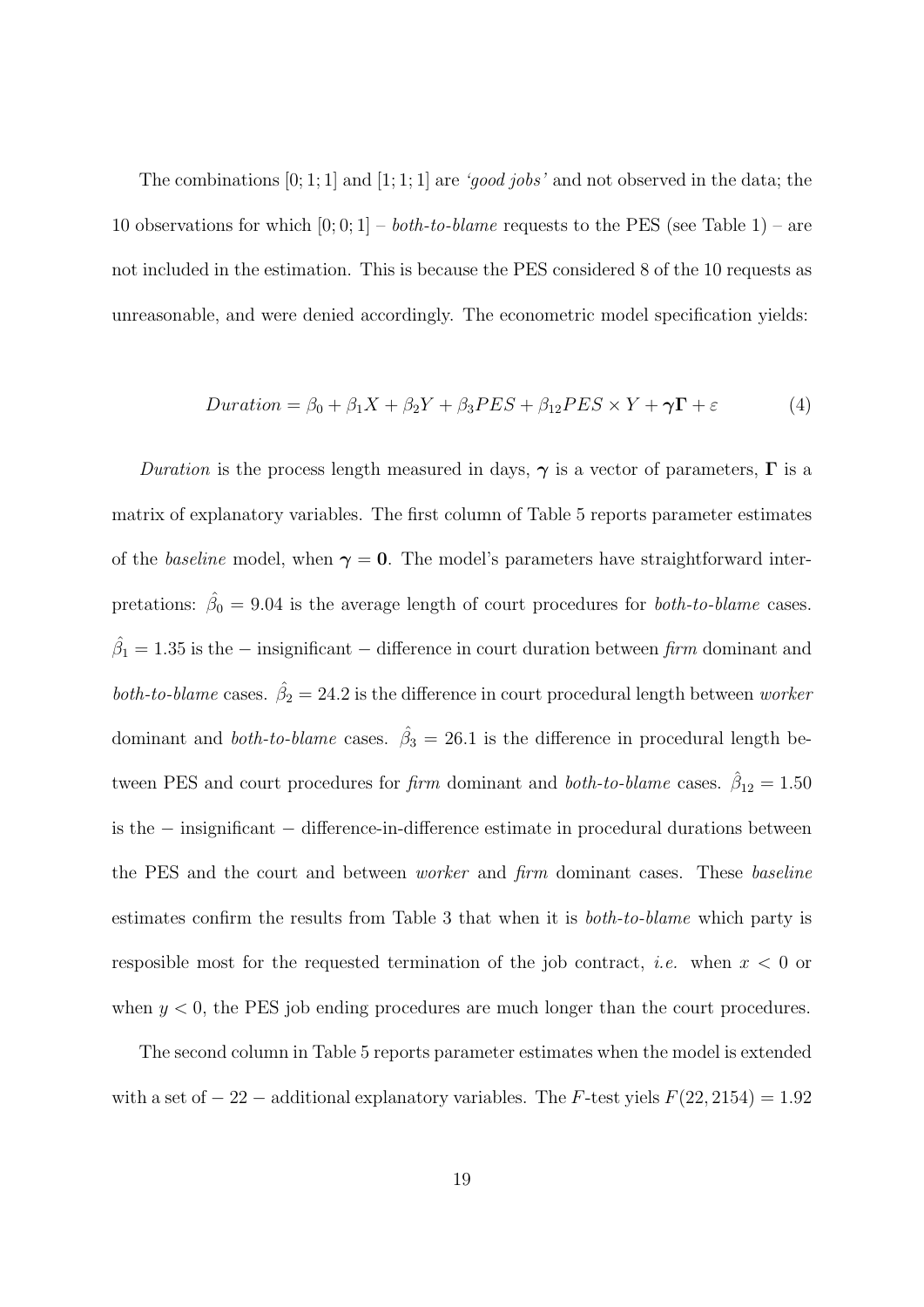with  $p = .006$ . The marginal effects on process duration of  $Hours$  – one contracted hour more per week – and  $Wage$  – one Euro more in the hourly wage – are practically similar and equal to one additional procedural hour.<sup>7</sup>

#### Differences in Procedural Outcomes

Not all requests submitted by employers are granted. The court denies 7.5 per cent of all dismissal requests, the PES denies 12.4 per cent. Table 7 shows duration differences of granted and denied requests broken down by the three reasons for submission. The following facts can be derived from Table 7. Denials in court take more time than decisions to grant a request. Denials at the PES take less time (except the 10 exceptions of the both-to-blame cases). The largest differences are observed in court for the firm dominant cases and for the both-to-blame cases.

#### Estimating Differences in Firing Costs

Differences in firing costs are computed for granted dismissal requests of individual workers obtained from the public employment service or from the civil court.<sup>8</sup>

Before starting a civil court procedure the employer is obliged to pay a court fee. The size of this fee depends on the legal form of the employer. The employer will also incur the costs of ongoing wage payments for the duration of the dismissal. This duration period can be divided into two components. The first component is the duration of the civil court procedure; or the time the court needs for a verdict. This starts at the moment a

<sup>7</sup>A 40 hours working week lasts 7 days. The marginal effects of procedural length per hour are  $40/7 \times .178 = 1.02$  and  $40/7 \times .172 = .98$ , respectively.

<sup>8</sup>See Pfann (2006) for how to measure heterogeneous firing costs in Dutch firms.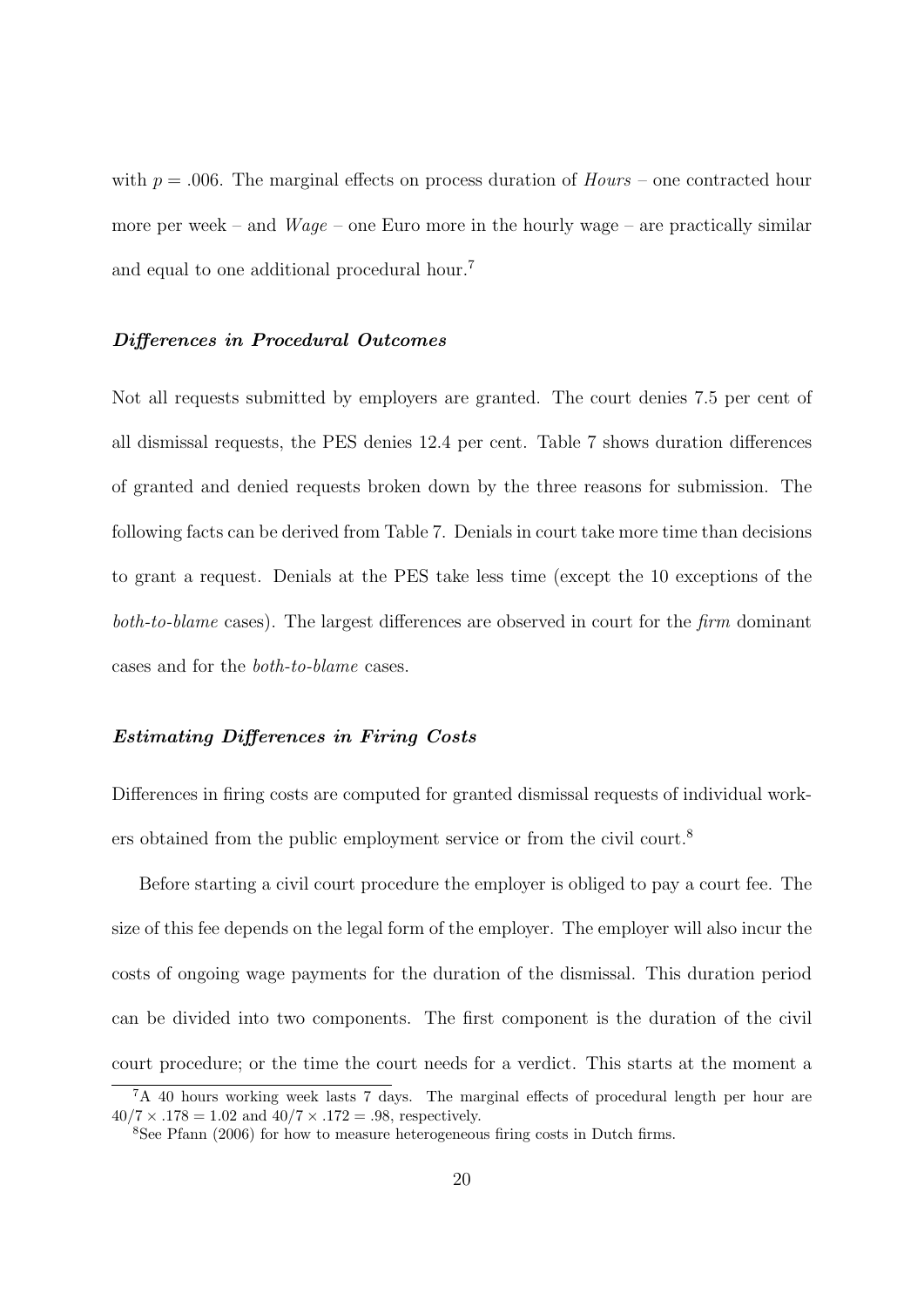request is registered and lasts until the moment the court reaches a decision. The second component is the time between the verdict and the duration of employment contract termination, which is determined by court ruling. The civil court is not bound to observe the statutory notice period; and can decide when the employment contracted shall be dissolved. The final cost component is the firing costs to be borne by the firm.

Civil courts "are free to assess the amount of compensation to be paid by the employer; there is no statutory minimum or maximum. This makes it very difficult to forecast the results of the procedure." (op cit. Jacobs (2004), p103). However, Dutch civil courts do have a guideline to determine these costs; a formula for cantonal judges states that firing costs should, in principal, be equal to the product of three factors. Factor A is a weighting factor of the years of age of the employee  $A = 0.5$  for  $age < 35$ ;  $A = 1$  for  $35 \le age < 45$ ;  $A = 1.5$  for  $45 \le age < 55$ , and  $A = 2$  for  $age \ge 55$ . Factor B is the gross monthly wage. Factor C is a correction factor that is determined by the civil court, with  $0 \le C \le 2$ . If  $C < 1$ , the employee is held liable for negligence, and if  $C > 1$  the employer is held liable. In all other, mostly *pro forma*, cases  $C = 1$ . The compensation formula provides guidance, but the courts are free to determine the exact amounts indeed. The data on compensation decisions are obtained directly from the court records.

An employer that submits a request for dismissal to the public employment service will incur ongoing wage costs during the time of the dismissal procedure. The period can be divided into three parts: the procedural time, the time to notice, and the period of notice. The procedural time is the time between submission and the pronouncement. The time to notice is the period between the pronouncement and the start of the notice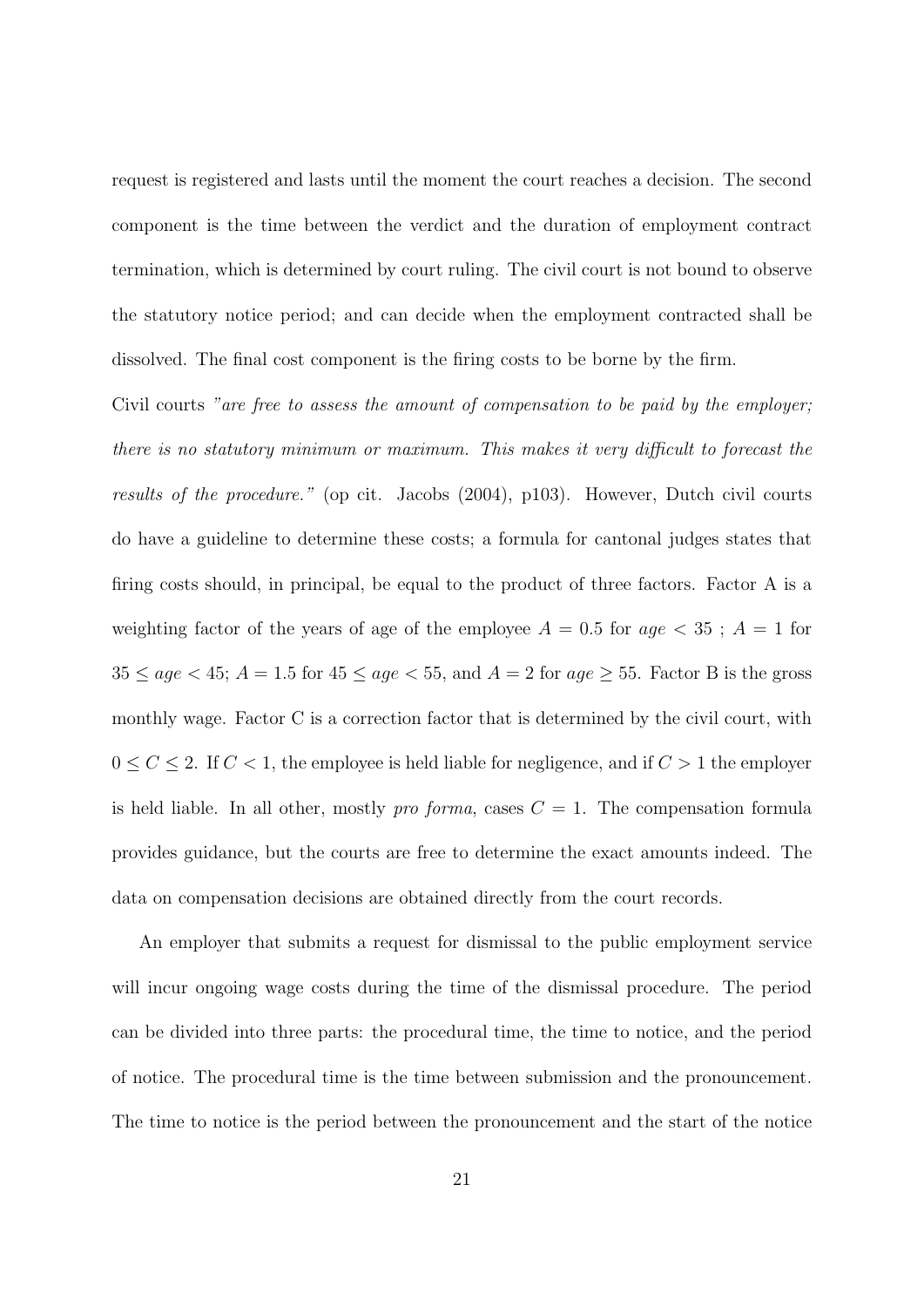period. The notice period is defined by the employees years of tenure. Currently, a notice period equals 1 month for tenure less than 5 years, 2 months for tenure less than 10 years, 3 months for tenure less than 15 years, and 4 months for tenure of 15 years or longer.

Table 8 shows the outcomes of the computations of idiosyncratic firing costs based on our data set on individual dismissal cases. The average firing costs that a firm faces if a dismissal request is approved by the PES is 7,480. That is about 500 times the average hourly wage rate of a worker permitted to be laid off by the PES. The average firing costs a firm faces if a dismissal request is submitted to and approved by the civil court is 30,982. That is about 2,000 times the average hourly wage rate of a worker permitted to be laid off by the court. The average firing costs for the civil court procedure are found to be four times the average PES firing costs. The median costs are two times larger.

Another striking dissimilarity between the two procedures is the differences in variances of the firing costs. The standard deviation of the firing costs through the civil court is  $\epsilon$  54,808; the standard deviation of firing costs associated with the public employment service is  $\epsilon$  5,648, almost ten times higher. Dismissal procedures through court are characterized by higher costs and much larger variations in costs and duration. Given these outcomes, why then do not all employers apply for dismissal permission from the public employment service always? The answer is primarily an argument of expected time-saving. The decisions taken by the PES can be challenged in court by the employer as well as by the employee; and cases of troubled employer-employee relationships will not be dealt with by the public employment service. If a request is considered by the PES to be unreasonable, permission to terminate the employment contract shall not be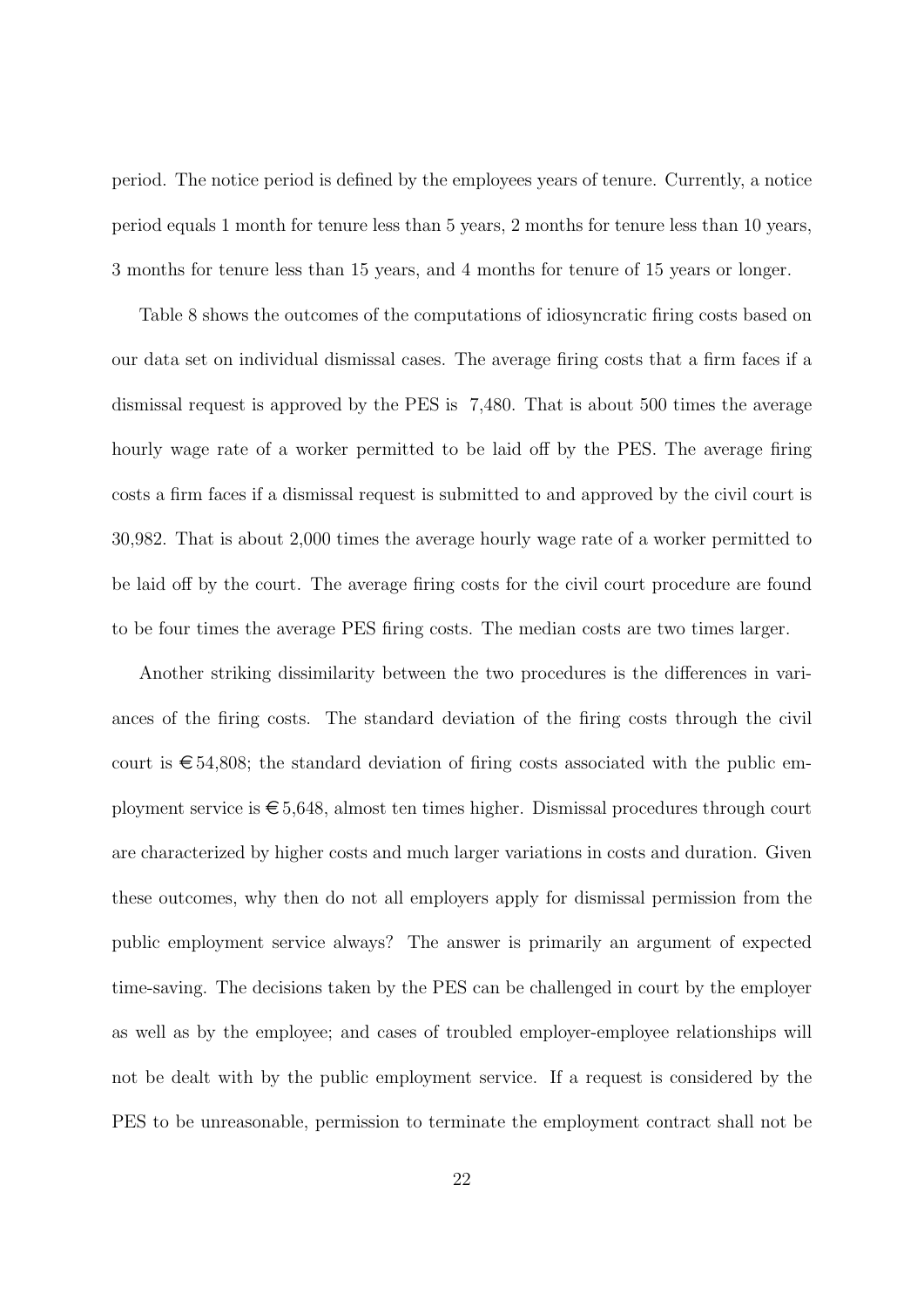granted (but valuable time and costs shall be foregone). The key empirical facts can be summarized as follows:

- In aggregate data, the share of requests at the PES increases in recessions.
- PES authorization takes longer than the court ruling. The difference in procedural duration - of almost a month - is the largest difference between the two institutions.
- PES specializes in *firm* dominant cases.
- Courts specialize in *both-to-blame* cases.
- Worker dominant cases are equally split between the two institutions.
- Court procedures are more expensive with larger variations in costs and duration.
- Large firms use the court more intensively.

## 4 A Search Model with Endogenous Sorting

### 4.1 The Dual Dimension of Job Level Productivity

There is a measure 1 of identical risk neutral workers that are matched to a firm in an imperfect labor market. There is no aggregate uncertainty and we focus on stationary equilibria. Jobs are created by the meeting of unemployed workers and vacancy in a imperfect labor market. The matching function is  $x(u, v)$  with constant return to scale, and we shall indicate with  $\theta$  the vacancy unemployment ratio. The job filling rate for a firm is  $q\theta$ ) and the job finding rate for the worker is  $\theta q(\theta)$ . Firm post vacancies at a flow cost of c, but we postpone the job creation decision to the general equilibrium dimension.

Firms and workers discount the future at a rate of preference r and jobs die exogenously at rate  $\delta$ . Workers survive the firm specific job  $\delta$  and survive into unemployment.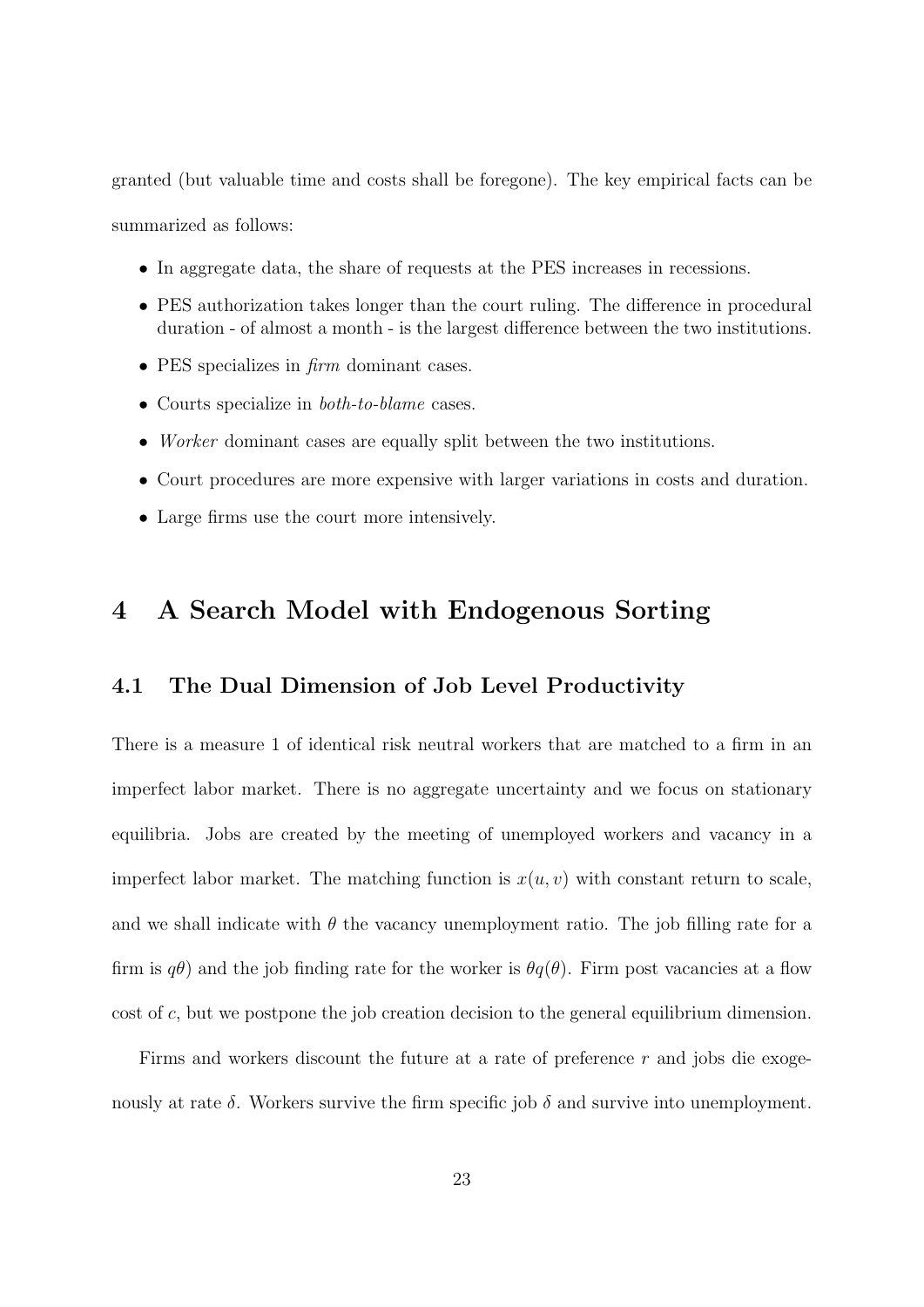The joint output of a single job is characterized by two key idiosyncratic dimensions. The component are match specific. The y component refers to the technological productivity of the firm. The x component refers to the individual characteristics of the job. We can think of x as being drawn from a continuous random variable  $X$  of worker specific characteristics such as worker attitude toward the job, health, motivation, etc. Conversely,  $y$  is drawn from a random variable Y that refers to technological conditions, market characteristics, demand conditions that have nothing to do with the worker. The two dimensions are drawn from a joint continuous distribution  $f(x, y)$  so that in the most general form we have that

$$
F(x \le a, y \le b) = \int_{-\infty}^{b} \int_{-\infty}^{a} f(x, y) dx dy
$$

where  $F$  is the joint cumulative distribution. We say that a job space is *complete* when x and y are continuous with support  $X \in \mathbb{R}$  and  $Y \in \mathbb{R}$ . In a complete job space there is a job in any set  $A \in \mathbb{R}^2$ . To simplify the general equilibrium of the model, we assume that the individual productivity  $X$  is independently distributed from the technological productivity  $Y$ . The total idiosyncratic productivity of a single job is the sum of the two components and for simplicity we shall indicate with  $z = x + y$  the total idiosyncratic productivity of the job and with  $F_{X+Y}$  the joint cumulative distribution. <sup>10</sup>

$$
f_{X+Y}(z) = \int_{-\infty}^{\infty} f_X(z-y) f_Y(y) dy
$$

<sup>&</sup>lt;sup>9</sup>The job destruction and the existence of the two types of institutions in equilibrium does not depend on the assumption of independence that can easily be dropped

<sup>&</sup>lt;sup>10</sup>A basic result in probability theory (Ross, 2002) is that  $F_{X+Y}$  is the *convolution* of the distributions  $F_X$  and  $F_Y$  and the denstity z is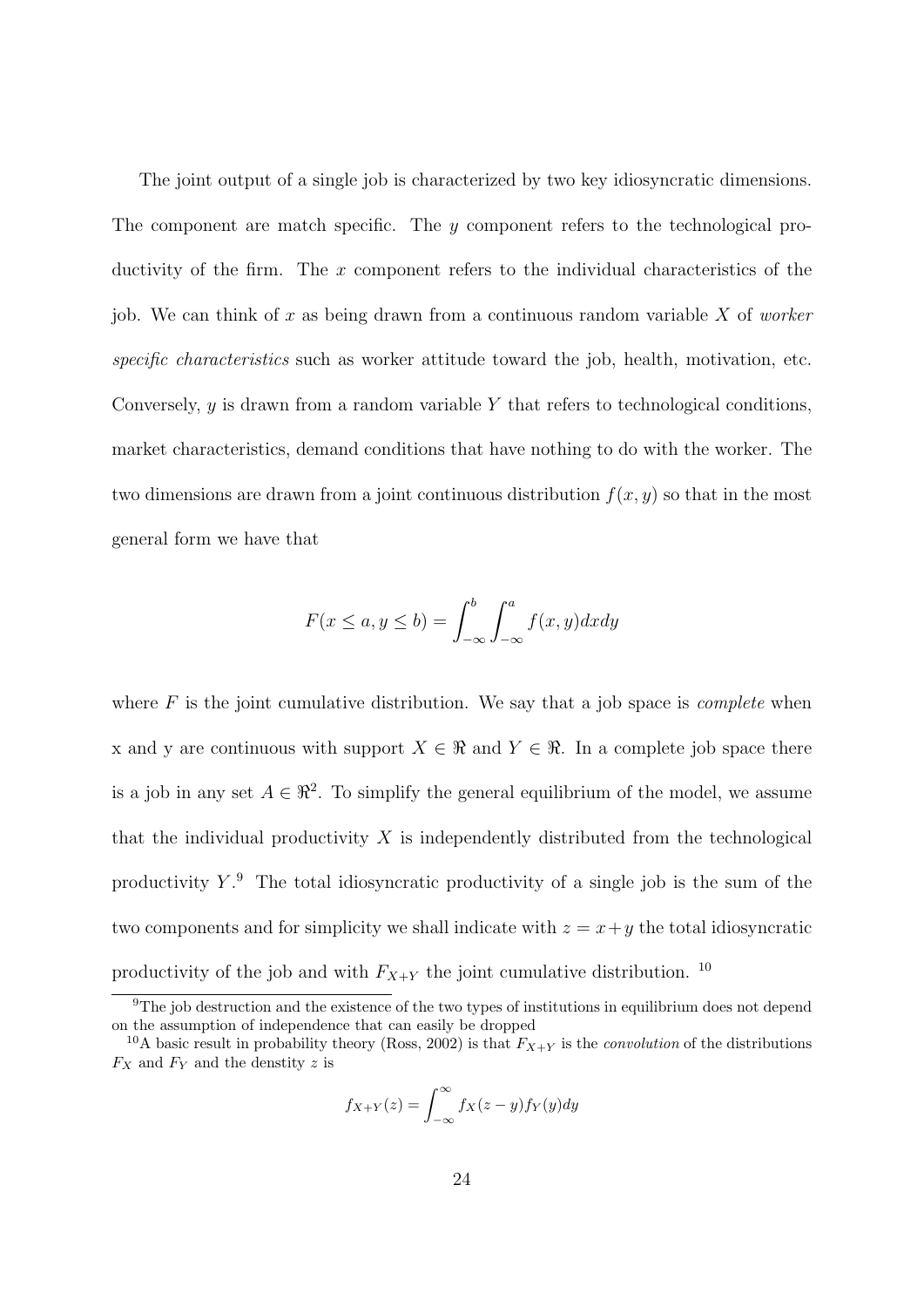To make the derivation simple, we also assume that the distribution  $F_{X+Y}$  has finite support over the interval  $[z^l, z^u]$ 

### 4.2 The Life of a Job, Ages and the Key Value Function

We assume that each newly created job has a fixed initial productivity  $\overline{z} = \overline{x} + \overline{y}$ . The idea is that a job has an initial learning phase in which the true productivity is not totally determined to the parties. The average duration of the learning phase is  $\frac{1}{\lambda}$ , so that at the end of this period the firm learns the long term quality of the job.

Conditionally upon on the realization of the shock  $\lambda$ , the firm (or the match at this stage) learns its long term productivity value  $z$ . For simplicity, we assume that the productivity is fixed thereafter and no other productivity shocks hit the firm. Nevertheless, conditional upon the realization of the shock, the firm faces a key continuation decision. The firm may or may not endogenously destroy the job. If the job is continued, it enters its maturity stage. We say that a mature job is a good job with idiosyncratic productivity  $x + y$ . If the firm wants to interrupt the job it will enter into a firing procedure.

There are two possible ways to terminate a job: either through a permission via Public Employment Service or through a court ruling. We' discuss in the next stage the two different procedures. In what follows we shall indicate with J the value of a new job and with  $J^g(x+y)$ ,  $J^{pes}(x+y)$  and  $J^{ct}(x+y)$  the value of a good job, a job that is under a PES procedure and a job that is under a *court* procedure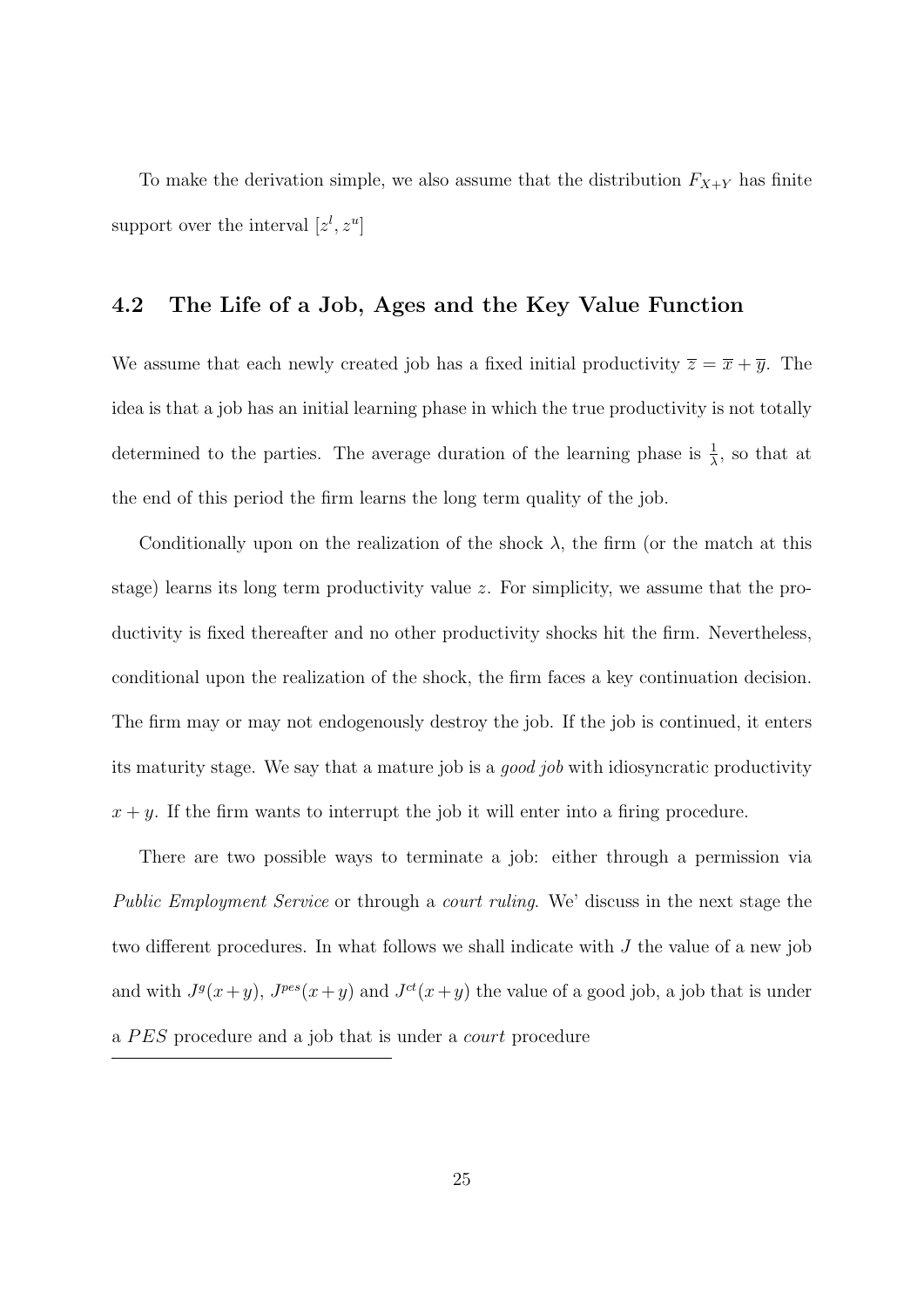$$
(r+\delta+\lambda)J = \overline{x}+\overline{y}-w(\overline{x}+\overline{y})+\lambda \int_{y}\int_{x} Max\left[J^{g}(\xi,\nu),J^{pes}(\xi,\nu),J^{ct}(\xi,\nu)\right]dF(\xi,\nu)d\xi d\nu
$$
\n(5)

Equation (5) is the general expression for the value of a new job. The firm effectively discount its flows at rate  $r+\delta+\lambda$ . Further, the flow value of a new job is  $\overline{x}+\overline{y}-w(\overline{x}+\overline{y})$ . Conditional on the realization of the  $\lambda$  shock, the firm learns its long run productivity and endogenously choose i) whether the job should continue and ii) whether the separation procedure should follow the court ruling or the public employment service.

The wage is endogenously determined. We will assume that the firm and the worker split the surplus in a Nash Bargaining fashion whenever the surplus is positive. Conversely, when the job is undergoing a dismissal procedure and the job has no surplus, the worker partecipation constraints (in the forms of its life time value of unemployment value binds. The partcipation constraint is given by the endogenously determined unemployed permanent income, which we shall indicate with  $rU$ . If the surplus for the job is  $S(x + y)$ , the wage rule reads

$$
w(x+y) = \begin{cases} argmax\{(W-U)^{\beta}(J-V)^{1-\beta}\} & \text{if} \quad S(x+y) \ge 0 \\ & \\ rU & \text{if} \quad S(x+y) < 0 \end{cases}
$$
 (6)

where  $S(x + y) = J(x + y) + W(x + y) - V - U$  is the surplus from the job. The same wage rule was used by Acemoglu (1998) in a model of bad jobs.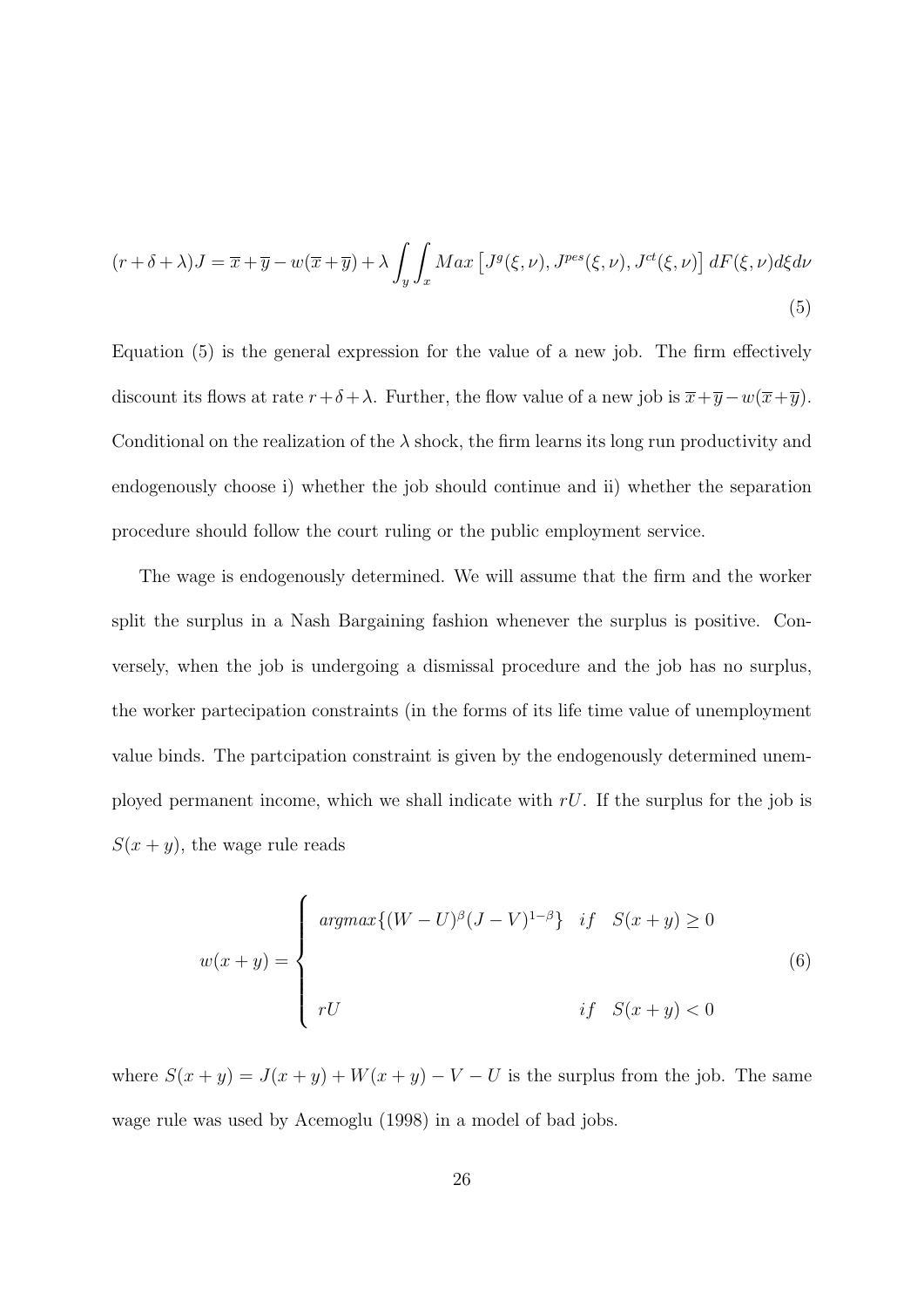### 4.3 The Dismissal Procedure

#### Fully Operational Jobs

A good job is fully operational and delivers positive value to the firm  $(J<sup>g</sup>(x + y) > 0$ at the realized productivity  $x + y$ . A good job survived the learning phase and stays operational until the firm dies for exogenous reasons at rate  $\delta$ . It thus follows that

$$
Jg(x+y) = \frac{x+y-w(x+y)}{r+\delta}; \quad J() \ge 0
$$
\n
$$
(7)
$$

The derivation of the wage is standard in search models and is coherent with Pissarides (2000). Indicating with b the flow value of unemployment, the wage in a good job reads

$$
w(x + y) = b(1 - \beta) + \beta(x + y + c\theta)
$$

where the wage is the linea combination of the value of unemployment and the productivity of the job, augment by the rent flow  $c\theta$ . Substituting the wage into equation 7, the value  $J^g(x+y)$  is clearly increasing in both characteristics of productivity x and y. In what follows we will make use of the concept of the job contour, excatly as we did in section 2. Using the wage rule, the value of the job can be written as

$$
J^g(x+y) = \frac{(1-\beta)(x+y-rU)}{r+\delta}
$$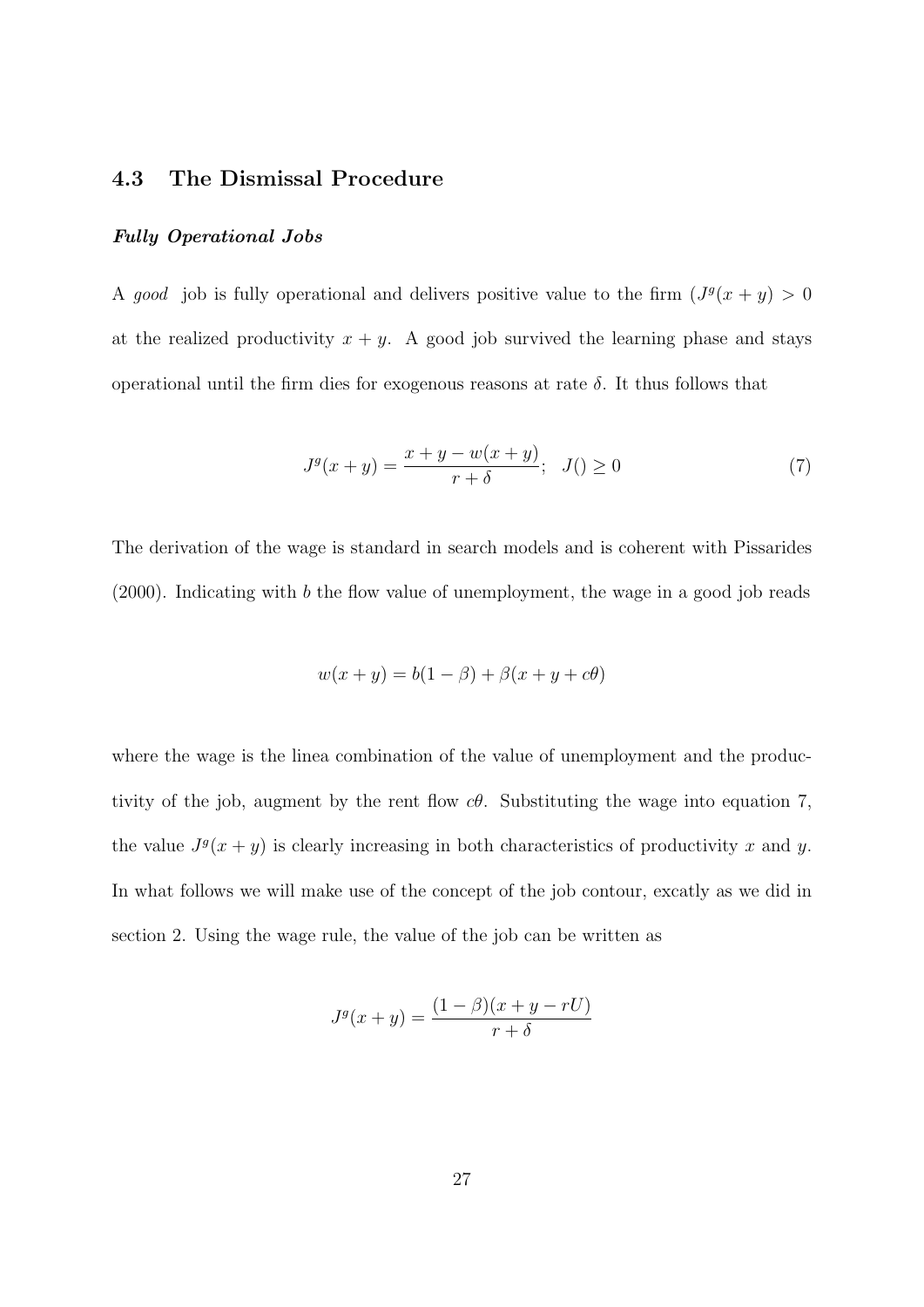where  $rU = b + \frac{cx}{1-c}$  $\frac{cx}{1-\beta}\theta$  (see appendix for derivation). The previous expression is the value of the job contour, very similar to the concept used in section 2. For given value of unemploymetn U, the job contour is the combination of x and y that guarantee to the firm a value of J. Note that the contour in the space  $x, y$  have the same properties of section  $2^{11}$  The marginal good job delivers zero value to the firm and its contour  $J(\tilde{x} + \tilde{y}) = 0$ reads

$$
\tilde{y} = -\tilde{x} + rU\tag{8}
$$

The intuition is very clear. Since the productivity will permanently be at the value  $x + y$ the firm will hold a good job until the flow profit from the marginal job is positive. Any job above in the  $(x, y)$  space above marginal  $\tilde{y}, \tilde{x}$  contour is fully operational. Figure 1 illustrates this point.

#### Public Employment Service

When a job has negative value, the firm enters the firing procedure. To begin with, we assume that the firm has the option of applying for a firing position through the Public Employment Service. For simplicity, we assume that the application has no cost. Conditional on the application, the firm is entitled to firing at the instantaneous rate  $s = s(x)$ . The idea of stochastic firing was introduced by Garibaldi (1998). The firm takes as given the arrival rate of stochastic firing permission. The higher is s, the quicker is the firing authorization. Clearly, as  $s \to \infty$ , firing takes place immediately and the

<sup>&</sup>lt;sup>11</sup>The job contours i) are downward sloping linear function, ii) have a unit slope in absolute terms and iii) delive higher values to the north east.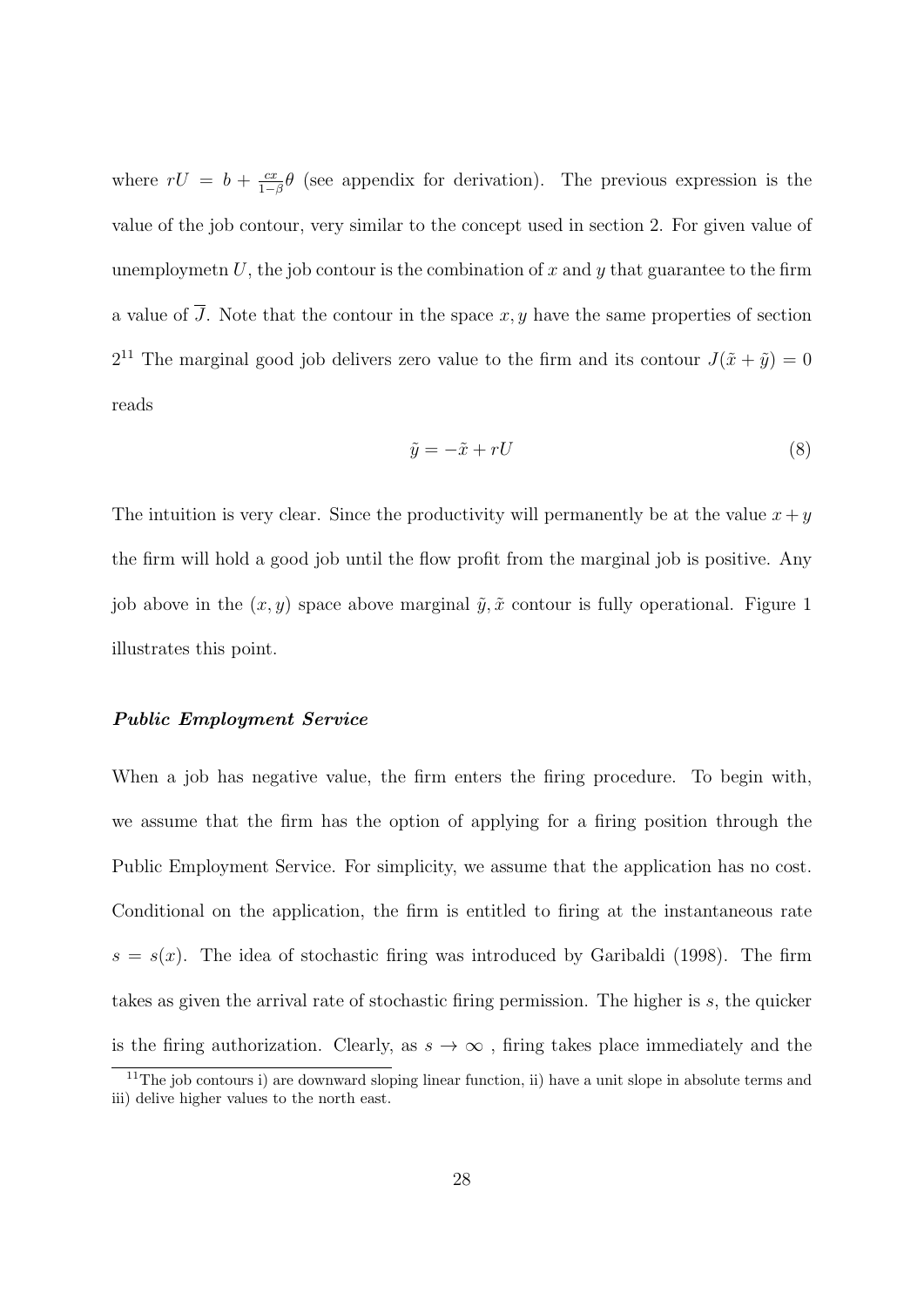firm immediately fires the worker. Conditional upon a firing permission, the firm may be forced to a firing cost. For simplicity, we assume that in the case of PES procedure, the firing cost is zero. This implies that the cost of firing in the case of  $PES$  is just a time cost, due to the fact that the job must be in place as long as the firing permission arrives. This is also coherent with the evidence provided in section 3.

In a general framework one can assume that PES behavior may be affected by the worker or firm characteristic, so that  $s = s(x, y)$ . The idea is that a job with a very poor worker characteristics may increases or decrease the chance of a firing permission, so that PES changes procedure depending upon the specific type of dismissal it faces. In other words we will say that the PES behavior is biased toward worker characteristics when  $s'(x) < 0$ . Conversely, PES behavior is neutral when  $s(x) = s^{pes} \quad \forall x$ . In what follows we will consider the case of a PES neutral and will postpone the discussion of a PES biased in the extensions.

The value of a job at the PES reads

$$
(r+\delta)J^{pes}(x+y) = x+y-w^{pes}(x+y) + s^{pes}[Max(0, J^{pes}(x+y))]
$$
(9)

Since positive valued jobs are operational, in equation (9), the PES procedure yields negative total value to the firm and  $J^{PES} > 0$ , so that we can get rid of the max operator. In addition, the wage is determined by the worker's participation constraint so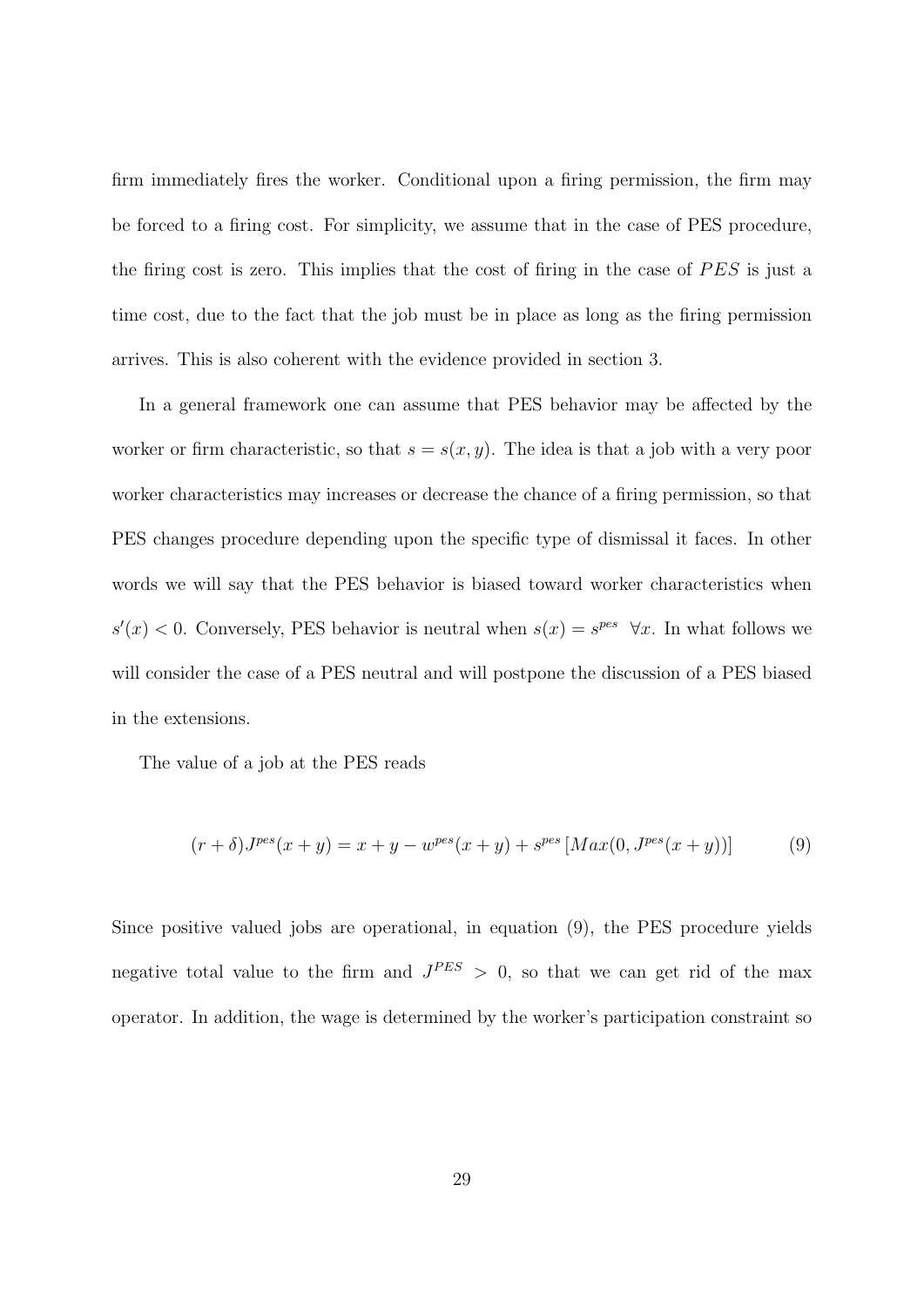

Figure 3: The Job Space and the Marginal Job Contour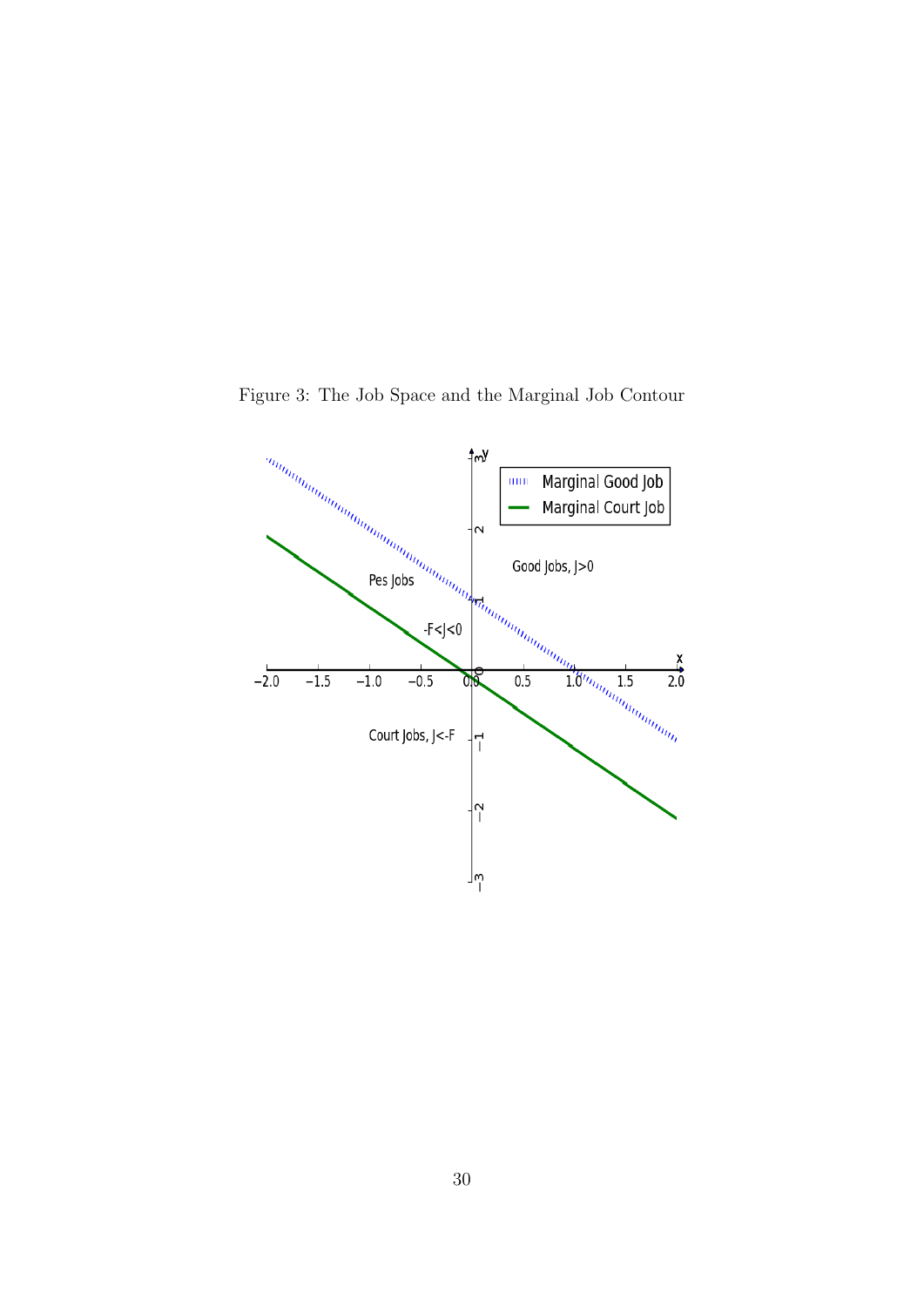that  $w^{pes} = rU$ . In other words, the value of a job undergoing a PES procedure is

$$
J^{pes}(x+y) = \frac{x+y-rU}{r+\delta+s^{pes}}; \quad J^{pes}(x+y) \le 0
$$

An important caveat is in order. In our model of time to fire, as in most models of costly dismissal, parties would have incentives to bargain over the dismissal costs to avoid deadweight losses linked to employment protection legislation. In the present setting, workers receive their outside option while firms incur job losses. This is fully coherent with the Dutch model, where firms need prior authorization for dismissing workers. Yet, parties would still have incentives to bargain over the deadweight losses and to avoid the dismissal procedure. In models of perfect information, such potential deals are ruled out by assumption, in line with the mainstream employment protection legislation literature (Bentolila Bertola, 1990). Our assumption is also coherent with the data, since 80 percent of job termination authorized by the Court are pro forma cases. In models of imperfect information, bargaining over the deadweight losses would imply the use of court ruling in equilibrium. Models of strikes are coherent with these setting (Kennan, 1986, and Kennan and Wilson, 1993). More recent theories on bargaining with deadlines would also imply the use of court ruling in equilibrium.

#### Court Ruling

Firms also have the option of going to court. The court procedure has two key feature. It involves a court firing permission  $s<sup>ct</sup>$  that is strictly quicker than a PES procedure. In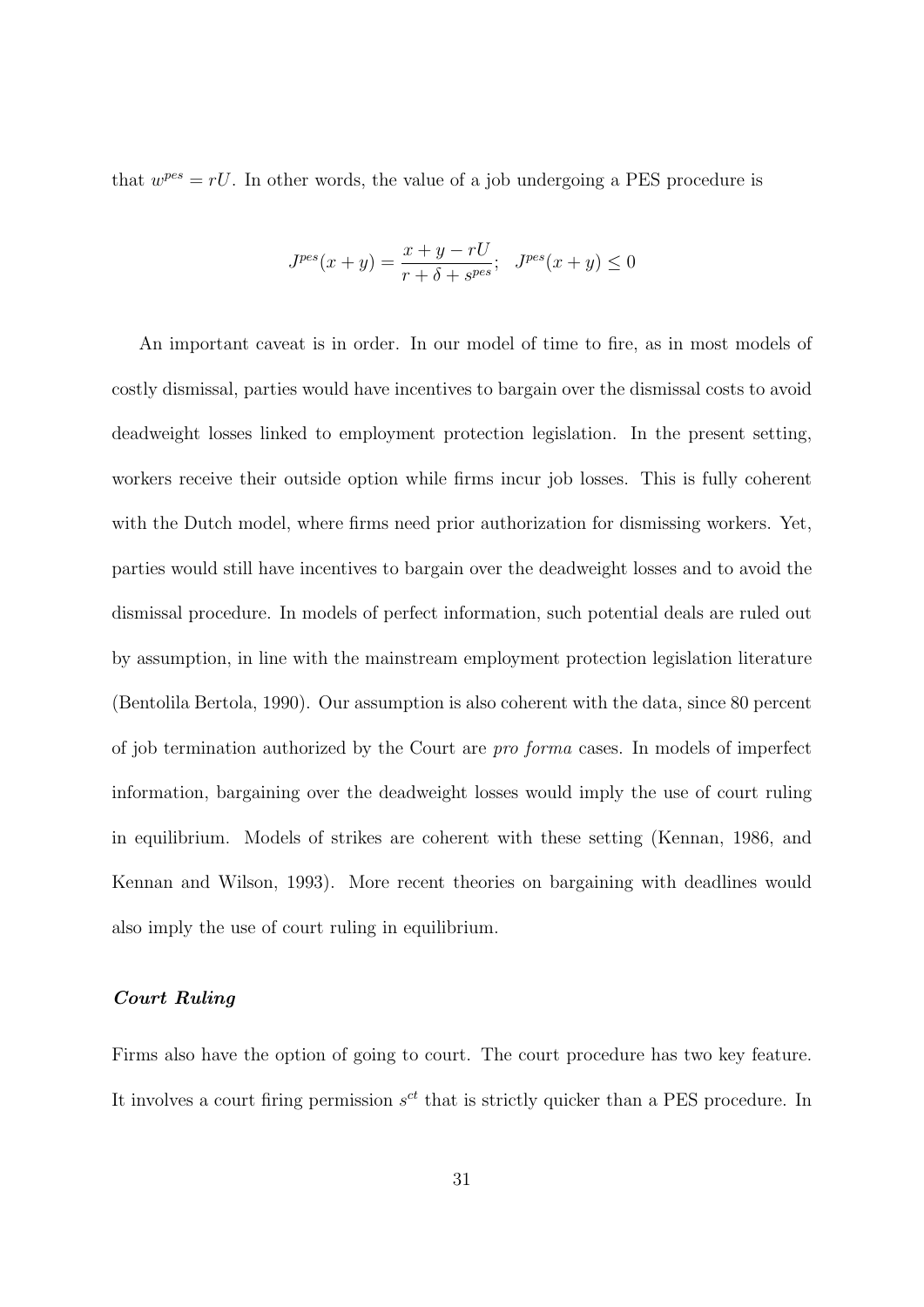other words,  $s^{ct} > s^{pes} \,\forall x, y$ . Conditional on a firing permission, the firm incurs a strictly positive random firing tax. Firing costs are drawn from a distribution  $G \sim (-F, \sigma_F^2)$ . Note that the in the Dutch model the court ruling is mainly in terms of a wage transfer to a worker, while in the paper we emphasize the firing costs. In search economies with flexible wages and Nash bargaining, mandatory transfers are prepaid by the workers in forms of lower entry wages (Garibaldi and Violante, 2005).

Since the firm is risk neutral, the expected value of a job undergoing a court procedure reads

$$
(r+\delta)J^{ct}(x+y) = x+y - w^{ct}(x+y) + s^{ct} [Max(-F, J^{ct}(x+y))]
$$
(10)

Confronting equation (9) and (10) it is clear that the court offers to the firm an option to stop losses. When the expected value of a job is sufficiently bad, it must be optimal entering the expensive firing procedure. We can thus also get rid of the max operator also in equation (10 ) and define the job in court as

$$
J^{ct}(x+y) = \frac{x+y-rU - s^{ct}F}{r+\delta + s^{ct}}; \quad J^{ct}(x+y) \le -F
$$

where the worker's participation binds and  $w^{ct}(x + y) = rU$  This suggests that there exists a job contour such that

$$
J^{ct}(x^{ct} + y^{ct}) = J^{pes}(x^{ct} + y^{ct})
$$
\n
$$
(11)
$$

Simple algebra shows that in the case of a neutrally biased PES, the marginal court job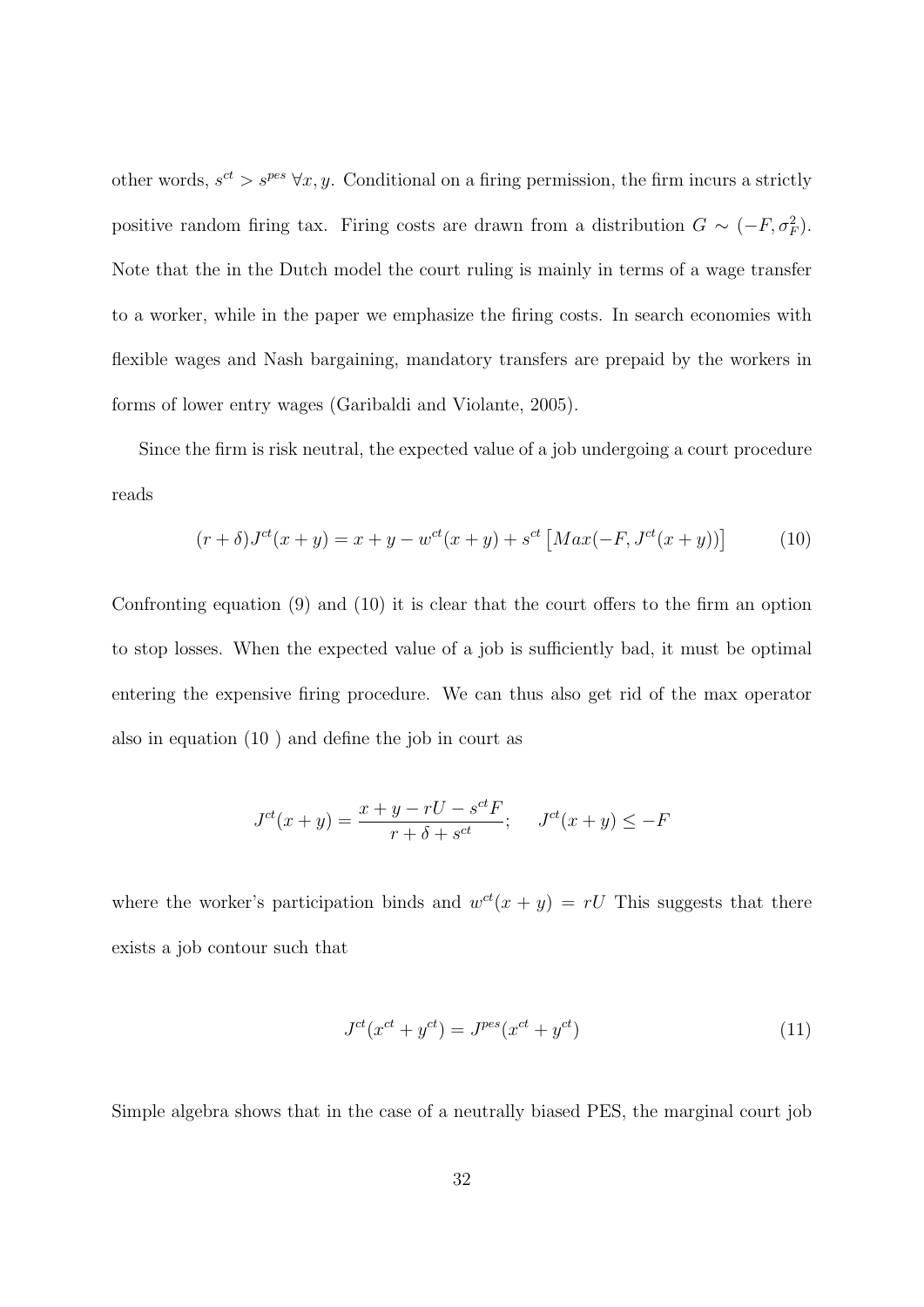thus solves

$$
y^{ct} = -x^{ct} - rU - \frac{s^{ct}F(r+\delta+s^{pes})}{s^{ct}-s^{pes}}
$$
\n
$$
(12)
$$

We have thus established some important results.

Proposition 1 The job space is complete and in equilibrium good jobs, PES jobs and court jobs will simultaneously coexist.

Proof. The proof is straightforward. Just notice that the contour of the marginal PES job lies strictly below the marginal good job as long as  $\frac{F(r+\delta+s^{pes})}{sct-s^{pes}}$  $\frac{(r+\delta+s^{\rho\cos})}{s^{ct}-s^{\rho\cos}} > 0$ , which is guaranteed from the fact that court ruling is quicker than PES procedure, or that  $s^{ct} > s^{pes}$ .

The economics of Proposition (1) is the following. In choosing between the court and the PES procedure, the firm has to trade off between a higher expected firing cost and quicker court ruling procedure. If the job characteristics are not too bad, the firm strictly prefers a longer queue through the PES offices. Nevertheless, as any of the job characteristics turn out sufficiently bad in any of the characteristics, the firm is willing to exercise the stop loss option guaranteed by the expensive court procedure.

**Proposition 2** Uncertain dismissal cases  $(x < 0, y < 0)$  go to court.

*Proof.* The proposition is true in partial equilibrium as long as  $rU > \frac{(r+\delta+s^{pes})s^{ct}F}{s^{ct}-s^{pes}}$  $\frac{\delta + S^{pcc}}{s^{ct} - S^{pes}}$ . Yet in general equilibrium  $U$  is an endogenous variable and the parameter restriction is complicated. In any event, the tendency of uncertain cases to go to court is also evident from Figure 3. Since the court offers an option to stop losses, the model certainly predicts that sufficiently difficult cases go to court.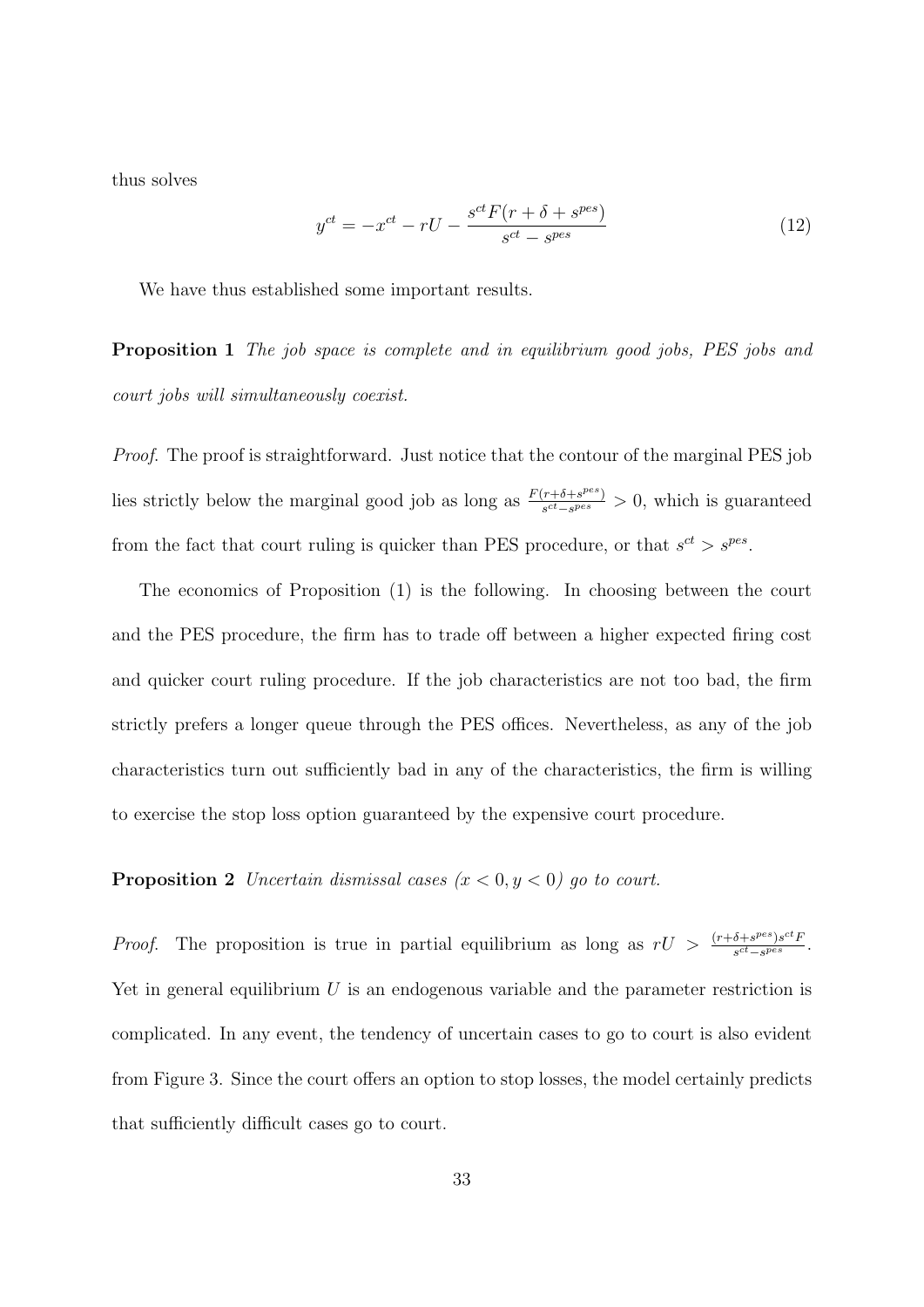Result 4.1 Firms are more likely to enter the PES procedure when court firing costs increase, when the PES permission frequency increases, and when court ruling becomes slower.

Proof. The proof is based on a simple comparative static over the marginal job contour of equation (12). The marginal contour shifts down with an increase in firing costs  $F$ , a fall in court speed  $s^{ct}$  and an increase in  $s^{pes}$ .

### 4.4 Job Creation and General Equilbrium

Using the marginal contour in good job and in court described by equations (8) and (12), and recalling the definition of  $z = x + y$ , the expected value of a job at PES and in court read respectively

$$
S^{pes}(\theta, z^{ct}, \tilde{z}) = -\frac{1}{r + \delta + \lambda + s^{pes}} \int_{z^{ct}(\theta)}^{\tilde{z}(\theta)} F_{X+Y}(m) dm
$$
  

$$
S^{ct}(\theta, z^{ct}) = -\frac{1}{r + \delta + \lambda + s^{ct}} \int_{z^{l}(\theta)}^{z^{pes}(\theta)} F_{X+Y}(m) dm
$$

These two expected values describe two important features of the model. First, the expected costs of the procedures are endogenously determined. Second, the costs tends to zero as the arrival rate of the procedure becomes infinitely large. In other words, the costs of the time consuming firing depends crucially on the speed of the procedures. Note also that these two costs are dissipated and can not be undone y wage transfers. In other words, they act as a firing tax. We are now in a position to define the general equilibrium.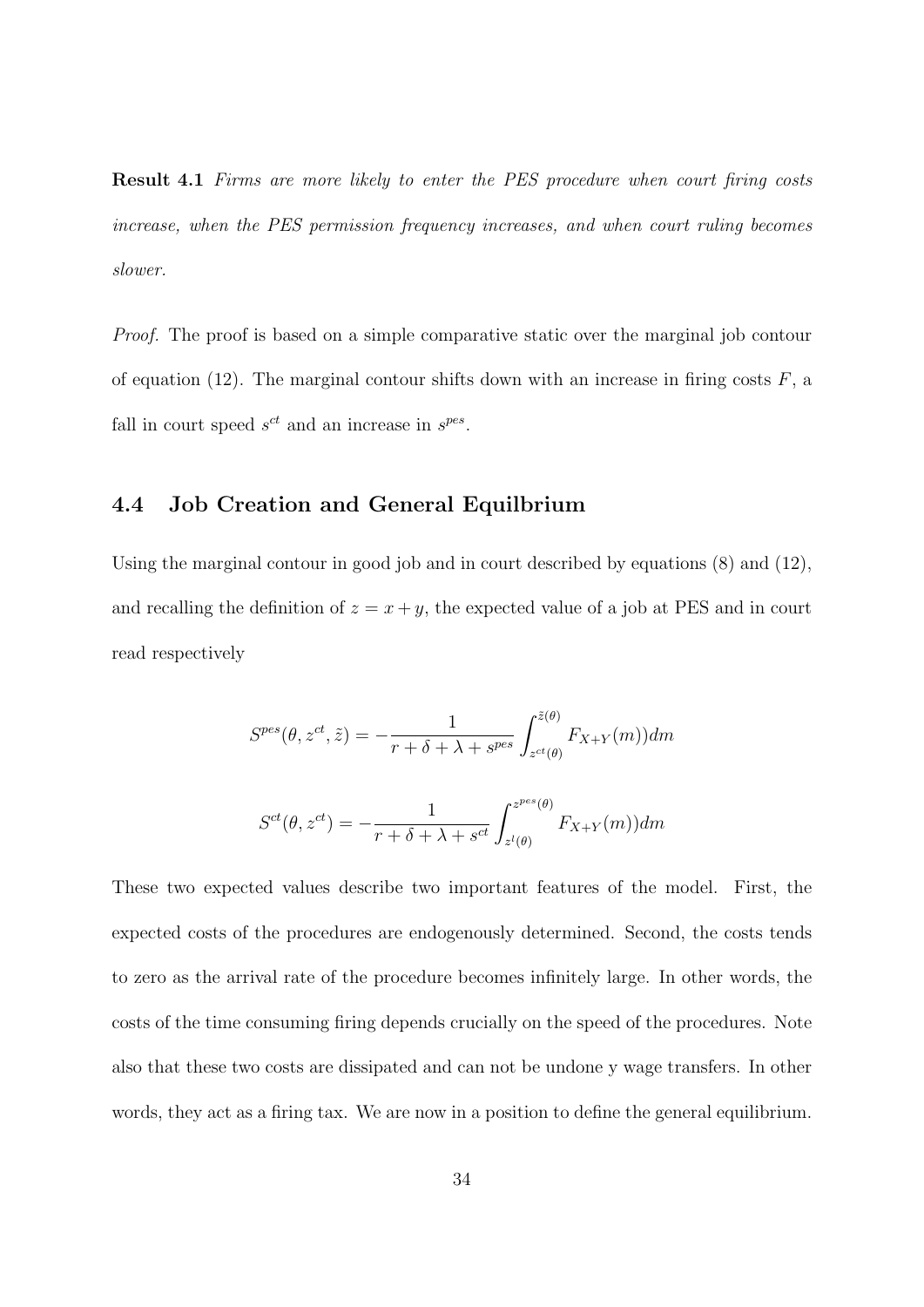The value of new jobs, after a few steps of algebra is

$$
(r+\lambda+\delta)J = \overline{x}+\overline{y}-w(\overline{x}+\overline{y})+\lambda(1-\beta)\int_{z^g}^{z^u}(1-F_{X+Y}(m))dm-\lambda S^{ct}(\theta, z^{ct})-\lambda S^{pes}(\theta, z^{ct}, \tilde{z})
$$
\n(13)

The previous expression makes clear that the firm anticipates the cost of the procedure and depressed the value of a new job. The wage in the new job is

$$
w(\overline{x} + \overline{y}) = b(1 - \beta) + \beta \left[ \overline{x} + \overline{y} + c\theta + \lambda S^{ct}(\theta, z^{ct}) + \lambda S^{pes}(\theta, z^{ct}, \tilde{z}) \right]
$$
(14)

The previous equation highlights an important result in the economics of employment protection legislation. The complex procedure imposes a costs to the firm that is evident during the procedure, but in addition improves the worker bargaining power at the time of job creation, thus inducing a sort of wage pressure. Garibaldi and Violante (2005) have similar results for firing taxes. Using the wage equation (14), the free entry condition imposes that the value of a vacancy be zero  $(V = 0)$ , so that the value of a new job is equal to expected

$$
\frac{c}{q(\theta)} = J(\theta, z^{pes}, z^{ct}).
$$
\n(15)

**Definition 5** The general equilibrium is a set of employers value functions  $(J^i, W^i)$ , value of unemployment rU, marginal contour  $(z^{ct}, z^{g})$  market tightness  $(\theta)$ , wages  $w^{i}$ , aggregate stocks  $(n^i, u)$  for good jobs, PES jobs and court jobs  $(i = g, ct, pes)$  such that

1. wages  $w^i$  satisfy the wage rule; equation (6);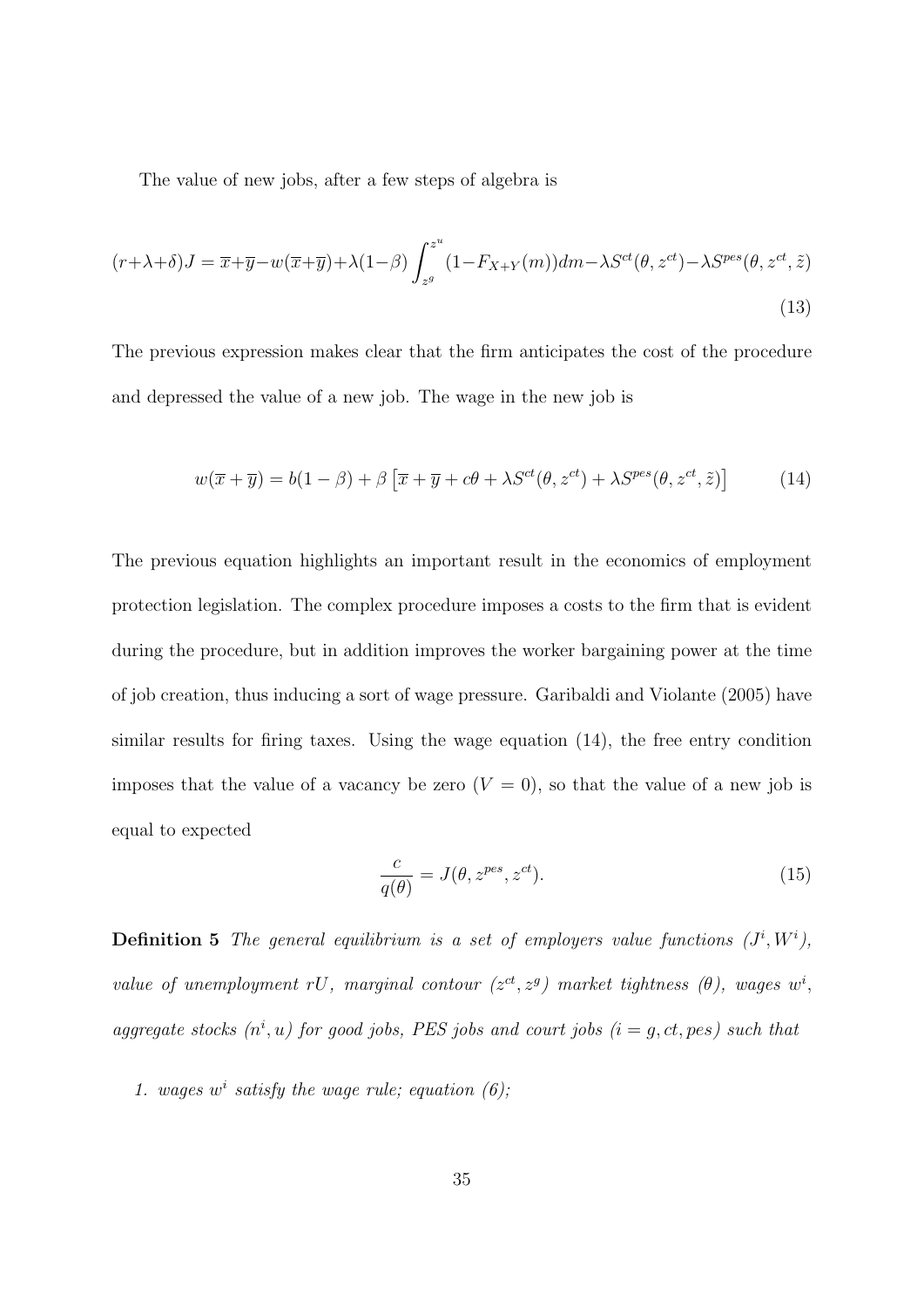2.  $(z^{ct}, z^g)$  satisfy the marginal contours; equations (8) and (12);

3. market tightness  $\theta$  satisfy the job creation condition; equation (15)

4. aggregate stocks satisfy the balance flow conditions (see Appendix).

We are now in a position to establish existence and few basic comparative static results.

Result 4.2 Equilibrium exists and it is unique.

Proof. See appendix.

Result 4.3 An increase in the arrival rate of firing authorization at both institutions  $(s^{pes}, s^{ct})$  increase market tightness and has ambiguous effect on unemployment.

Proof. This results is derived from equation (15). The increase in the arrival rates increases the value J at given market tightness. General equilibrium is restored by an increase in expected search cost linked to the the entry of new vacancy in to the market that drive up  $\theta$ .

As a corollary to the last result, one may want to consider a particular case of the model, namely one in which the PES does not operate. The model with only a court ruling is just a limit case of the model we just solved in which  $s^{pes} \rightarrow 0$ . If PES authorization is never warranted, the option to avoid the court has no value in equilibrium and firms are obliged to use the court. Such economy features larger expected firing costs, with standard predictions that follow from the literature and are summarized in the following corollary.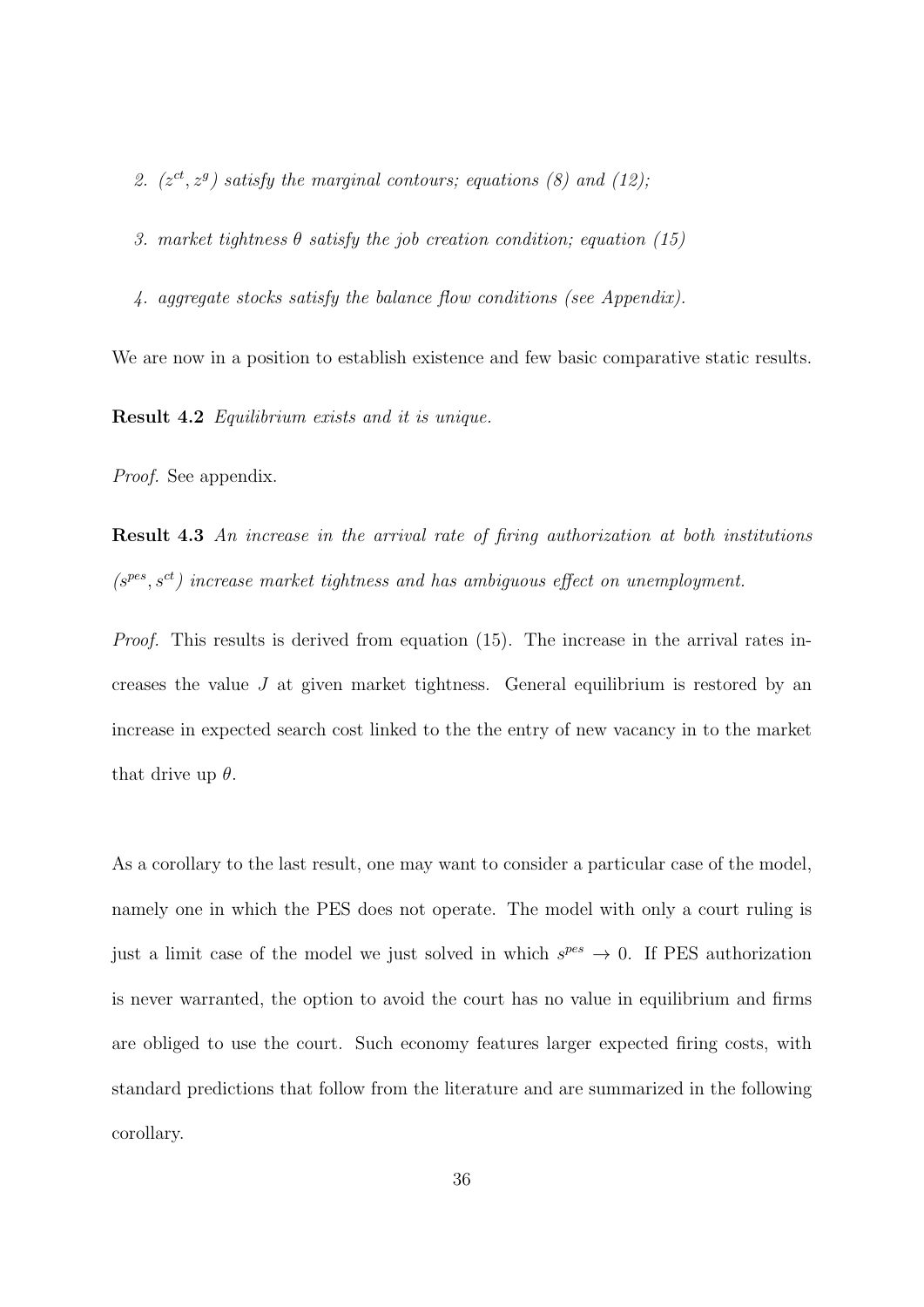Corollary 4.1 In an economy with no PES expected firing costs are higher. Job destruction is lower and so is job creation, with ambiguous effects on unemployment.

The result of the corollary naturally poses the question on the political economy dimension of an institution like the PES, as well as on the longevity of the Dutch model and its political resilience.

### 4.5 The Longevity and Resilience of PES

The model provided the economics of the trade off between the court and the PES procedure and rationalizes the sorting of different jobs across the two institutions. As in most search models with risk neutral individuals, the existence of the two institutions is taken as given. Yet, in the spirit of the original contribution of Saint-Paul (1993), the model can be used to understand the longevity and resilience of institutions in terms of political economy. This section follows this approach and considers the welfare implications of removing the PES, the institution that was established in the Netherlands in the middle of the German occupations, an admittedly crisis situation. Yet, the institution proved to be remarkably resilient to the subsequent seventy years of recurring fierce political debates.<sup>12</sup>

Consider the equilibrium value functions of different individuals. The value functions

<sup>&</sup>lt;sup>12</sup>As of January 1<sup>st</sup>, 2015 a change in the Dutch dismissal law is effective, putting a  $\in 75,000$  cap on the maximum severance payment a court can adjudge. The preventive a priori dismissal tests performed either by the civil court or by the public employment service remain in place. The employer's choice which of the two established organizations to ask for permission to terminate a permanent worker's contract continues to be based on the grounds for dismissal.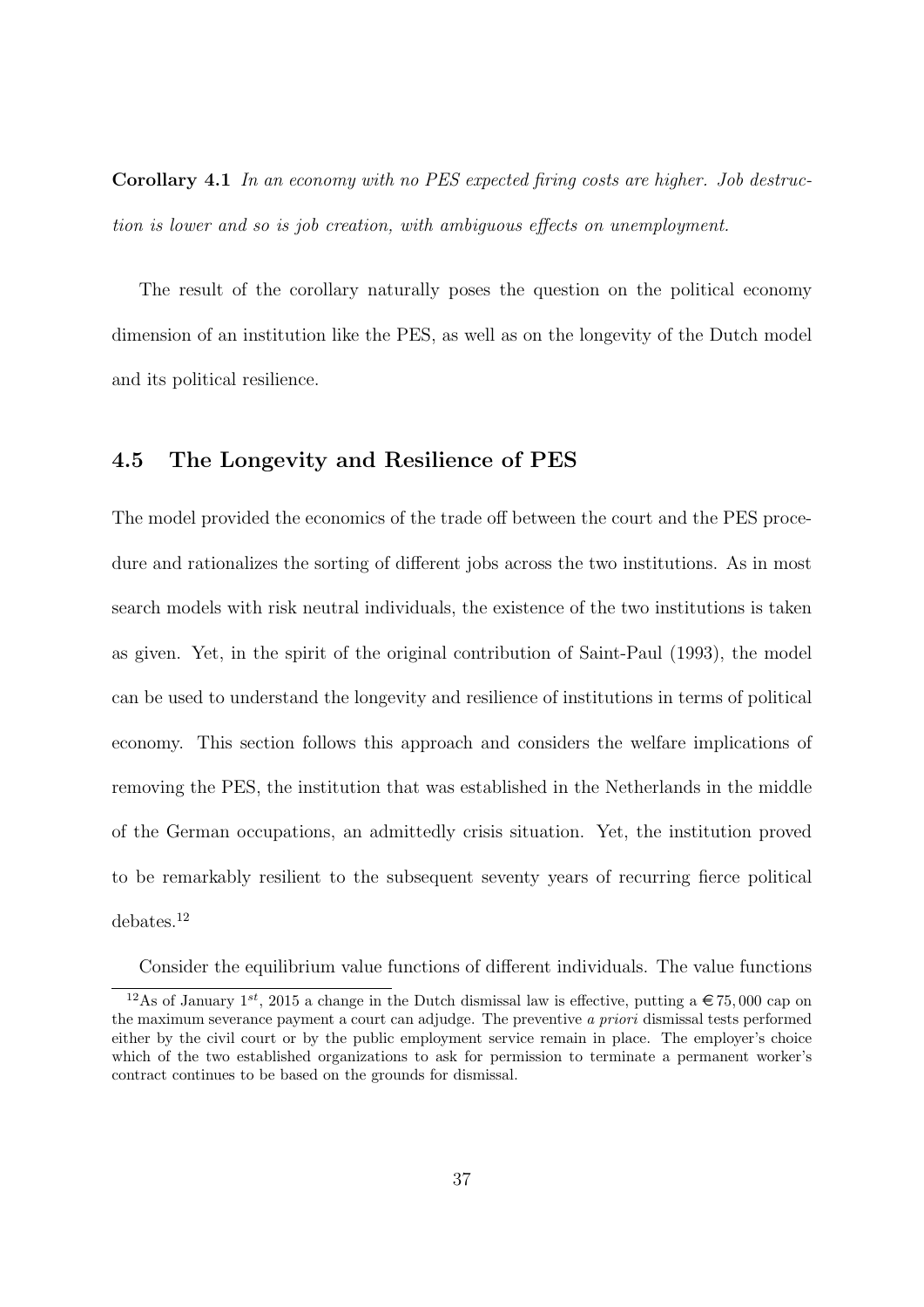of unemployed workers, as well as individuals under a firing procedure read

$$
rU = b + \frac{\beta c}{1 - \beta} \theta \tag{16}
$$

Workers employed in good job enjoy the following utility

$$
W^g(x+y) = \frac{b(1-\beta) + \beta(x+y+c\theta) + \delta U}{(r+\delta+\lambda)}
$$
(17)

The welfare of workers in newly employed jobs is more at  $\overline{x} + \overline{y}$  is more complicated, but can be compactly written as follows.

$$
W(\overline{x} + \overline{y}) = \frac{w(\overline{x} + \overline{y}) + \lambda \frac{(1-\beta)}{\beta} \int_{rU}^{z^u} (1 - F_{X+Y}(m)) dm + \delta U F_{X+Y}(rU)}{(r + \delta + \lambda)}
$$
(18)

where the wage  $w(\overline{x} + \overline{y})$  is given by equation (14). The three values functions allow us to derive a simple welfare results.

Result 4.4 The value functions of the unemployed (rU) and on workers employed in good jobs  $(rW<sup>g</sup>)$  is strictly increasing in the arrival rate of firing permissions at both institutions ( $s^{pes}$  and  $s^{ct}$ ). Conversely, the speed of firing permission has ambiguous effects on the value function of newly appointed workers  $(W(\overline{x} + \overline{y}))$ 

*Proof* The proof depends directly from Result 4.2. Since  $\frac{\partial \theta}{\partial s^i} > 0$ , it is sufficient to notice that from the value functions we have that  $\frac{\partial rU}{\partial \theta} > 0$ ,  $\frac{\partial W^g}{\partial \theta} > 0$  while it is not possible to unambiguously sign  $\frac{\partial W(\overline{x}+\overline{z})}{\partial \theta}$ .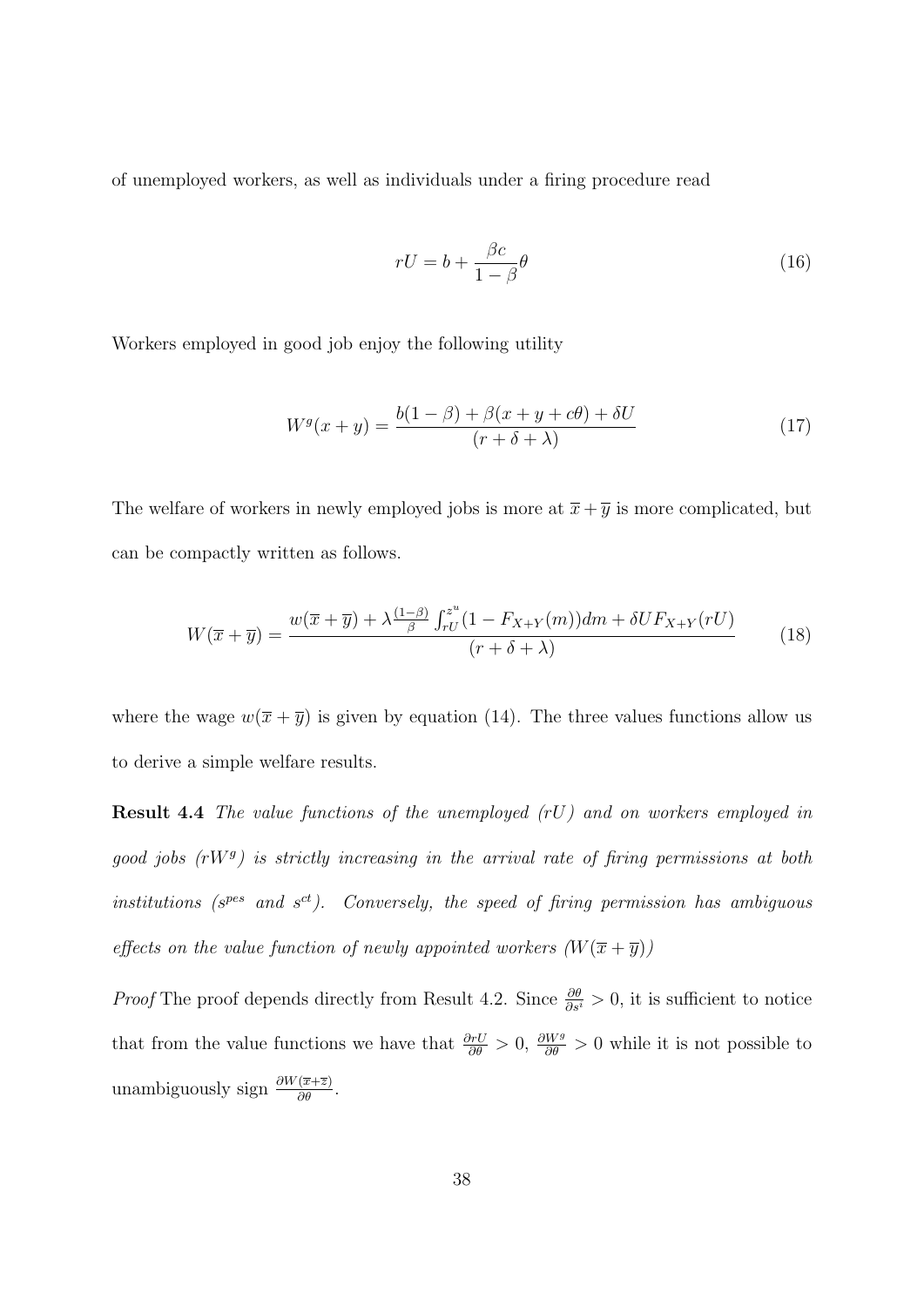The economics of the previous result is fairly simple. First, recall that an increase in the arrival rate  $s^i$  is akin to a reduction in firing costs. Unemployed workers favour such reductions since their utility is increasing in the job finding rate. The change in  $s^i$  has similar results on workers employed in good jobs, since such workers have already learned their job specific match z and will benefit of a higher job finding rate if their job had to be dissolved. The uncertainty of the policy rests with the newly appointed workers, that face a shorter duration of their employment in the aftermath of the increase in s.

Result 4.5 If the median voter is employed in a good job, the elimination of the PES is vetoed by the majority of workers and the PES is resilient.

Proof. If  $s^{pes} \to 0$  equilibrium expected firing costs are higher and the value function  $W^g$ will be lower since market tightness will be lower.

It is thus in the interest of most agents to keep the PES alive, although during recessions when unemployment rises and more dismissal requests are received by the PES, its political basis is frailer. Hence the recurring political attacks. As we argued in the previous section, the elimination of the PES can be represented by an economy in which there is only a court ruling. In such an economy expected firing costs will be higher. With higher firing costs the job finding rate falls and both unemployed as well as workers employed in good jobs are worse off, in the sense that they would enjoy a lower lifetime utility. In other words, Result 4.5 ensures that a coalition formed by workers in good jobs, unemployed workers as well as workers undergoing a firing procedure will form a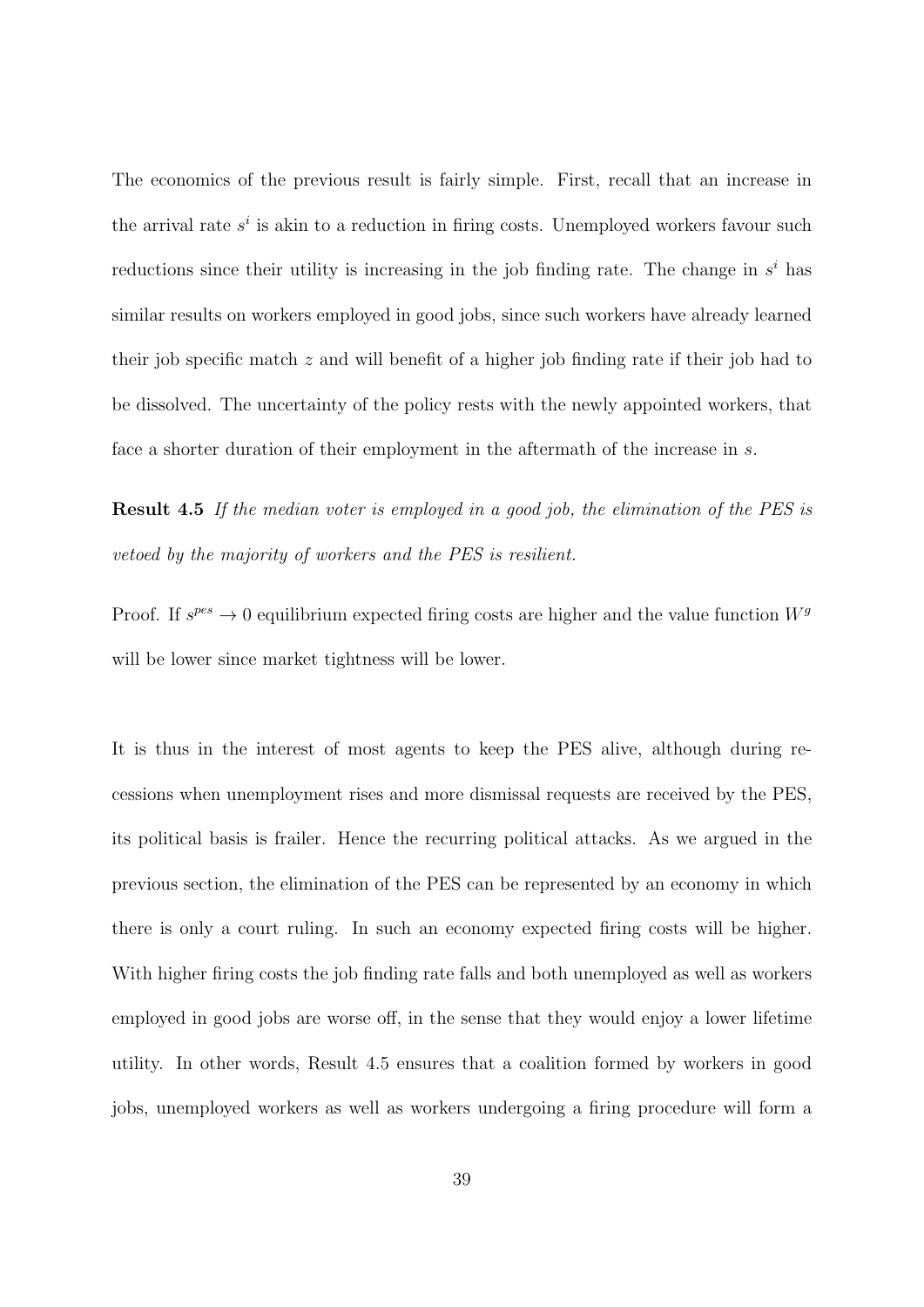majority and will block the removal of the PES.<sup>13</sup>

## 5 Extension and Discussions

### 5.1 Institutional Bias

Institutional bias is defined as "a tendency for the procedures and practices of particular institutions to operate in ways which result in certain social groups being advantaged or favoured and others being disadvantaged or devalued." <sup>14</sup>.

In the baseline model we assumed that the behavior of the institutions were neutral with respect to the type of dismissal faced. While we do not have in mind any clear directions of particular biases, our model is flexible enough to consider the possibility that the PES or the court behave differently for different dismissal cases. In this section we present a simple extension, based on the assumption that the PES is biased towards certain worker characteristics. Of course, a similar specification holds for court biases.

#### The Model with Institutional Bias

Formally, it holds that the PES is biased whenever  $\frac{\partial s}{\partial x} \neq 0 \neq \frac{\partial s}{\partial y}$ , so that the the arrival rate depends on the job characteristics faced. In this section we explore the implications of the following bias

<sup>&</sup>lt;sup>13</sup>In the model, workers undergoing a firing procedure enjoy the same lifetime utility of the unemployed rU.

<sup>&</sup>quot;This need not be the result of any conscious prejudice or discrimination but rather of the majority simply following existing rules or norms." Oxford Reference: http://www.oxfordreference.com/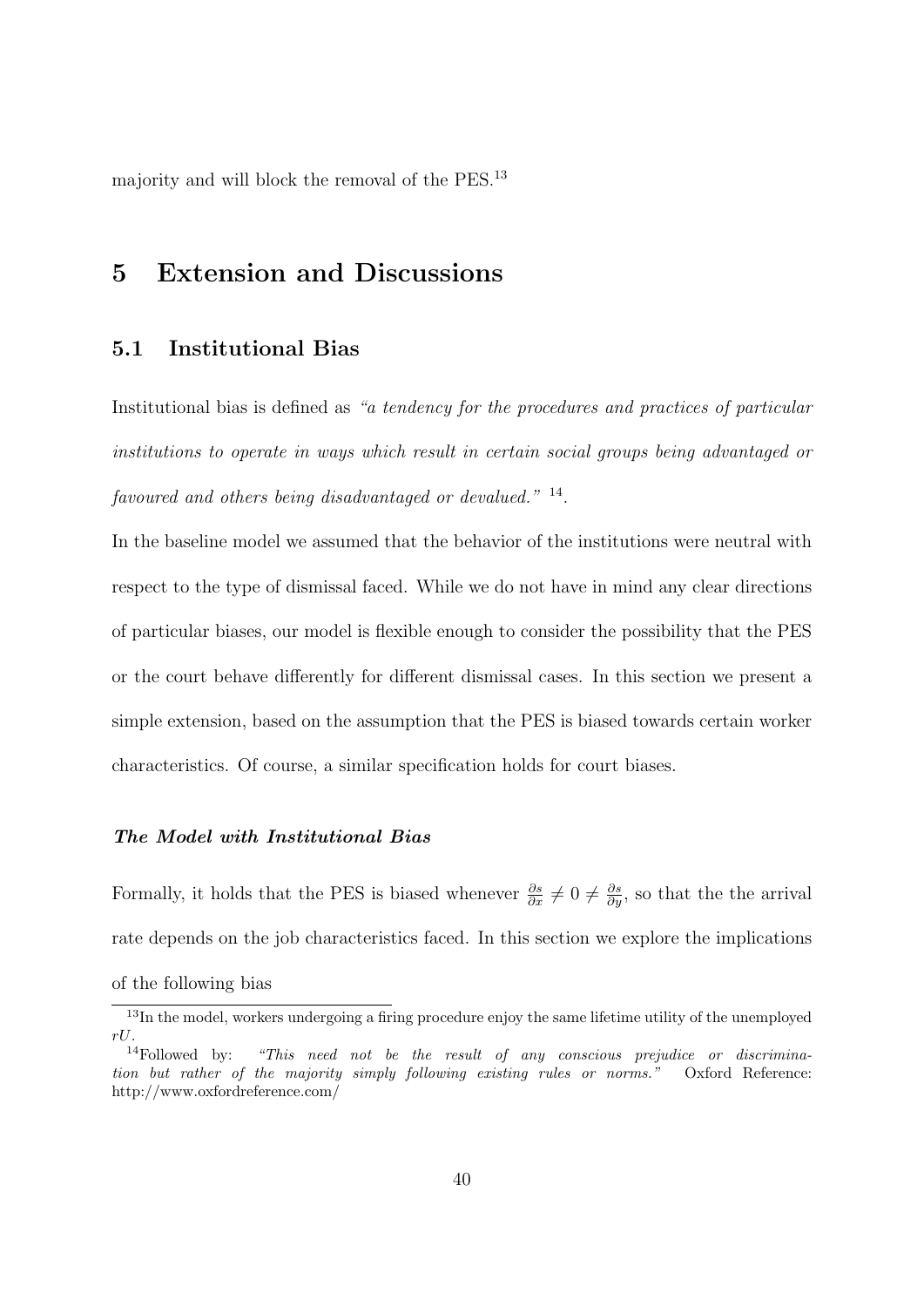$$
s^{pes}(x) = \begin{cases} \overline{s} & \text{if } x < 0\\ \underline{s} & \text{if } x \ge 0 \end{cases}
$$
 (19)

with  $\bar{s} > \underline{s}$ . Equation 19 suggests that PES procedure takes longer when the dismissal is worker dominant. We can thus call such a function a representation of Pro Worker bias by the PES.

The solution of the model, with the particular bias assumed in equation (19), is not too different from the baseline model. The job contour is identical to that of equation (8). The marginal contour for the court job reads

$$
y^{ct} = -x^{ct} - rU - \frac{s^{ct} F(r + \delta + s^{pes}(x^{ct}))}{s^{ct} - s^{pes}(x^{ct})}
$$
(20)

Using the specification of the bias of equation (19), the marginal contour is described by Figure 4. The contour is step-wise downward sloping functions with positive intercept in the second quadrant and negative intercept in the fourth quadrant. The job creation condition is similar to the baseline case and it is reported in the appendix. The main results of the extension are the following

Result 5.1 When the PES is biased in a Pro Worker form, or along the rule specified in equation  $(19)$  the following is true: i) the job space is complete, ii) PES specializes in firm dominant dismissal cases and iii) all uncertain cases go to court.

The previous result and the specification of equation 19 suggest a simple empirical implication, namely that the duration of the PES procedure takes longer when the cases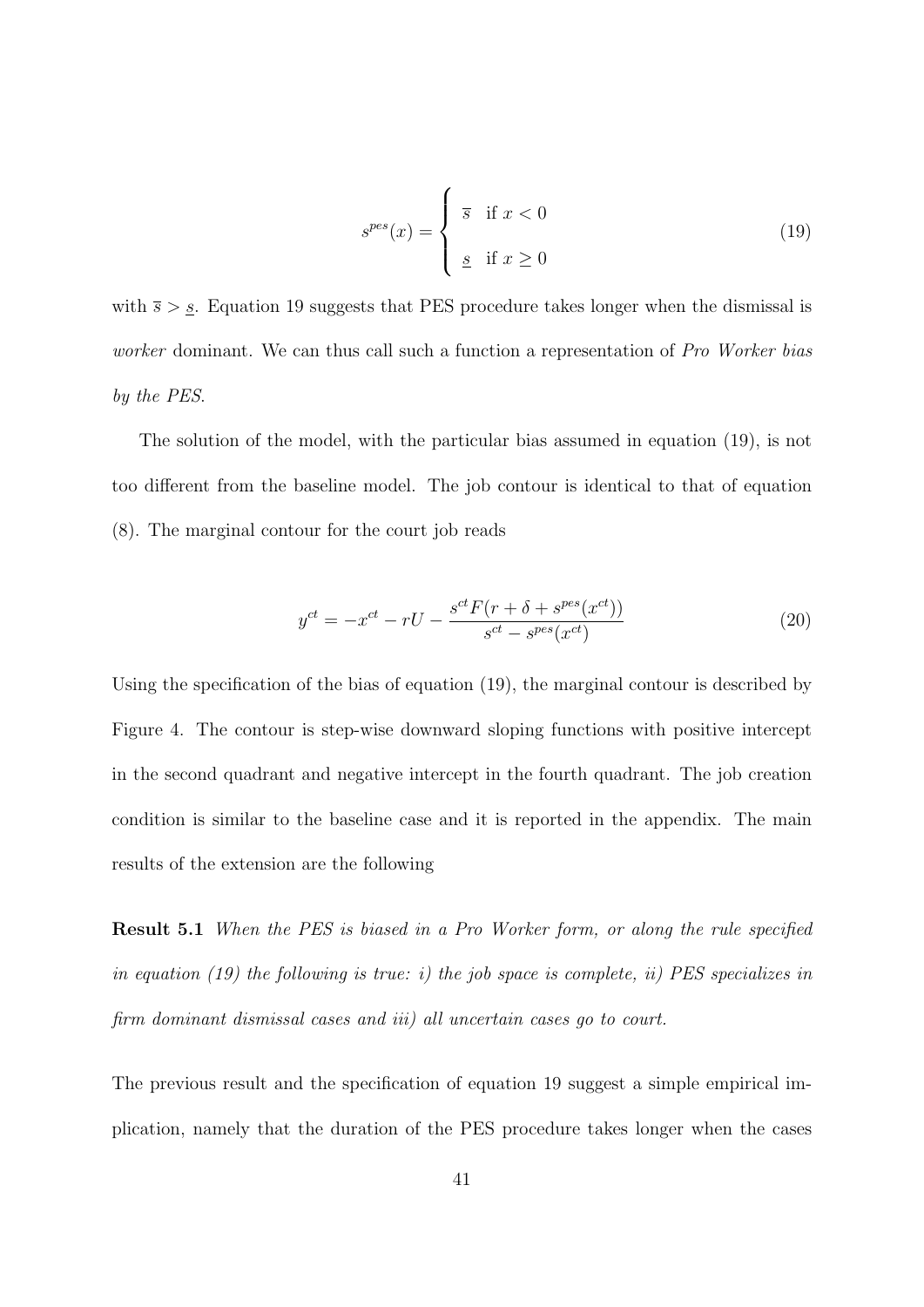

Figure 4: The Job Space with Institutional Biases

are worker dominant. Such implication can be easily taken to the data, as we do in the following subsection. Obviously, a similar argument to that described in equation (19) can be applied to the behaviour of the court. We do not formalize such a bias in this section, but we do assess its empirical evidence.

#### Estimating Institutional Bias

Institutional bias is thus linked to specific characteristics of a worker or groups of workers. If the PES and the court would use different decision rules, the first obvious way to test that is to analyze possible differences in procedural duration with the PES as a modifying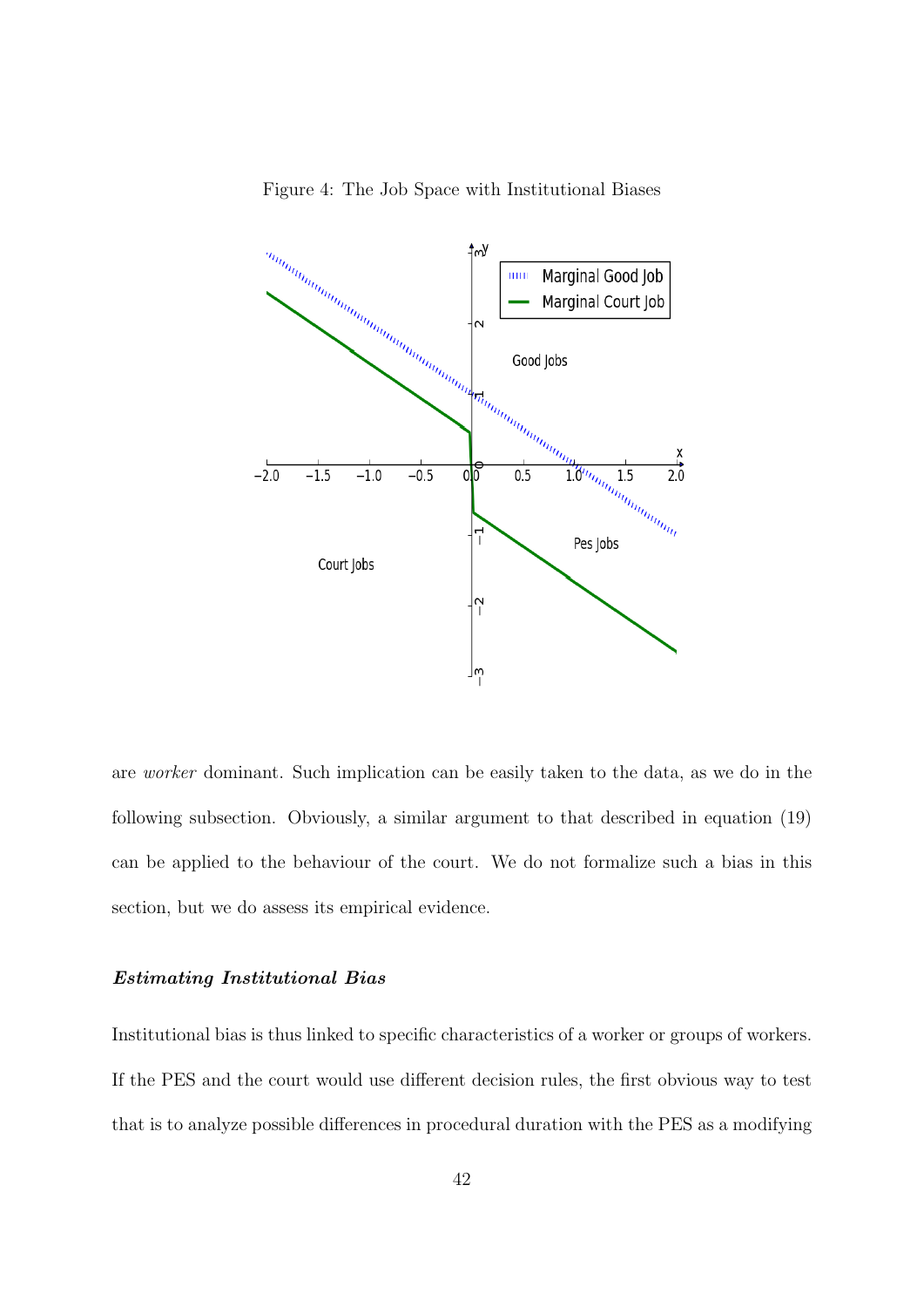variable. Equation (4) is then adjusted as follows

*Duration* = 
$$
\beta_0 + \beta_1 X + \beta_2 Y + \beta_3 PES + \beta_{12} PES \times Y + \gamma \Gamma + \gamma^w (PES \times \Gamma^w) + \epsilon
$$
 (21)

where  $\gamma^w$  denotes the vector of bias parameters associated with worker characteristics  $\Gamma^w$ .

Table 6 reports parameter estimates when interaction terms are included to investigate the influence of worker and job characteristics on procedural differences between the two institutions. The F-test of added variables is  $F(5, 2149) = 8.51$  with  $p = .000$ . The results are remarkable. They show a clear difference between the PES and the court in various dimensions. The average PES procedure takes 9.7 days longer for women than for men. The marginal effect of one hour per week more work extends the PES procedural duration with 3.7 days (See footnote 6). Earning one Euro per hour more lengthens the PES procedure with 4.6 days. Variations in court duration are insignificant along all these three dimensions. How to interpret these results? One way to think about this is that the PES shows Pro Worker Bias in case of longer durations of job exit arrival times. Then the institutional bias is such that the PES favors female workers, full-time positions, and high wages. In our model, the match reacts to such biases by sorting firm dominant cases into PES.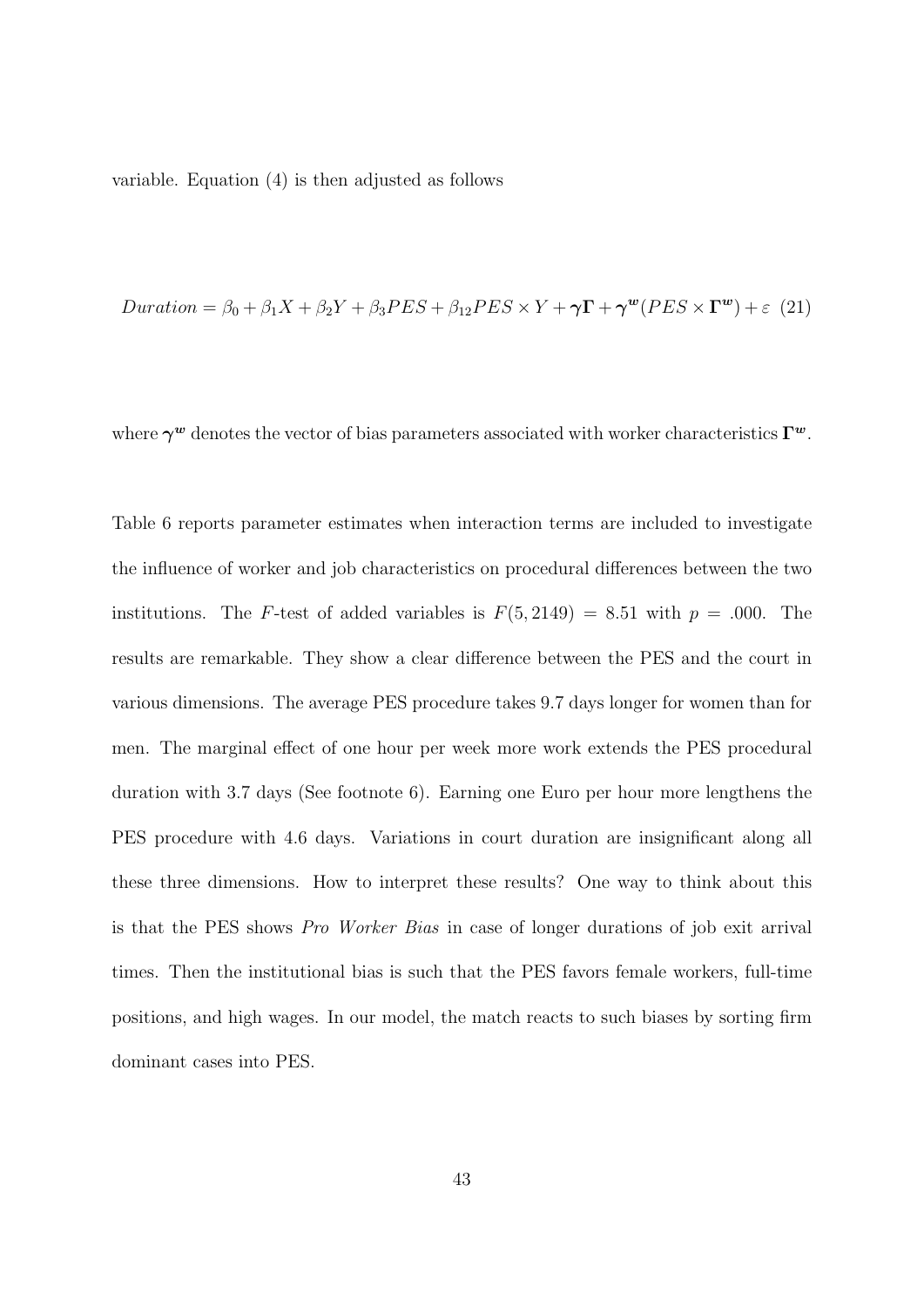### 5.2 Aggregate Productivity and Firing Procedure

Figure 2 clearly shows that when unemployment is rising, the request at the PES increase relatively to the request at the court. It is thus natural to use our model to study the impact of aggregate conditions on the proportion of PES application. The basic idea is that, following the lines of Mortensen and Pissarides (1994), the productivity of a single job is now  $p + x + y$  where p is an aggregate component. The model is identical to the baseline model with the only difference being the parameter  $p$  that is added to the contour.

We analyse the effects of aggregate productivity in two steps. First, study whether the link between the increase of request a at the PES during adverse aggregate condition is a simple consequence of the

#### Statistical Illusion

The aggregate productivity p has impact on the marginal job contours  $(\tilde{x}, \tilde{y})$  and  $(x^{ct}, y^{ct})$ . In terms of Figure 3, an increase in  $p$  shifts up both contours and fewer jobs enter the firing procedure. This is hardly surprising and it represents a basic result in any reasonable model of job creation and destruction. The more interesting question is what happens to the proportion of jobs that use the PES procedure.

The proportion of job destruction requests to the PES relative to all dismissal request  $\rho^{pes}(p)$  is defined as

$$
\rho^{pes}(p) = \frac{F_{X+Y}(\tilde{z}) - F_{X+Y}(z^{ct})}{F_{X+Y}(\tilde{z})}
$$
\n(22)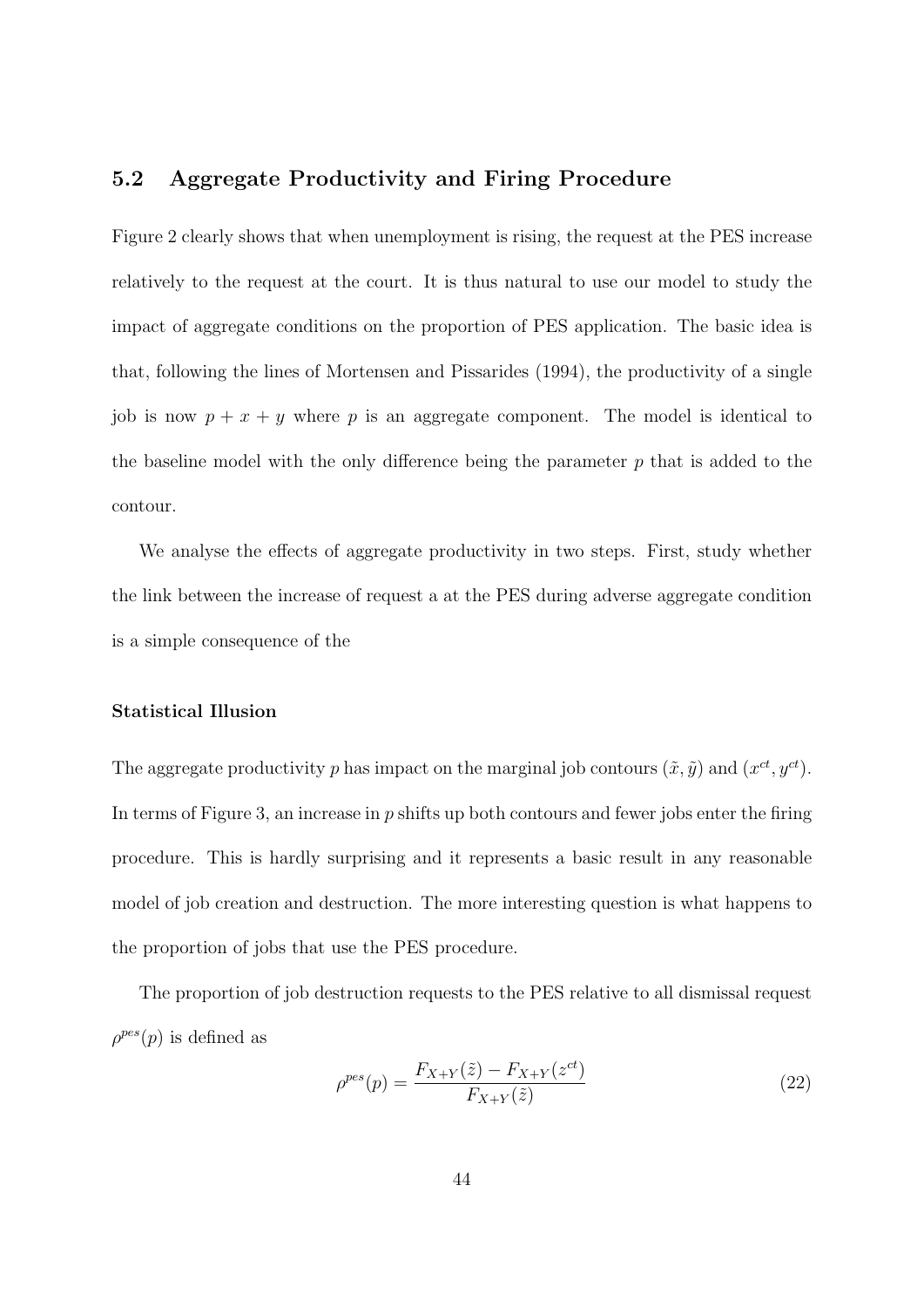Aggregate conditions affect the marginal contour as well as the proportion  $\rho^{pes}(p)$ . The actual impact will depend on the distribution  $F_{X+Y}$ . We have the following result

Result 5.2 The proportion of jobs that uses the PES procedure increase in bad aggregate conditions if the convolution  $F_{X+Y}$  has a monotonic reverse hazard rate, or more formally if  $\frac{f_{X+Y}(v)}{F_{X+Y}(v)}$  is monotonic in v.

*Proof* An increase in aggregate productivity is akin to an increase in  $p$ . We study the conditions under which  $\frac{\partial \rho^{pes}}{\partial p} < 0$ . Since  $\frac{\partial \tilde{z}}{\partial p} = \frac{\partial z^{ct}}{\partial p} = -1$ , simple algebra implies that

$$
\frac{\partial \rho^{pes}}{\partial p} = \frac{f_{X+Y}(z^{ct})}{F_{X+Y}(\tilde{z})} - \frac{f_{X+Y}(\tilde{z})}{F_{X+Y}(\tilde{z})} \frac{F_{X+Y}(z^{ct})}{F_{X+Y}(\tilde{z})}
$$

$$
= \frac{F_{X+Y}(z^{ct})}{F_{X+Y}(\tilde{z})} \left[ \frac{f_{X+Y}(z^{ct})}{F_{X+Y}(z^{ct})} - \frac{f_{X+Y}(\tilde{z})}{F_{X+Y}(\tilde{z})} \right]
$$

Since  $z^{ct} < \tilde{z}$ , monotonicity of the reverse hazard rate is a sufficient condition for the results that  $\frac{\partial \rho^{pes}}{\partial p} < 0$ .

In probability theory, the reverse hazard rate at  $z$  is the probability of observing an outcome in the neighborhood of z conditional on the outcome being no more than  $z$ . Ultimately, the shape of the convolution  $F$  is an empirical question, but numerically an exponential distribution with parameter  $\lambda < 1$  satisfies the conditions of results.

#### The Role of Financial Constraints

Over and beyond the idea that the proportion  $\rho^{pes}(p)$  depend on the statistical properties of  $F_{X+Y}$ , we consider the issue linked to the firm's financial situation during the dismissal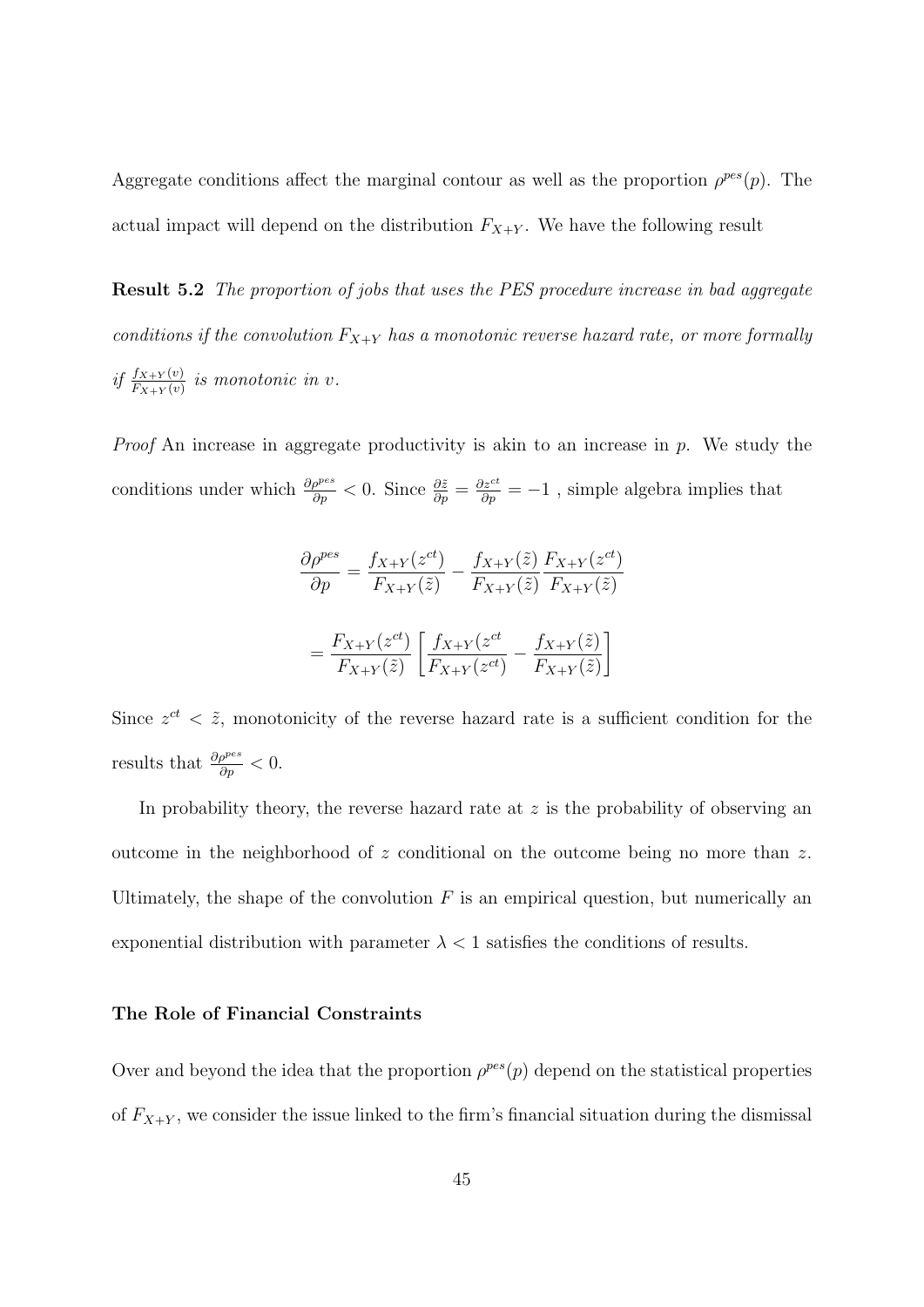procedure. The issue we want to consider is that job in dismissing procedure have negative economic value, since  $J^{ct}(x+y) < J^{pes}(x+y) < 0 \ \forall (x+y) < x^{ct} + y^{ct}$ . This suggests that the cash flow necessary to cover the economic loss can not come from internal funding.

In this section we assume that capital markets are imperfect, there is no funding for jobs in a dismissing procedure and funding comes from entrepreneur private funds. We shall indicate with  $rY_0(p)$  the present discounted value of such entrepreneur's funds. Let's define the cash flow at PES as the flow value generated by the match as

$$
CF^{pes}(x+y) = x+y+p
$$

while the cash flow generated by a court match is

$$
CF^{ct}(x+y) = x+y+p-sF
$$

**Definition 6** A court job is cash constrained when  $J^{ct}(x+y) > J^{pes}(x+y)$  but  $|CF^{ct}(x+y)|$  $|y| > rY_0(p)$ 

The definition highlights the possibility that a firm that would optimally choose to go to court faces cash constraint problems, since the flow cost is higher than their available resources.

If we assume that jobs differ in being cash constrained, then we have two straightforward results.

Result 5.3 There exist court jobs that are cash constraint and that, as a consequence,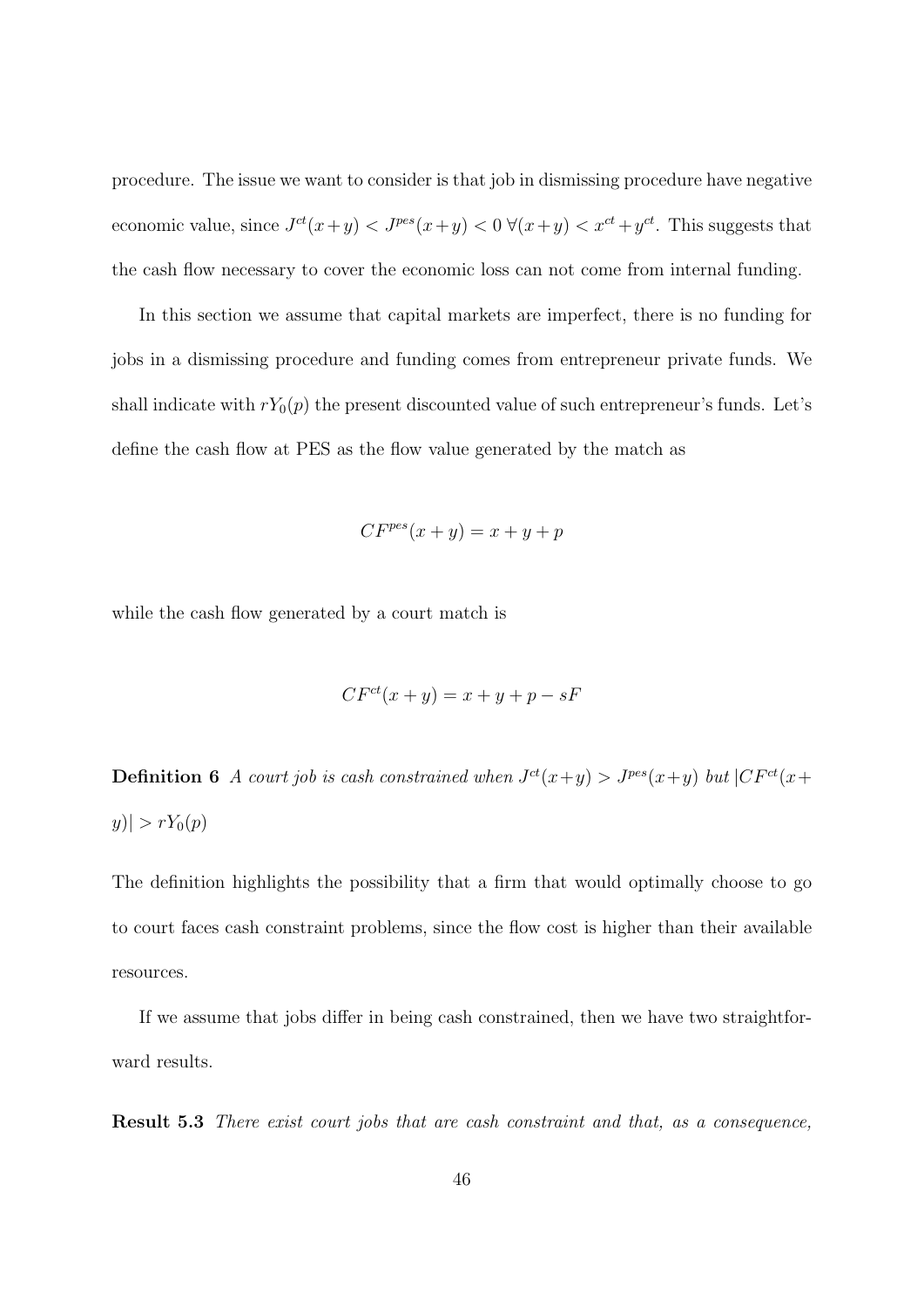#### switch to PES.

The result is straightforward. As long as  $F > 0$  and the job space is complete, some of the court cases are forced to go to PES because of cash constraints.

Result 5.4 When aggregate time worsen, the share of cash constrained jobs increases and the share of jobs at PES raises relative to the court cases.

Note that our model is based on jobs rather than on well defined firms. As such, it can not rationalize the fact that PES is mainly used by small firms. Yet, the idea that financial constraints may bias the choice toward PES may well be related to the size result. It is empirically well established that financial constraints are more binding in small firms and start-ups, also in the Netherlands. Inasmuch as this is the case, the size bias toward the PES is likely to be associated to the cash story. Nevertheless, we do not have information on firms' financial conditions and we are not in a position to empirically check this claim.

### 5.3 The Probability of Denial

In recessions the volume of dismissal requests to the PES increases more than the volume of requests to the court. More surprisingly, however, is that the rate of rejections at the PES increases more also. Table 9 shows the percentages of dismissal requests that have been rejected through time. The period covered by the data includes the onset of the Great Recession. In 2009 the unemployment rate in the Netherlands rises markedly. The denial rate of dismissal requests increases at the same time. This result is entirely due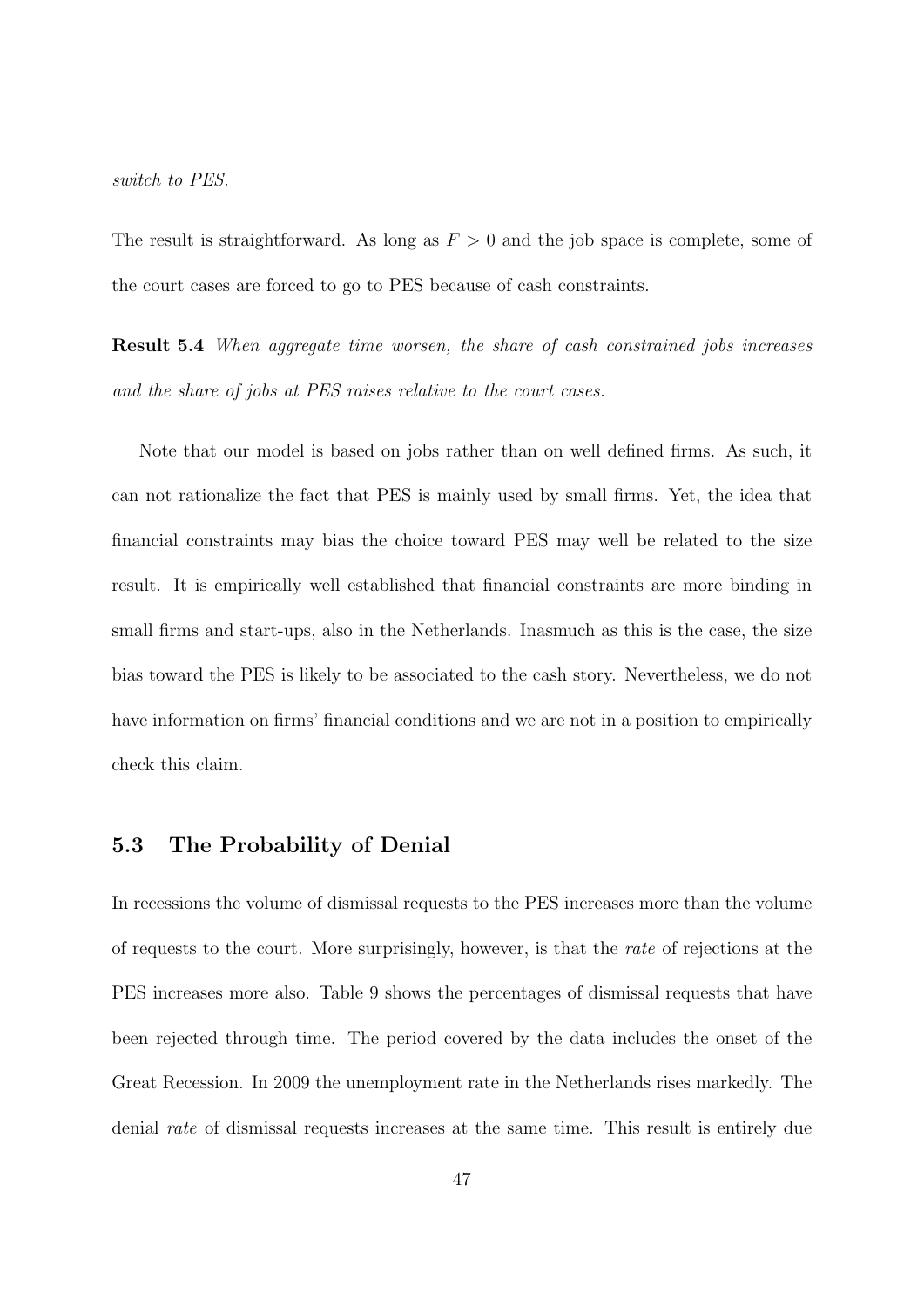to the substantially large increase of the rate of denial by the PES in 2009.

Cyclical dependence of court rulings on labor disputes have been studied before by Siegelman and Donohue (1995), Ichino et al. (2003), and Marinescu (2011), for example. Despite the - not so terribly convincing - evidence in these papers that court rulings may be cyclically biased, the results from our data do not show such a relationship between the decision of the court and the state of the economy at all. In fact, court denials remain constant across time and reasons, even in the first year of the Great Recession. The upsurge in the rate of denial in 2009 comes almost entirely from rejections by the PES of *firm* dominant dismissal requests, indeed. This finding suggests that in bad times PES requests are based more likely on insufficiently solid argumentation.

We estimate the likelihood that a dismissal request will be granted or not using a probit regression model, and find that when a process takes more time to decide the probability of approval declines. Results are presented in Table 10. Worker dominant reasons have a lower probability of being granted. Relevant predictors of a successful dismissal request are indeed the reason and the timing of the request. But adding more information about the specificity of the conflict reasons and why and when dismissal requests are filed leads to a diminished specificity of the role of the addressed institution.

Several reasons might explain why the PES denial rate rises in bad times. One possible explanation is that firms may be more financially constrained in recessions. The expected costs of a dismissal by court ruling exceed those of a PES approved job ending. In bad times, firms might think then that it is worth a shot, prefer time over money, and choose for the less costly alternative to obtain a lay-off permission, even if the expected duration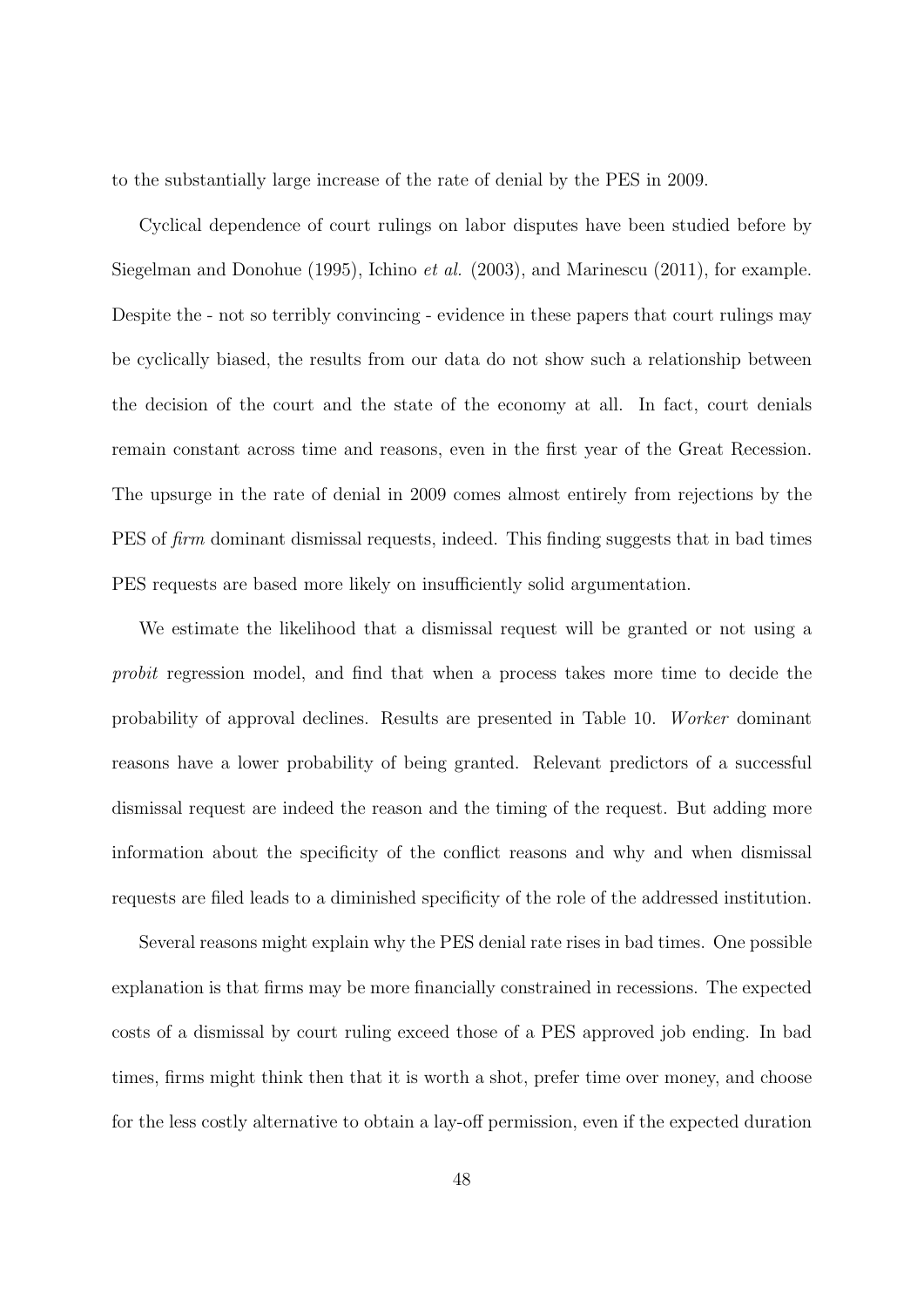is longer and the probability of success is lower when the reasoning is not sufficient. Another possible explanation is the prevalence of employer moral hazard in the labor market (*cf.* Gáldon-Sánchez and Güell  $(2003)$ ). Employer moral hazard refers to those situations in which an employer wishes to shift private costs to society on considerations of self-interest alone. In bad times, some employers may want to reduce the size of their workforce while saving firing costs on unjustifiable grounds. The PES is expert in the identification of dismissal requests that are not based on justifiable grounds. The dual system of preventive dismissal checks reduces the efficacy of such behavior. If employer moral hazard in the labor market exists, then the PES shall receive more unjustified dismissal requests in recessions than in booms and, consequently, the denial rate will be counter-cyclical. Although being consistent with the results found, the information in our data-set does not allow us to precisely identify and let alone exactly estimate the importance of any of these considerations. However, we can state for certain that an increase in the denial rate of dismissal requests by the PES prevents workers to be displaced for unjustified reasons in recessions more often. Further research is needed to better understand how these mechanisms affect labor demand, unemployment and welfare in recessions.

## 6 Concluding Remarks

Dismissal conflicts are part of life of most labor markets. Yet, they are traditionally treated as a black box by empirical economists as well as by theoretical models of em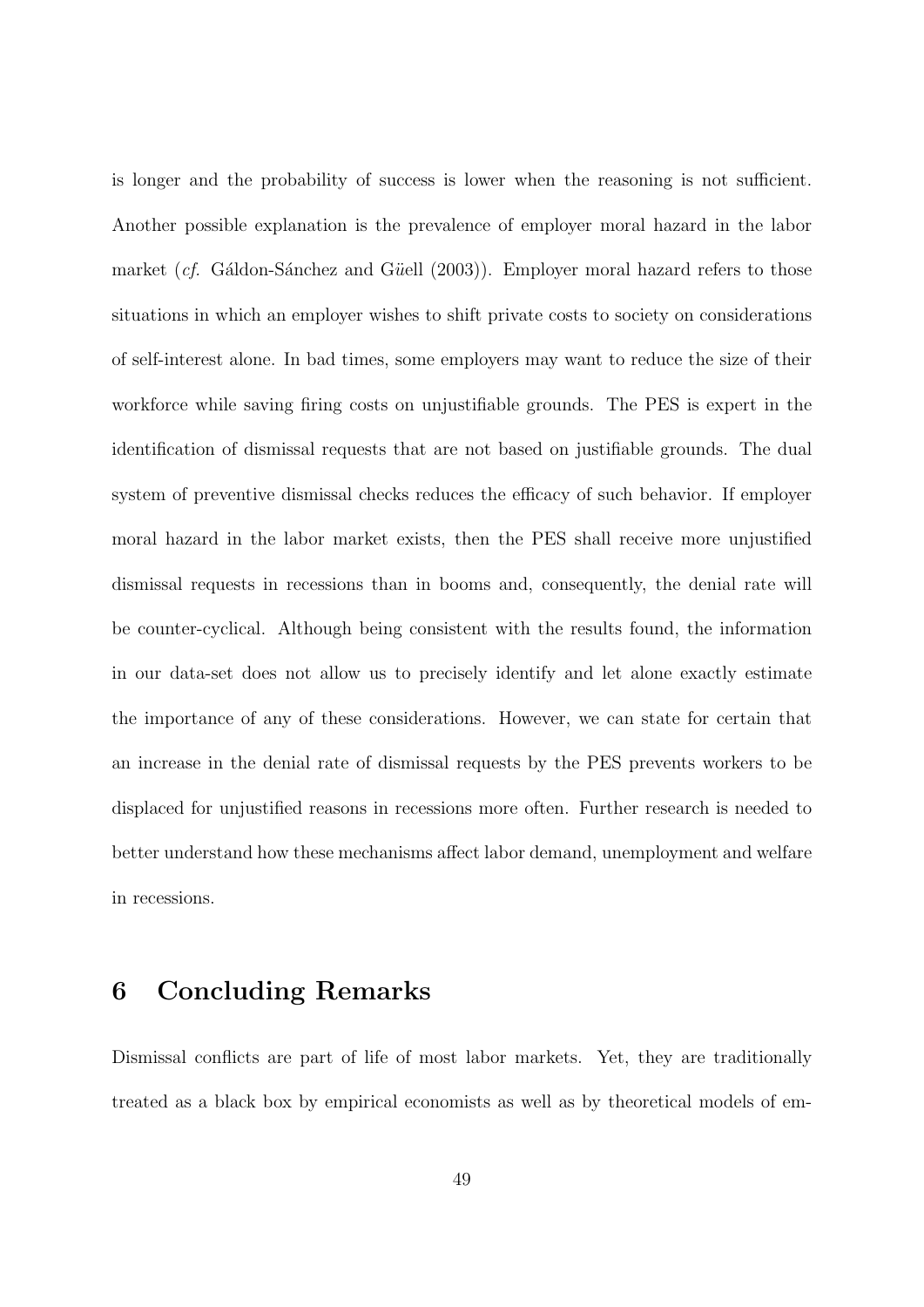ployment protection legislation. This paper has opened the black box. Empirically, it exploited a unique data set with more than 2000 dismissal disputes that took place in the period between 2006 and 2009. We distinguished between firm and worker dominant cases depending upon which of the two parties can be empirically held more responsible for the disagreement over the employment termination. Naturally, we also account for difficult cases, disputes in which it is not obvious to establish a clear cut responsibility. Such classification is often used by existing institutions and is encoded in existing law. The paper showed that it is also coherent with a straightforward theory oriented taxonomy.

The Dutch labor market, the country in which our observed disputes took place, turned out to be home to a unique employment protection legislation. In the Netherlands, alongside a traditional court, firms are entitled to get firing permission by the Public Employment Service, an institution that was introduced during World War II and survived for 70 years. The unique feature is that PES dismissals can take place without severance payments and other mandated firing costs, provided the firm is willing to undertake a lengthy procedure and obtain formal authorization. Court ruling, conversely, is much quicker but much more expensive. An endogenous sorting between the two institutions emerge in the labor market, with worker dominant cases being examined proportionally more by the PES. Court ruling specializes in uncertain cases. Such endogenous sorting is coherent with a basic equilibrium model of firing restrictions that the paper proposed and solved. In the model, heterogeneous matches optimally weighs the trade off between a costly court ruling and a time consuming PES procedure.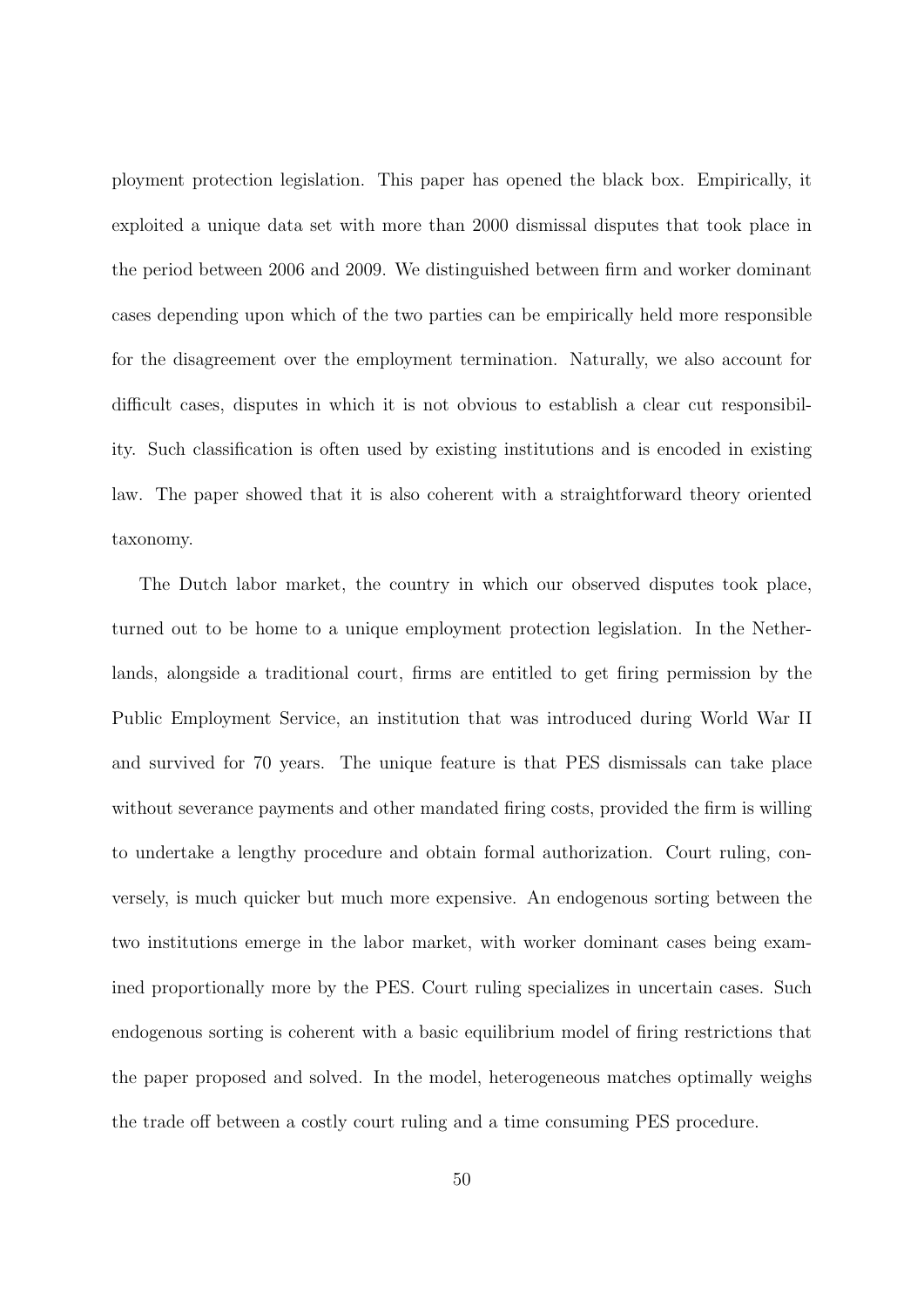Dismissal disputes can be looked upon in many other dimensions. Depending on data availability, one could study which separations end up in a disputes and which cases are solved without third party involvement. The strategic behavior conducted by both firms and workers are other interesting dimensions to be investigated, particularly within imperfect information setting. This paper has opened the black box of dismissal disputes in some dimensions. Future studies and future data sets for more countries can certainly throw lights on other key dimensions.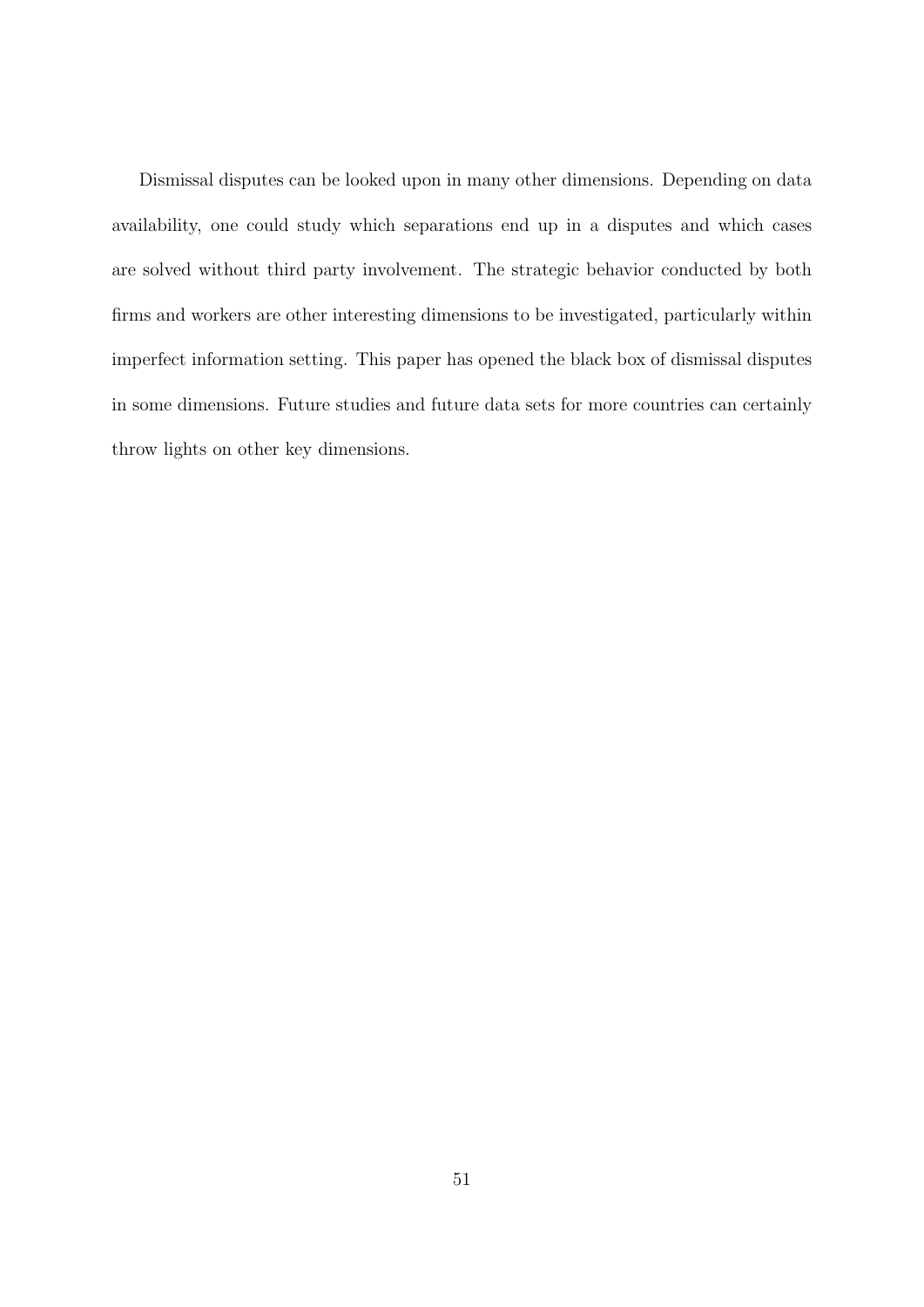## References

- Acemoglu, Daron (2001), "Good Jobs versus Bad Jobs."Journal of Labor Economics, Vol.19, pp. 1-21.
- Acemoglu, Daron, and Joshua Angrist (2001), "Consequences of Employment Protection? The Case of the Americans with Disabilities Act."Journal of Political Economy, Vol.109, pp. 915-957.
- Alvarez, Fernando, and Marcelo Veracierto (2012), "Fixed-term Employment Contracts in an Equilibrium Search Model."Journal of Economic Theory, Vol. 147(5), pp. 1725-1753.
- Autor, David H.; John J. Donohue III, and Stewart J. Schwab (2006). "The Costs of Wrongful Discharge Laws."The Review of Economics and Statistics, Vol. 88, pp. 211 - 231.
- Bender, Stefan, Christian Dustmann, David Margolis, and Costas Meghir (2002), "Worker Displacement in France and Germany."In Peter J. Kuhn (Ed.): Losing Work, Moving On: International Perspectives on Worker Displacement. W.E. Upjohn Institute for Employment Research, Kalamazoo (MI), pp. 375470.
- Bentolila, Samuel, and Guiseppe Bertola (1990), "Firing Costs and Labour Demand: How Bad is Eurosclerosis?" Review of Economic Studies, Vol. 57, pp. 381-402.
- Blanchard, Olivier , and Jean Tirole (2008), "The Joint Design of Unemployment Insurance and Employment Protection: A First Pass."Journal of the European Economic Association, Vol. 6(1), pp. 45-77.
- Boeri, Tito; Pietro Garibaldi, and Espen Moen (2014), "Financial Constraints in Search Equilibrium."CEPR Discussion Paper 10266.
- Boeri, Tito, and Juan F. Jimeno (2005), "The Effects of Employment Protection: Learning fromVariable Enforcement."European Economic Review, Vol.49, pp. 20572077.
- Boeri, Tito, and Jan van Ours (2013), "The Economics of Imperfect Labor Markets."Second Edition. Princeton University Press.
- Emerson, Michael (1988), "Regulation or Deregulation of the Labour Market: Policy Regimes for the Recruitment and Dismissal of Employees in Industrialised Countries."European Economic Review, Vol. 32(4), pp. 775-817.
- Frenk, Myrthe (2013), "Job Security in the Netherlands."PhD-Thesis, Maastricht University. Available at: http://digitalarchive.maastrichtuniversity.nl/fedora/get/guid:6d70a3f3 d4eb-48b5-8536-840248787e70/ASSET1
- Fuchs, Wliliam and Andrzei Skrzypacz (2013) "Bargaining with Deadlines and Private Information "American Economic Journal: Microeconomics 2013, 5(4): 219- 243
- Gáldon-Sánchez, José E., and Maia Güell (2003), "Dismissal Conflicts and Unemployment."European Economic Review, Vol. 47, pp. 323-335.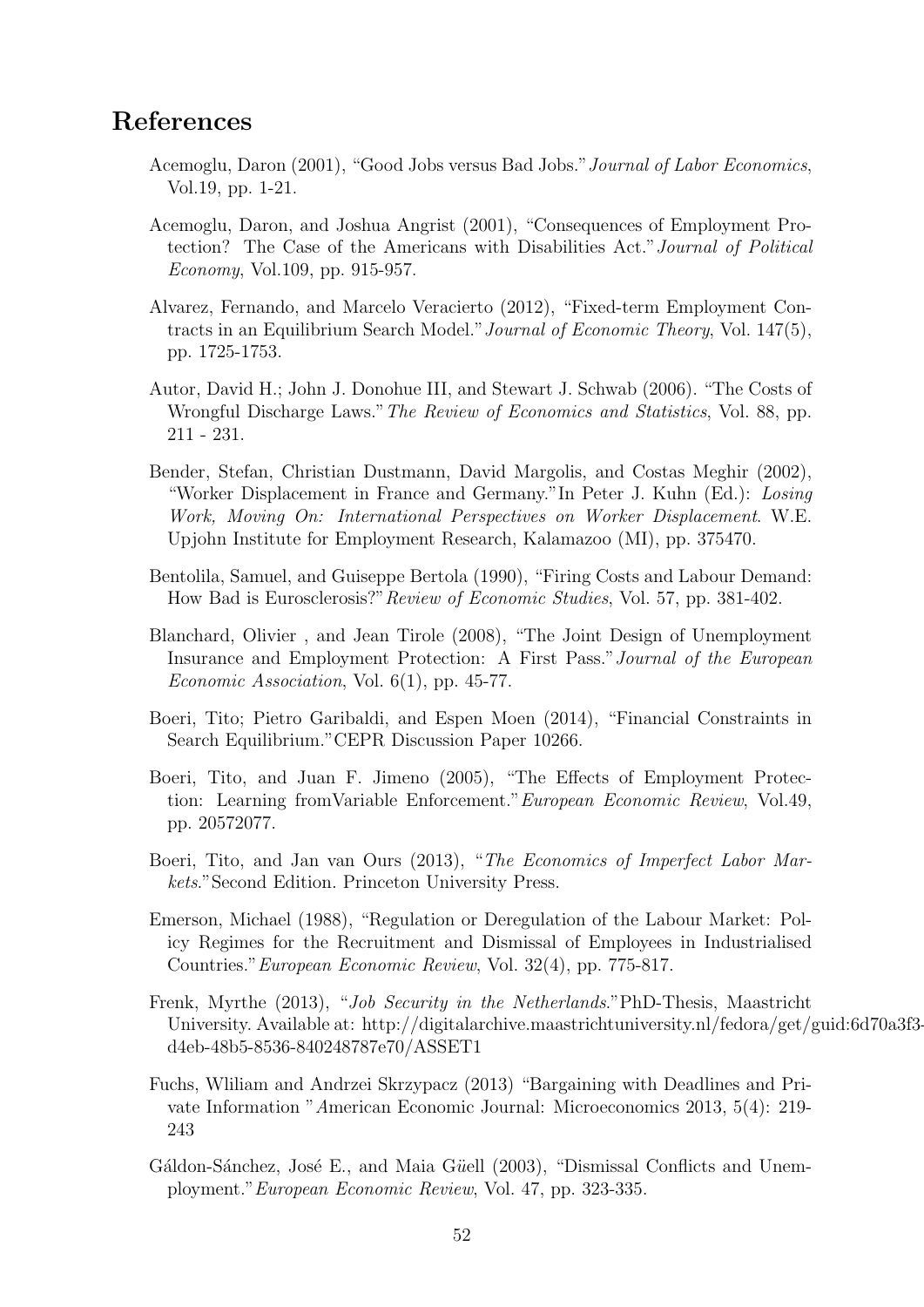- Garibaldi, Pietro (1998), "Job Flow Dynamics and Firing Restrictions."European Economic Review, Vol. 42(2), pp. 245-275.
- Garibaldi, Pietro, and Giovanni L. Violante (2005), "The Employment Effects of Severance Payments with Wage Rigidities."Economic Journal, Vol. 115, pp. 799- 832.
- Ichino, Andrea; Michele Polo, and Enrico Rettore (2003), "Are Judges Biased by Labor Market Conditions?"European Economic Review, Vol. 47(5), pp. 913-944.
- Jacobs, Antoine T.J.M. (2004), "Part I. The Individual Employment Relationship and Labour Market Regulation."In Roger Blanpain (Ed.): International Encyclopaedia for Labour Law and Industrial Relations, Netherlands. Kluwer Publishers.
- Kennan, John (1986), "The Economics of Strikes."In: Orley C. Ashenfelter and Richard Layard (Eds.) *Handbook of Labor Economics*, Vol. II, Chapter 19, pp. 1091-1137.
- Kennan, John, and Robert Wilson "Bargaining with Private Information "Journal of Economic Literature Vol. XXX1 (march), pp. 45-104.
- Koopmans, Tjalling C. (1947), "Measurement Without Theory."The Review of Economics and Statistics, Vol. 49(3), pp. 161-172.
- Lazear, Edward P. (1990), "Job Security Provisions and Employment."The Quarterly Journal of Economics, Vol. 105(3), pp. 699-726.
- Marinescu, Elena (2011), "Are Judges Sensitive to Economic Conditions? Evidence from UK Employment Tribunals."Industrial and Labor Relations Review, Vol. 64(4), pp. 673-698.
- Millard, Stephen P., and Dale T. Mortensen (1997), "The Unemployment and Welfare Effects of Labor Market Policies: A Comparison of the USA and the UK."In Dennis J. Snower and Guillermo de la Dehesa (Eds.): Unemployment Policy: Government Options for the Labour Market. Cambridge University Press.
- Nickell, Stephen J. (1978), "Fixed Costs, Employment and Labour Demand over the Cycle."Economica, Vol. 45, pp. 329-345.
- Pfann, Gerard A. (2006), "Downsizing and Heterogeneous Firing Costs."The Review of Economics and Statistics, Vol. 88, pp. 158 - 170.
- Ross, Sheldon M. (2002). "Introduction to Probability Models. Academic Press.
- Saint-Paul, Gilles (1993). "On the Political Economy of Labor Market Flexibility, "NBER Chapters, in: NBER Macroeconomics Annual 1993, Volume 8, pages 151- 196 National Bureau of Economic Research, Inc.
- Siegelman, Peter, and John J. Donohue III (1995), "The Selection of Employment Discrimination Disputes for Litigation: Using Business Cycle Effects to Test the Priest-Klein Hypothesis."Journal of Legal Studies, Vol.24, pp. 427-472.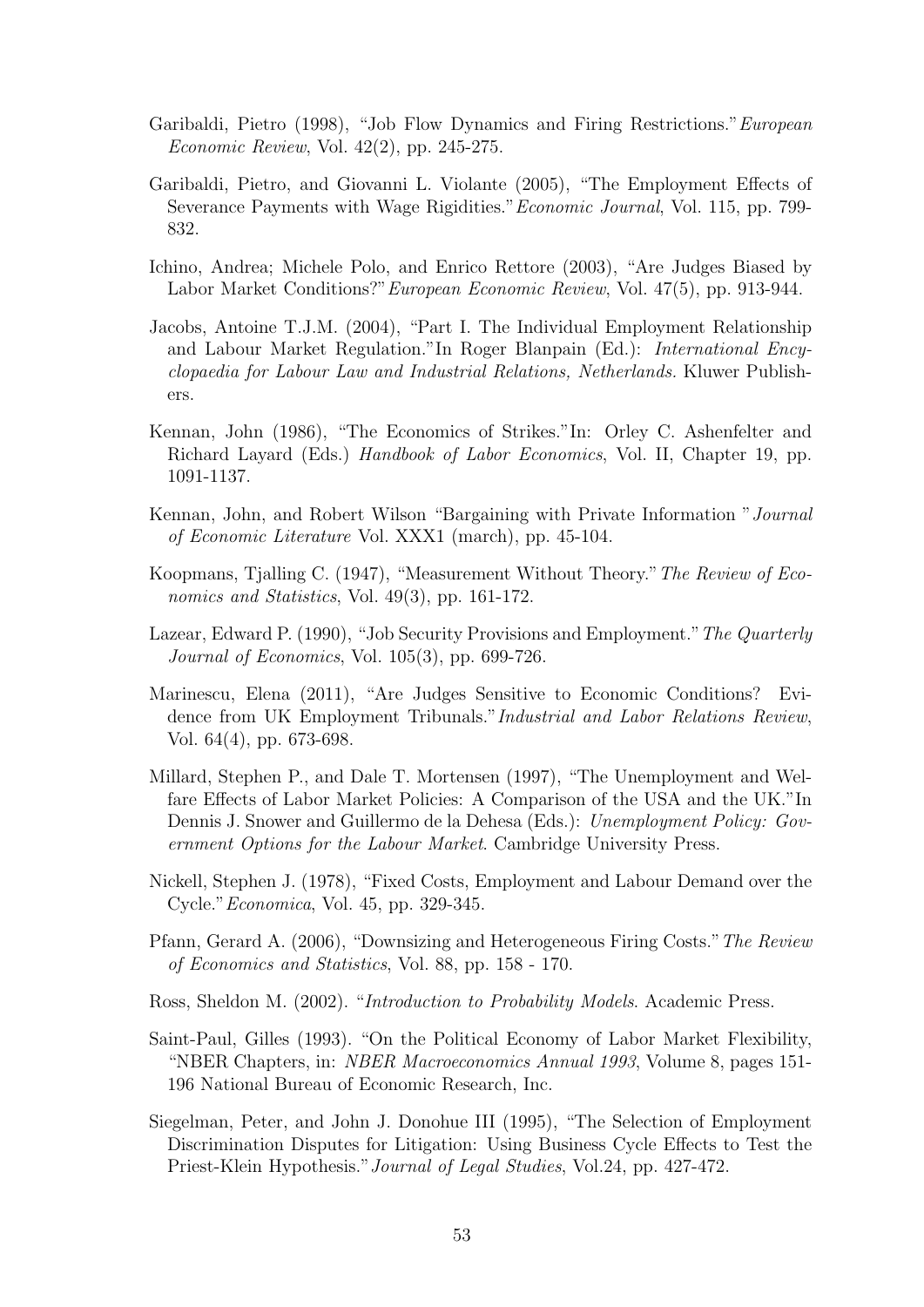### Theoretical Annex

#### The equilibrium exists and it is unique.

*Proof.* Using the fact that  $\tilde{z} = rU(\theta)$  and  $z^{ct} = rU - \frac{s^{ct}F(r+\delta+s^{pes})}{s^{ct}-s^{pes}}$  $\frac{\binom{r}{r+0+3e^{rc}}}{s^{ct}-s^{pes}}$ , equation 15 becomes an equation in  $\theta$ 

$$
\frac{c(r+\lambda+\delta)}{q(\theta)}=(\overline{x}+\overline{y})(1-\beta)-\beta c\theta+\lambda(1-\beta)\int_{rU(\theta)}^{z^u}(1-F_{X+Y}(m))dm-\lambda(1+\beta)S^{ct}(\theta,z^{ct})-\lambda(1+\beta)S^{pes}(\theta,z^{ct},\tilde{z})
$$

The left hand side is increasing in  $\theta$  since  $q\ell(\theta) < 0$ . Differentiating the r.h.s with respect to  $\theta$  yields

$$
\frac{\partial J}{\partial \theta} = -\beta c - \lambda (1 - F_{X+Y}(rU(\theta)) \frac{\partial rU}{\partial \theta} - \frac{\lambda (1 + \beta)}{r + \lambda + \delta + s^{pes}} \left[ F_{X+Y}(rU^{ct}) - F_{X+Y}(z^{ct}) \right] \frac{\partial rU}{\partial \theta}
$$

$$
\lambda (1 + \beta) = -\lambda (rV(\theta)) \frac{\partial rU}{\partial \theta}
$$

$$
-\frac{\lambda(1+\beta)}{r+\lambda+\delta+s^{ct}}F_{X+Y}(z^{ct}(\theta))\frac{\partial rU}{\partial\theta}<0
$$

where the negative slope depends on the fact that  $rU = b + c\theta \frac{\beta}{1-\beta}$  so that  $\frac{\partial rU}{\partial \theta} > 0$ 

#### Balance Flow Conditions

To obtain the balance flow we need some accounting and definitions. Let's say that the total number of jobs is  $n$ , a variable that will be endogenous in general equilibrium. It is true that

$$
n = n^g + n^{pes} + n^{ct}
$$

where  $n<sup>g</sup>$ ,  $n<sup>pes</sup>$  and  $n<sup>ct</sup>$  are the number of jobs in good conditions, in PES procedure and in court ruling. The measure of jobs that is seeking a permision to fire is

Total jobs willing to separate = 
$$
\lambda F_{X+Y}(\tilde{z})n^g
$$

where  $F_{X+Y}$  is the convolution of X and Y and  $\tilde{z} = \tilde{x} + \tilde{y}$  is the marginal good job of equation (8). Similarly, the applications to the court are

Applications to Court permissions = 
$$
\lambda F_{X+Y}(z^{ct})n^g
$$

where  $z^{ct}$  is the marginal court job. Finally, the applications to the PES offices are

Applications to PES permissions = 
$$
\lambda (F_{X+Y}(\tilde{z} - z^{ct}))n^g
$$

The unemployment flow condition is  $\theta q(\theta)u = s^{pes}n^{pes} + s^{ct}n^{ct}$ , while the balance flows in the two intitutions are respectively governed by

$$
\lambda F_{X+Y}(z^{ct})n^g = s^{ct}n^{ct}
$$

and

$$
\lambda(F_{X+Y}(\tilde{z} - z^{ct}))n^g = s^{pes}n^{pes}.
$$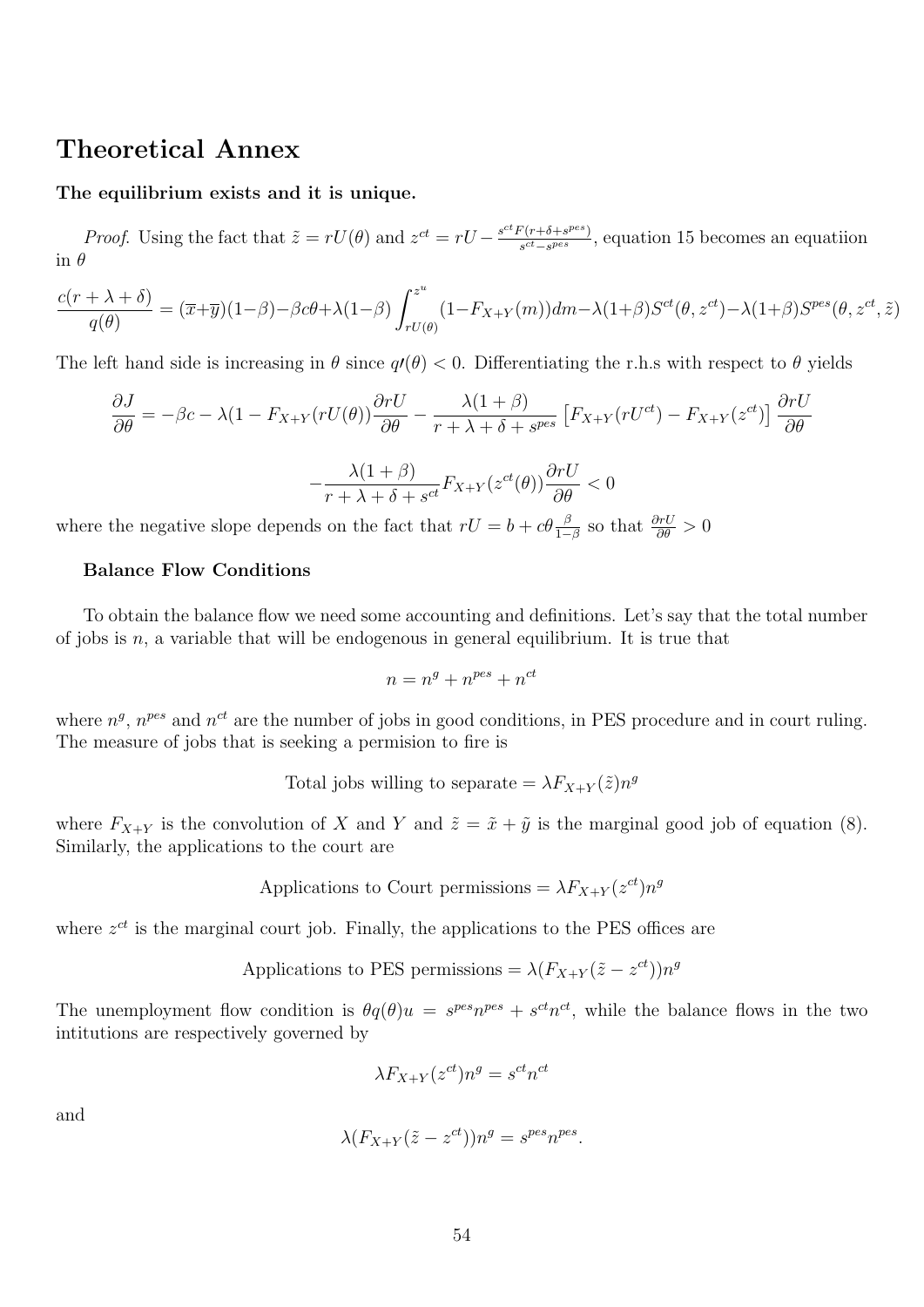| Reasons:                                                           | <i>Worker Dominant</i> | Firm Dominant<br>$x < 0$ and $y > 0$ $x > 0$ and $y < 0$ $x < 0$ and $y < 0$ | $Both-to-blane$     | All<br>Reasons         |
|--------------------------------------------------------------------|------------------------|------------------------------------------------------------------------------|---------------------|------------------------|
| <b>COURT</b><br>$#$ of obs.<br>% of COURT obs.<br>$\%$ of ALL obs. | 77<br>7.5<br>3.5       | 242<br>23.5<br>11.0                                                          | 710<br>69.0<br>32.4 | 1,029<br>100.0<br>47.0 |
| <b>PES</b><br>$#$ of obs.<br>% of PES obs.<br>$\%$ of ALL obs.     | 309<br>26.6<br>14.1    | 843<br>72.5<br>38.5                                                          | 10<br>0.9<br>0.5    | 1,162<br>100.0<br>53.0 |
| <b>COURT &amp; PES</b><br>$#$ of obs.<br>$\%$ of ALL obs.          | 386<br>17.6            | 1,085<br>49.5                                                                | 720<br>32.9         | 2,191<br>100.0         |

Table 1: Sorting By Reasons for Dismissal Requests

Notes: Worker dominant reasons for requesting a dismissal include absence from work due to long-term sickness; disciplinary reasons related to conduct, ability or capability, and other substantial reasons; Firm dominant reasons include redundancy, relocation or reorganization; Both-to-blame reasons contain those cases where it is doubtful which party is responsible most for making the separation compulsory. These include fairness issues, disputes and other disturbed relationships between an employee and an employer.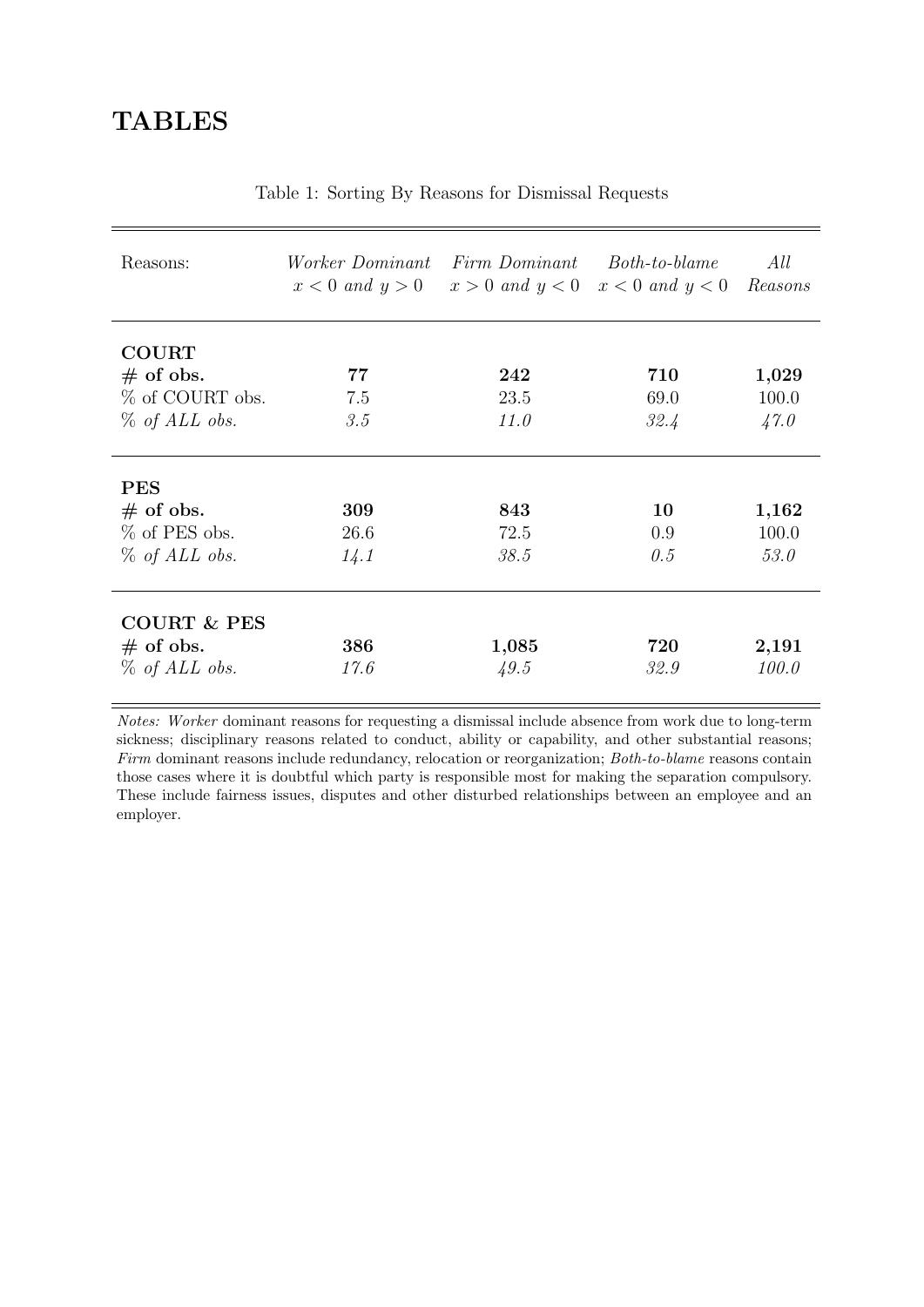| <b>COURT</b>         | Duration       | Tenure     | Age        | Gender                | Hourly wage      | Hours  |
|----------------------|----------------|------------|------------|-----------------------|------------------|--------|
| $\#$ obs: 1,029      | $(in \; days)$ | (in years) | (in years) | $(2 = 0; \sigma = 1)$ | $(in 2006 \in )$ | worked |
|                      |                |            |            |                       |                  |        |
| mean                 | 11.17          | 9.84       | 42.20      | .63                   | 16.23            | 33.55  |
| st.dev.              | 19.28          | 9.60       | 10.01      | .48                   | 8.49             | 7.78   |
| $1\%$ percentile     | $\theta$       | .30        | 22         | $\theta$              | 7.53             | 8.00   |
| $50\%$ percentile    | 3              | 6.45       | 42         | $\mathbf 1$           | 13.91            | 36.10  |
| 99% percentile       | 76             | 40.35      | 62         | 1                     | 47.42            | 42.99  |
|                      |                |            |            |                       |                  |        |
|                      |                |            |            |                       |                  |        |
| <b>PES</b>           | Duration       | Tenure     | Age        | Gender                | Hourly wage      | Hours  |
| $\#$ obs: 1,162      | $(in \; days)$ | (in years) | (in years) | $(2 = 0; \sigma = 1)$ | $(in 2006 \in )$ | worked |
|                      |                |            |            |                       |                  |        |
| mean                 | 42.20          | 10.82      | 44.45      | .60                   | 13.46            | 31.79  |
| st.dev.              | 32.52          | 8.77       | 10.11      | .49                   | 5.22             | 9.85   |
| $1\%$ percentile     | 1              | .31        | 22         | $\overline{0}$        | 7.82             | 5.24   |
| $50\%$ percentile    | 36             | 7.79       | 45         | 1                     | 12.35            | 36.41  |
| 99% percentile       | 167            | 36.52      | 63         | $\mathbf 1$           | 32.18            | 40.67  |
|                      |                |            |            |                       |                  |        |
|                      |                |            |            |                       |                  |        |
| mean difference      | $-31.03$       | $-.99$     | $-2.24$    | .03                   | 2.77             | 1.77   |
| $t - test^{\dagger}$ | $-27.52$       | $-2.50$    | $-5.21$    | 1.60                  | 9.08             | 4.69   |
| $p-value$            | .00            | .01        | .00        | .11                   | .00              | .00    |
|                      |                |            |            |                       |                  |        |

Table 2: Summary Statistics of Dismissal Requests During The Period 2006 - 2009

 $^\dagger \mathrm{T}$  wo-sample  $t\text{-}test$  with unequal variances.

Notes: Duration is defined as the time in days that passes between the submission of a permanent contract termination request and the final ruling; tenure is the time that a worker is employed measured in years at the moment of request submission; age of a worker is measured in years at the moment of request submission; hourly wage is the contract wage per hour worked measured in  $2006 \text{ } \in \text{at}$  the time of request submission excl. bonuses, holiday payments, and other fees. Hours worked is contract working hours per week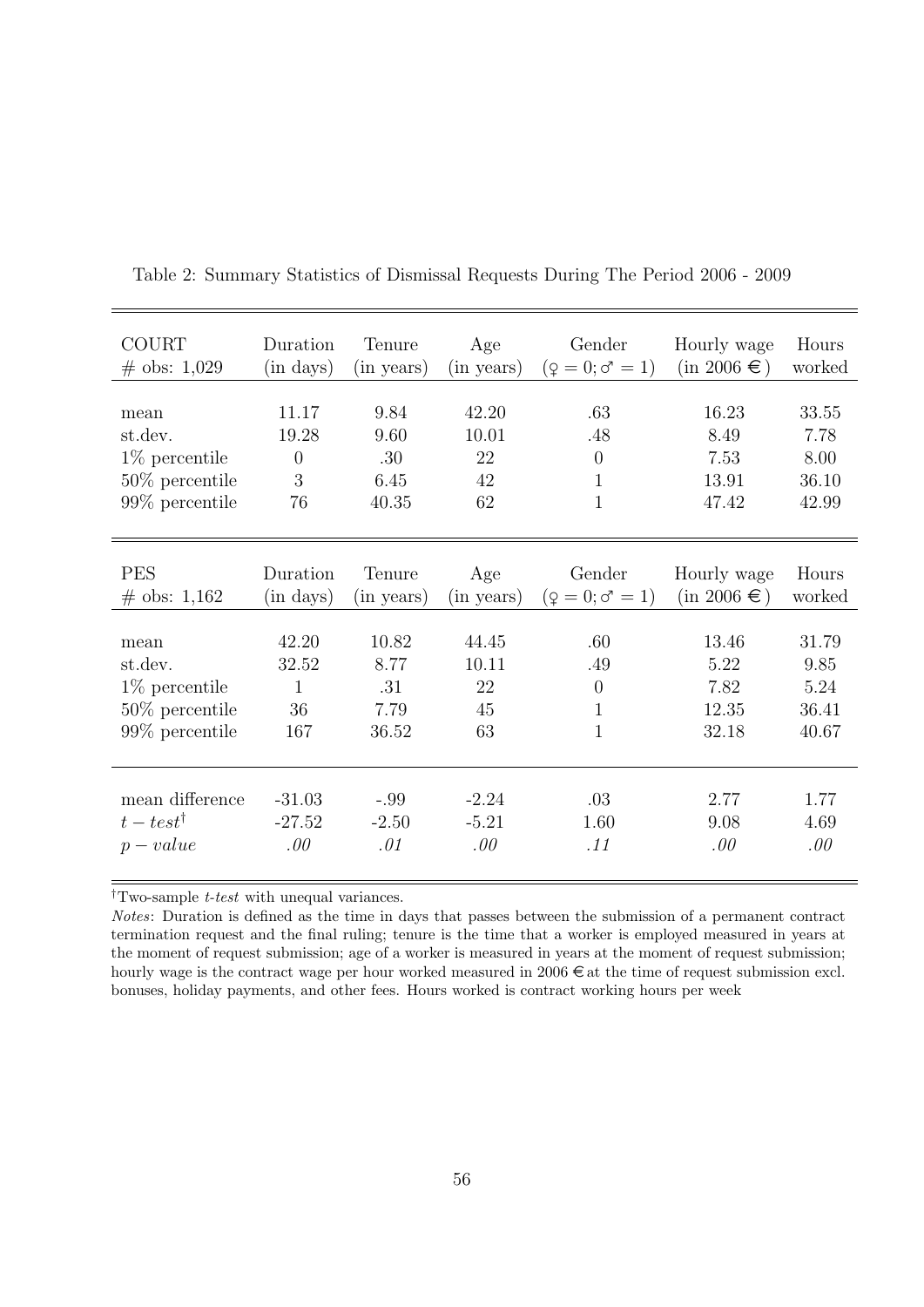| Reasons:            | <i>Worker Dominant</i> | Firm Dominant       | Both-to-blame       |
|---------------------|------------------------|---------------------|---------------------|
|                     | $x < 0$ and $y > 0$    | $x > 0$ and $y < 0$ | $x < 0$ and $y < 0$ |
| <b>COURT</b>        | 33.23                  | 10.39               | 9.04                |
| (st. dev.)          | (3.93)                 | (1.19)              | (.58)               |
| <b>PES</b>          | 57.78                  | 36.44               | 46.40               |
| (st. dev.)          | (2.91)                 | (.67)               | (7.98)              |
| Difference          | $-24.55$               | $-26.05$            | $-37.36$            |
| $p-value^{\dagger}$ | .00.                   | .00                 | .00.                |

Table 3: Duration Differences By Reasons for Dismissal Requests

 $\dagger$  Two-sample  $t\text{-}test$  with unequal variances.

| Employer Size       | $0-9$    | $10 - 99$ | >100     |
|---------------------|----------|-----------|----------|
| COURT               | 13.88    | 12.56     | 9.68     |
| (st. dev.)          | (1.45)   | (1.09)    | (.82)    |
| $#$ of obs.         | 166      | 291       | 572      |
| $\%$ of obs.        | 16.1     | 28.3      | 55.6     |
| <b>PES</b>          | 35.89    | 42.81     | 46.07    |
| (st. dev.)          | (1.45)   | (1.28)    | (2.31)   |
| $\#$ of obs.        | 224      | 681       | 257      |
| $\%$ of obs.        | 19.3     | 58.6      | 22.1     |
| Difference          | $-22.02$ | -30.25    | $-36.40$ |
| $p-value^{\dagger}$ | .00      | $.00\,$   | $.00\,$  |

Table 4: Duration Differences By Employer Size

 $\dagger$ Two-sample *t-test* with unequal variances.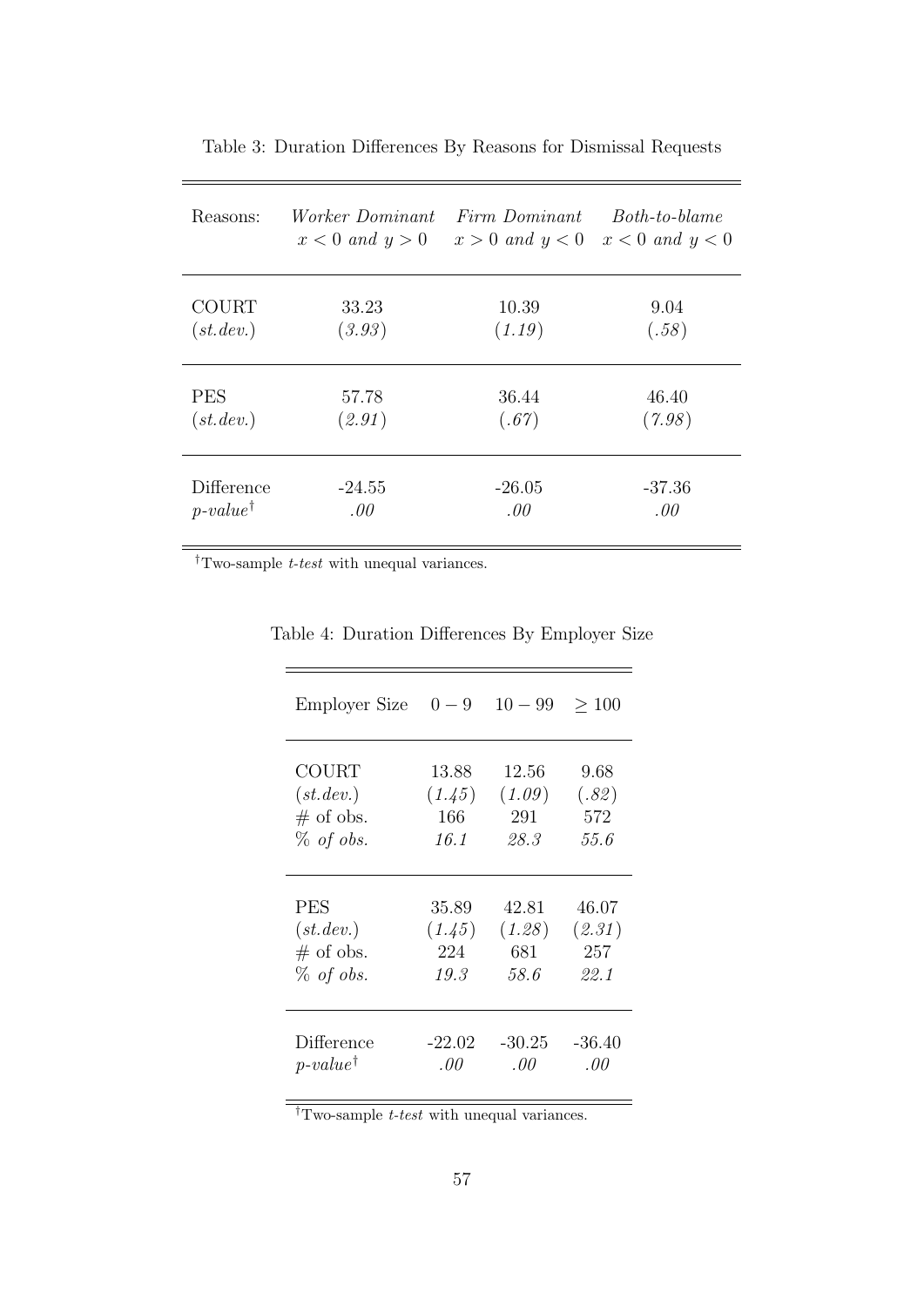|                                        |                | Dependent Variable:<br>Procedural Duration in Days |
|----------------------------------------|----------------|----------------------------------------------------|
|                                        | Baseline Model | <b>Extended Model</b>                              |
| Constant                               | $9.04***$      | $-13.55*$                                          |
|                                        | (.972)         | (8.09)                                             |
| X(x>0)                                 | 1.35           | .745                                               |
|                                        | (1.93)         | (1.95)                                             |
| Y $(y > 0)$                            | $24.18***$     | 24.09***                                           |
|                                        | (3.11)         | (3.12)                                             |
| <b>PES</b>                             | 26.05***       | $25.48***$                                         |
|                                        | (1.89)         | (1.99)                                             |
| $PES*Y$                                | $-1.50$        | $-.959$                                            |
|                                        | (3.80)         | (3.86)                                             |
| Worker characteristics <sup>1</sup>    | N <sub>o</sub> |                                                    |
| Age                                    |                | .036                                               |
|                                        |                | (.065)                                             |
| Tenure                                 |                | .085                                               |
|                                        |                | (.072)                                             |
| Male                                   |                | $-1.47$                                            |
|                                        |                | (1.47)                                             |
| Hours                                  |                | $.177***$                                          |
|                                        |                | (.083)                                             |
| Wage                                   |                | $.172**$                                           |
|                                        |                | (.088)                                             |
| Firm characteristics <sup>2</sup>      | N <sub>o</sub> |                                                    |
| Firm Size: Small:<br>< 10<br>employees |                | 1.109                                              |
|                                        |                | (1.80)                                             |
| Firm Size: Medium: [10;100] employees  |                | $2.277*$                                           |
|                                        |                | (1.39)                                             |
| Industry dummies                       | N <sub>o</sub> | Yes                                                |
| Monthly unemployment rate <sup>3</sup> | N <sub>o</sub> | Yes                                                |
| $#$ of obs.                            | 2181           | 2181                                               |
| $R^2$                                  | .313           | .326                                               |
|                                        |                |                                                    |

Table 5: OLS Estimates of Procedural Duration

*Notes:* Robust standard errors are reported in parentheses.  $\pi p < 0.10$ ,  $\pi p < 0.05$ ,  $\pi p < 0.01$ . Process duration is defined as the time in days that passes between the submission of a permanent contract termination request and the final ruling.  ${}^{1}$ Tenure is the time that a worker is employed measured in years at the moment of request submission; Age of a worker is measured in years at the moment of request submission; Wage is the contract wage per hour worked measured in  $2006 \in \text{at the time of request submission excl. bonuses, holiday payments, and other fees. Hours}$ worked is contract working hours per week. <sup>2</sup> Reference category is large firms with more than 100 employees. <sup>3</sup>The monthly unemployment rate is a business cycle indicator for the Netherlands' economy. The 10 observations for PES with  $x>0$  and  $y<0$  are not included in the regression.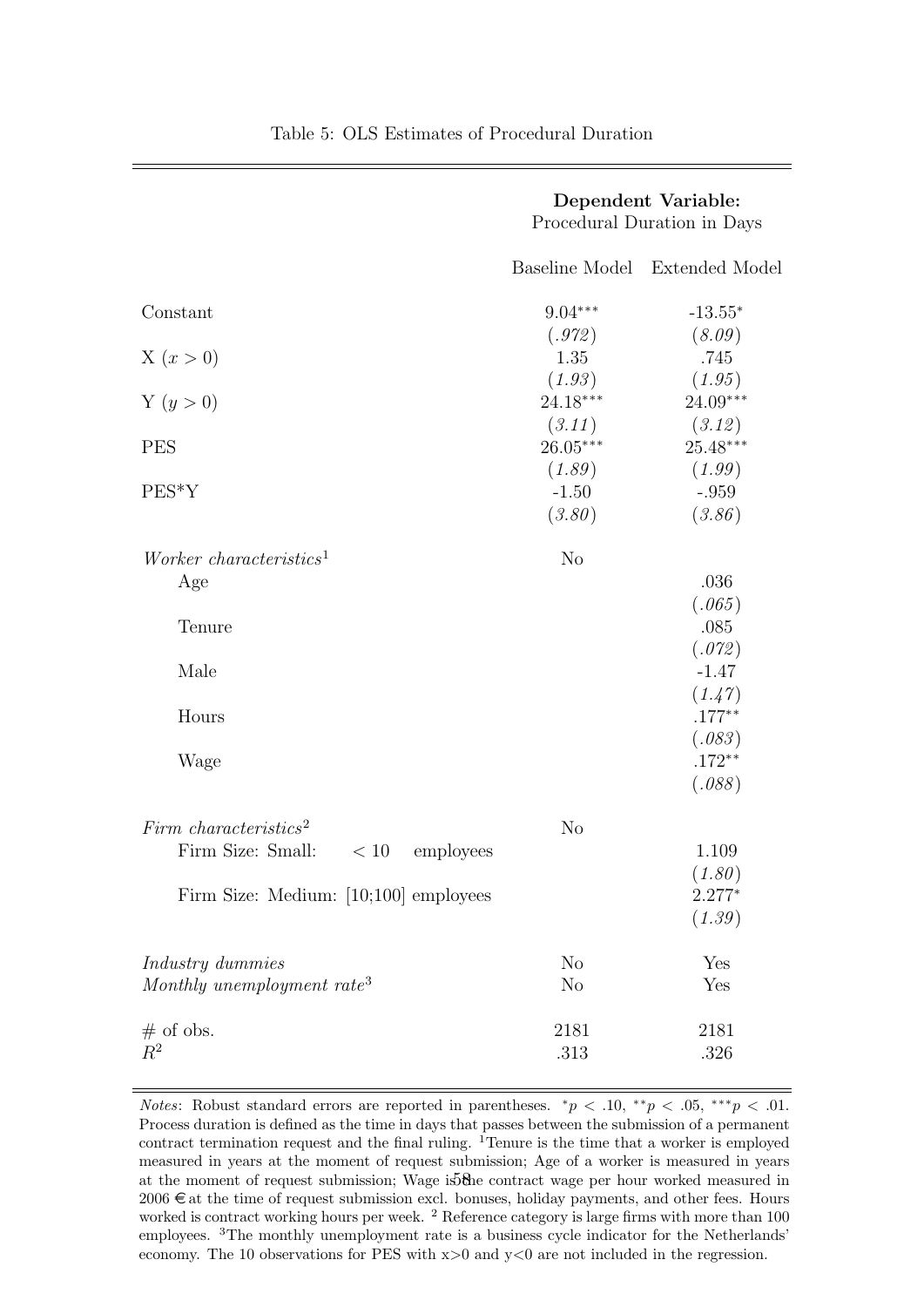|                           | Dependent Variable:      |
|---------------------------|--------------------------|
|                           | Process Duration in Days |
|                           |                          |
|                           |                          |
| Constant                  | $-2.05$                  |
|                           | (9.05)                   |
| X(x > 0)                  | 1.08                     |
|                           | (1.95)                   |
| Y(y > 0)                  | 23.38***                 |
|                           | (3.10)                   |
| <b>PES</b>                | 5.01                     |
|                           | (7.50)                   |
| PES*Y                     | .717                     |
|                           | (3.81)                   |
|                           |                          |
| Interaction effects       |                          |
| $PES^*Age$                | $-.184$                  |
|                           | (.129)                   |
| PES*Tenure                | .135                     |
|                           | (.137)<br>$-9.68***$     |
| PES*Male                  |                          |
|                           | (2.91)<br>$.646***$      |
| PES*Hours                 |                          |
|                           | (.167)<br>$.810***$      |
| PES*Wage                  |                          |
|                           | (.188)                   |
| Worker characteristics    | Yes                      |
| Firm characteristics      | Yes                      |
| Monthly unemployment rate | Yes                      |
|                           |                          |
| $#$ of obs.               | 2181                     |
| $R^2$                     | .339                     |
|                           |                          |

*Notes*: Robust standard errors are reported in parentheses.  $\sqrt[e]{p}$   $\leq$  10,  $**p < .05, **p < .01$ . Process duration is defined as the time in days that passes between the submission of a permanent contract termination request and the final ruling. The 10 observations for PES with  $x>0$  and  $y<0$  are not included in the regression.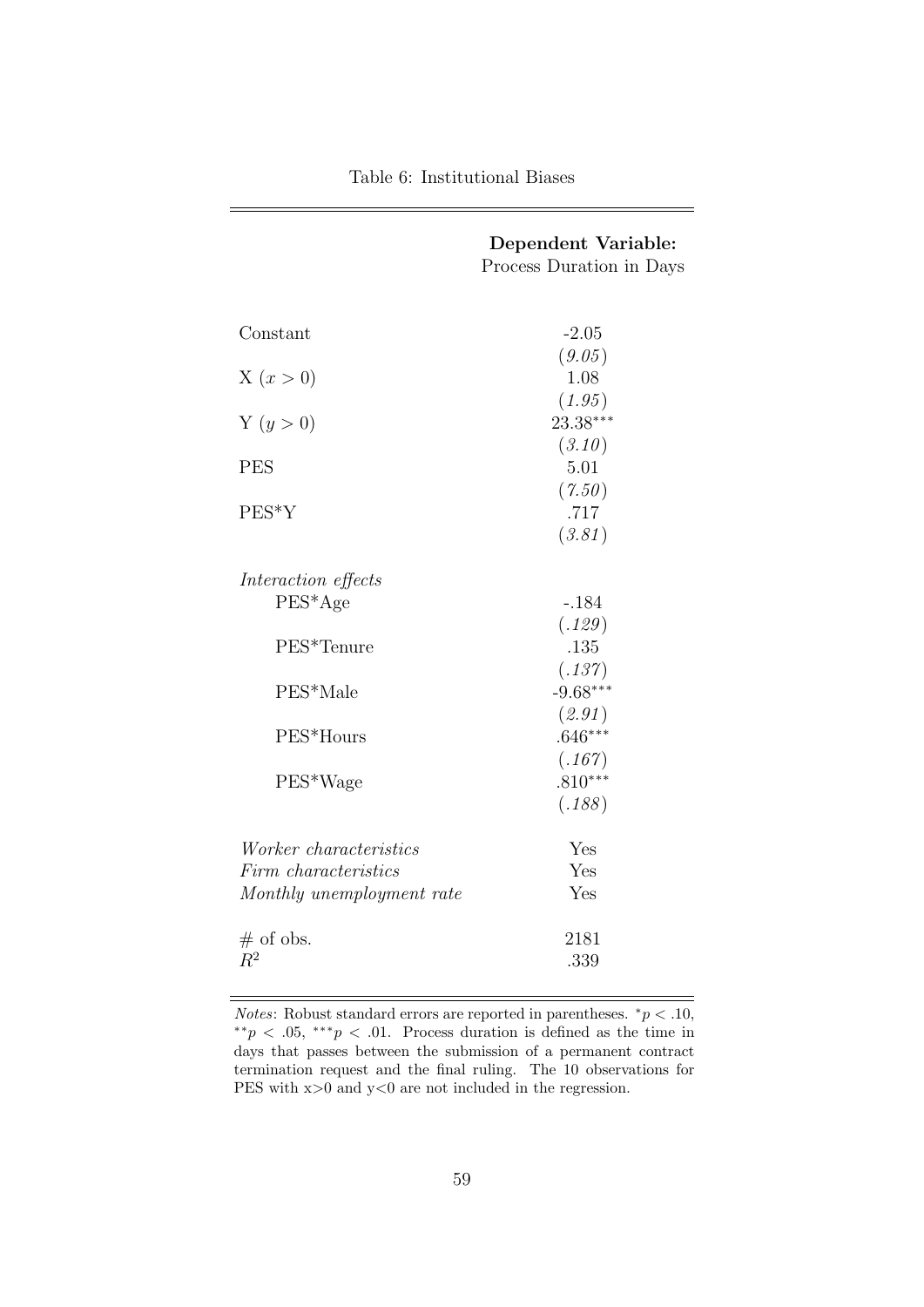|  |  | Table 7: Procedural Outcomes of Dismissal Requests |  |  |  |  |
|--|--|----------------------------------------------------|--|--|--|--|
|--|--|----------------------------------------------------|--|--|--|--|

|                                      | Court Itunings on Disimssal Ituquests       |                 |                 |
|--------------------------------------|---------------------------------------------|-----------------|-----------------|
| Reasons:                             | Worker Dominant Firm Dominant Both-to-blame |                 |                 |
| Granted:<br>Duration<br>$\#$ of obs. | 32.61<br>48                                 | 9.55<br>233     | 7.94<br>671     |
| Denied:<br>Duration<br>$\#$ of obs.  | 34.25<br>29                                 | 32.16<br>9      | 28.06<br>39     |
| Difference<br>$p-value^{\dagger}$    | $-1.63$<br>.81                              | $-22.61$<br>.01 | $-20.12$<br>.00 |

## Court Rulings on Dismissal Requests

## PES Decisions on Dismissal Requests

| Reasons:            | Worker Dominant Firm Dominant Both-to-blame |       |          |
|---------------------|---------------------------------------------|-------|----------|
| Granted:            |                                             |       |          |
| Duration            | 58.21                                       | 36.50 | 24.00    |
| $\#$ of obs.        | 274                                         | 742   | 2        |
| Denied:             |                                             |       |          |
| Duration            | 54.4                                        | 36.01 | 52.00    |
| $\#$ of obs.        | 35                                          | 101   | 8        |
| Difference          | 3.81                                        | .49   | $-28.00$ |
| $p-value^{\dagger}$ | .65                                         | .83   | .31      |

 $\overline{\phantom{a}^{\dagger}$  Two-sample  $t\text{-}test$  with unequal variances.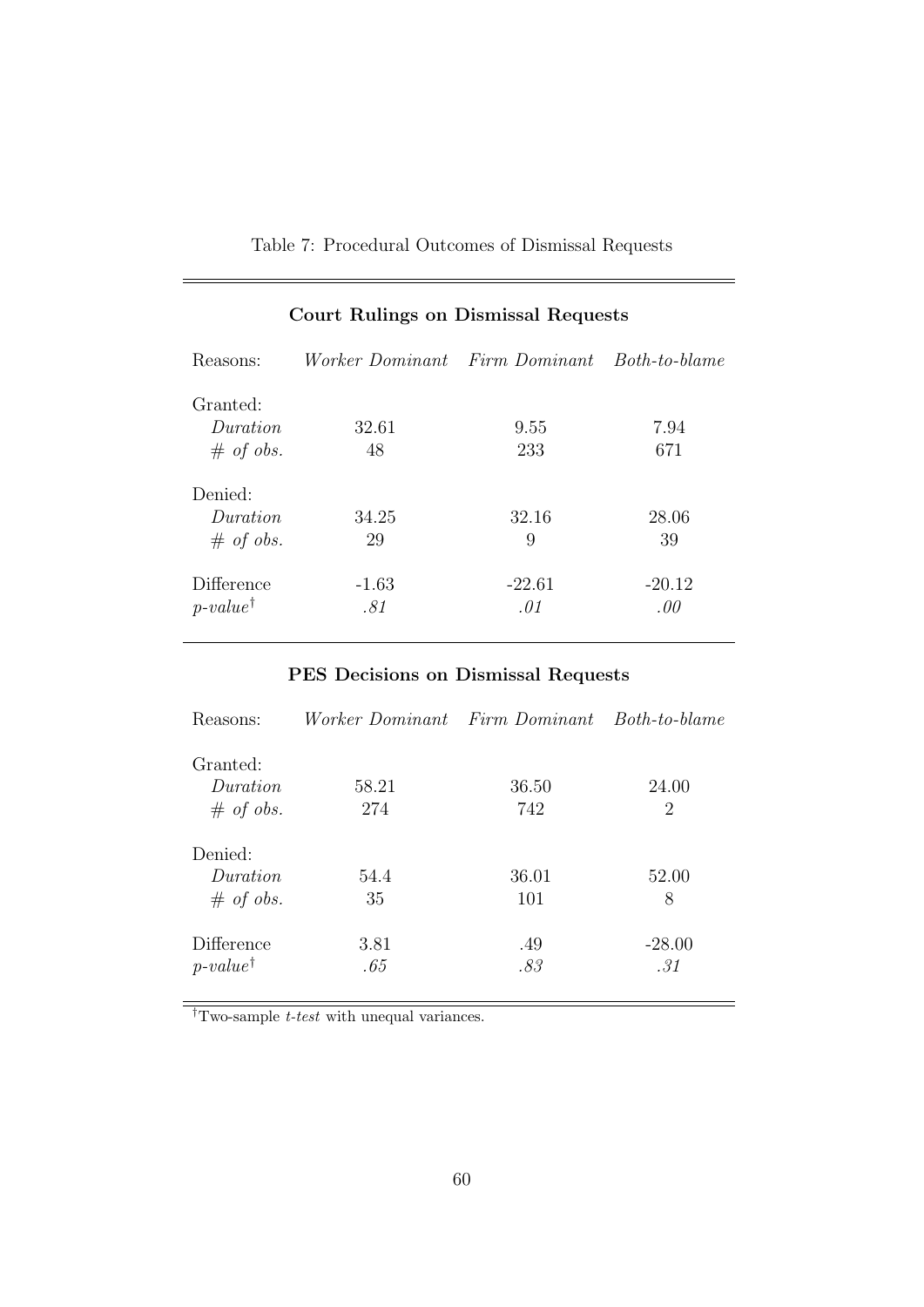|                                                                    |                              |                              | lable 8: Firmg Costs Differences Between Court and FES Froeedural Outcomes                                                                                                                                                                                                                                                                                                                                                                                                                                                                                                       |                             |                            |                            |
|--------------------------------------------------------------------|------------------------------|------------------------------|----------------------------------------------------------------------------------------------------------------------------------------------------------------------------------------------------------------------------------------------------------------------------------------------------------------------------------------------------------------------------------------------------------------------------------------------------------------------------------------------------------------------------------------------------------------------------------|-----------------------------|----------------------------|----------------------------|
| $#$ obs: 1,029<br><b>COURT</b>                                     | Court fee                    | during process<br>Wage costs | until job ends<br>Wage costs                                                                                                                                                                                                                                                                                                                                                                                                                                                                                                                                                     |                             | Severance<br>payments      | firing costs<br>Total avg. |
| median<br>st.dev.<br>mean                                          | 102<br>104<br>$\overline{a}$ | 1,791<br>216<br>$765$        | 3,496<br>2,213<br>4,315                                                                                                                                                                                                                                                                                                                                                                                                                                                                                                                                                          |                             | 26,619<br>10,159<br>52,370 | 30,982<br>13,708<br>54,808 |
| $\#$ obs: 1,162<br>PES                                             |                              | during process<br>Wage costs | Wage costs until<br>time to notice                                                                                                                                                                                                                                                                                                                                                                                                                                                                                                                                               | notice period<br>Wage costs |                            | firing costs<br>Total avg. |
| median<br>st.dev.<br>mean                                          |                              | 2,964<br>2,347<br>3.098      | 787<br>583<br>685                                                                                                                                                                                                                                                                                                                                                                                                                                                                                                                                                                | 3,728<br>2,458<br>3,102     |                            | 7,480<br>5,648<br>6,054    |
| This table shows<br>procedural time,<br>tenure less than<br>Notes: |                              |                              | the composition of firing costs during the lay-off procedure. The duration time can be divided into the<br>the pronouncement. The time to notice is the period between the pronouncement and the start of the notice period. The<br>notice period is defined by the employees years of tenure, and equals 1 month for tenure less than 5 years, 2 months for<br>$10$ years, 3 months for tenure less than 15 years, and 4 months for tenure of 15 years or longer. Costs<br>the time to notice, and the period of notice. The procedural time is the time between submission and |                             |                            |                            |

are in 2006

 $\dot{\Psi}$  .

Table 8: Firing Costs Differences Between Court and PES Procedural Outcomes  $\ddot{ }$  $\frac{1}{1}$ ł.  $1 \text{D} \mathbb{R}$   $\mathbb{D}$  $\overline{a}$  $\vec{\zeta}$ Ŕ  $\mathbf{r}$  $D:\mathcal{L}$ J.  $\vec{\zeta}$  $\ddot{\phantom{a}}$ È  $\circ$  $T_{c}$  1.1.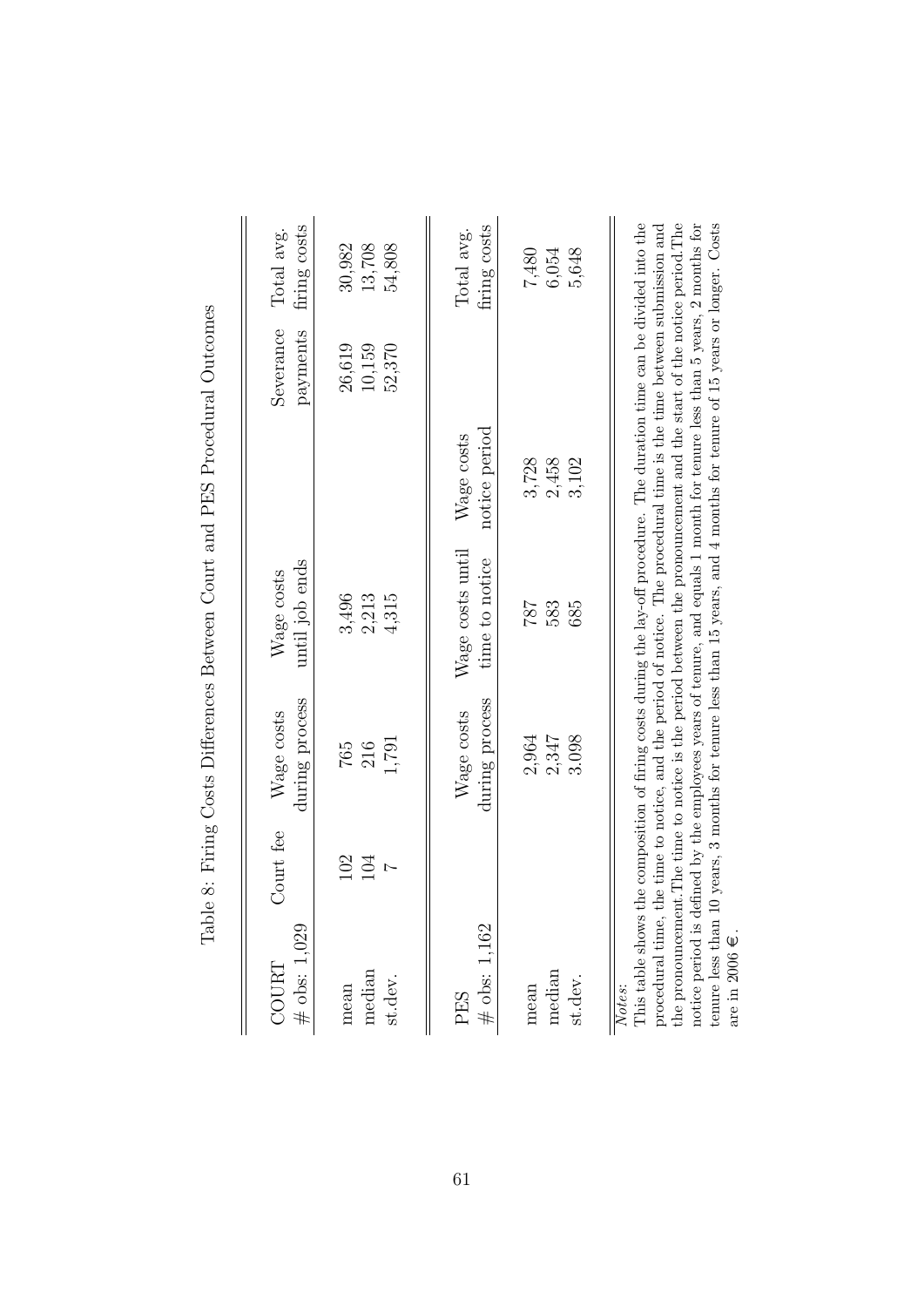| Reasons:     | Worker<br>Dominant | Firm<br>Dominant | Both-to-blame | ALL  | $\Delta(U\text{-}Rate)^1$ |
|--------------|--------------------|------------------|---------------|------|---------------------------|
| 2006         | 17.0               | 7.18             | 7.17          | 8.59 | $-1.0$                    |
| <b>COURT</b> | 9.44               | 1.10             | 6.04          | 4.09 |                           |
| <b>PES</b>   | 7.56               | 6.08             | 1.13          | 4.50 |                           |
| 2007         | 16.4               | 8.47             | 4.68          | 8.94 | $-1.0$                    |
| <b>COURT</b> | 5.45               | 1.06             | 4.09          | 3.19 |                           |
| <b>PES</b>   | 10.9               | 7.41             | 0.59          | 5.74 |                           |
| 2008         | 14.1               | 6.37             | 8.61          | 9.00 | $-0.6$                    |
| <b>COURT</b> | 6.52               | 0.0              | 6.62          | 4.00 |                           |
| <b>PES</b>   | 7.61               | 6.37             | 1.99          | 5.00 |                           |
| 2009         | 19.2               | 15.4             | 5.30          | 13.6 | $+0.9$                    |
| <b>COURT</b> | 8.97               | 0.80             | 4.54          | 2.73 |                           |
| <b>PES</b>   | 10.2               | 14.6             | 0.76          | 10.9 |                           |

## Table 9: Denied Dismissal Requests Over $\mathrm{Time}^{\dagger}$

† In percentages of total number of requests per reason per year.

 $1\Delta(U-Rate)$  is the change in the annual unemployment rate compared to the previous year.